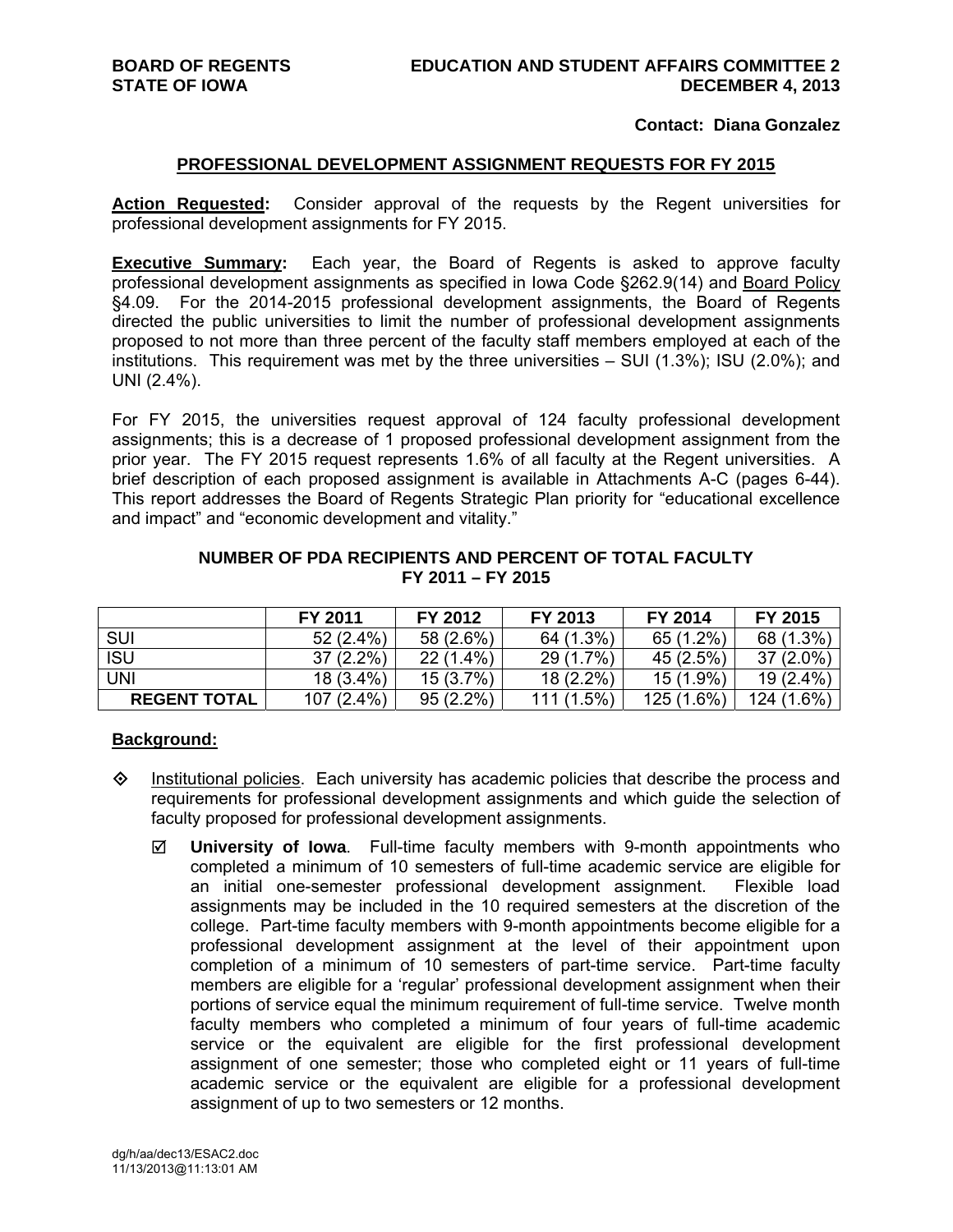- **Iowa State University**. All members of the faculty employed half-time or more are eligible to apply for a professional development assignment. There is no restriction on length of service to qualify for a professional development assignment. However, priority may be given to tenured faculty over adjunct and non-tenured faculty and to persons who have not received a professional development assignment in the past five years.
- **University of Northern Iowa**. Policies and procedures relating to professional development assignments are defined in the United Faculty Master Agreement. Faculty members must be full-time and tenured at the time of application. A recipient of a professional development assignment is ineligible for a subsequent assignment during the three years following the assignment.
- $\Leftrightarrow$  Review process. The three universities report that a rigorous review process was conducted for each proposed professional development assignment. Faculty recipients were selected on the basis of peer review and recommendation at the department and college levels at each university and final approval by the provost. One of the criteria considered is the impact of the proposed professional development assignment.
- $\Diamond$  Proposed activities. Faculty members engage in a variety of productive activities during their professional development assignments. For example, faculty members have the opportunity to engage in intensive research, write scholarly books and articles, create new works of art and composition, present papers, work in industry, develop modeling systems, and develop grant proposals, software, course materials, and multimedia resources for their disciplines. Professional development assignments enrich the educational environment of the universities and are considered essential to the academic vitality of the universities. Educational excellence results from a vital faculty which actively pursues new developments in knowledge and teaching.
- Length of assignments. Professional development assignments are usually for one semester, although they may be granted for up to a year. For professional development assignments that are two semesters in length, compensation is limited to the amount of compensation a faculty member would receive during a semester-long assignment. Salary savings generated from faculty members on assignment for a full year are used to offset the replacement costs for other faculty members.
- $\diamond$  Obligation to institution. Iowa Code §262.9(13) requires that a faculty member return to the institution for twice the length of time of their professional development assignment or to repay the costs associated with the professional development assignment if the faculty member does not return to the institution. Following their professional development assignments, faculty members are responsible for reporting the results of their assignments as specified by Board Policy §4.09E and their institutional guidelines.
- Average number requested. During the last five years, an average of 112 professional development assignments (PDAs) per year has been requested.
- $\diamond$  Value of professional development assignments. The professional development assignments provide increased visibility and prominence of faculty and departments in research and scholarship; they also provide direct application of expanded knowledge to students, Iowans, the nation, and the world. Furthermore, professional development assignments allow recipients to compete successfully for external grants which benefit not only the professors and their programs but also the universities and the state.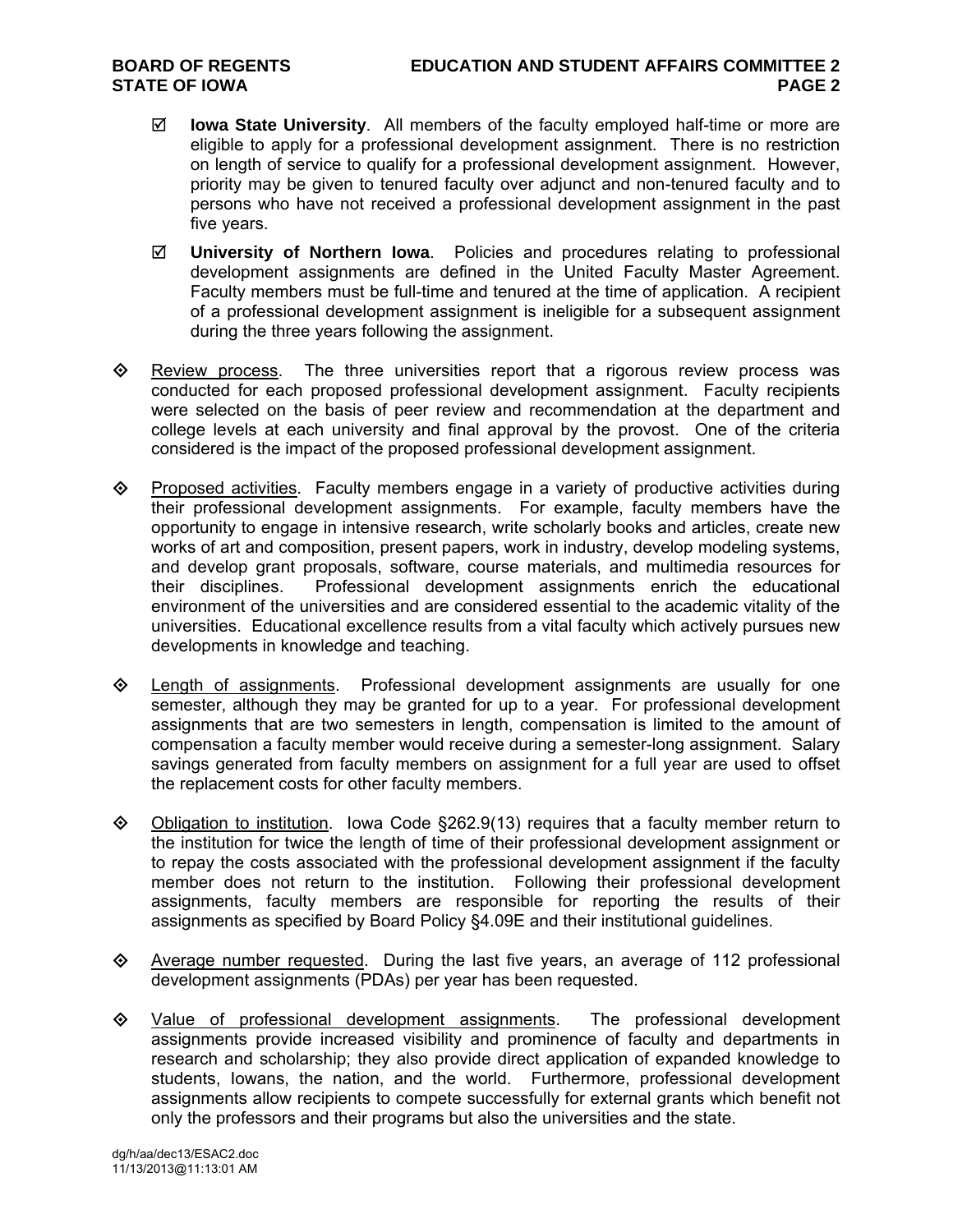- $\Diamond$  Faculty replacement costs. Estimates of the replacement costs for faculty members who are on professional development assignment are provided on the table below. For the recommended assignments, costs will be reduced, where possible, by having colleagues cover courses or deferring non-required courses to a later time.
	- $\boxtimes$  The Faculty Scholars program at the University of Iowa, which also provides support for research expenses, is budgeted at \$5,500 for FY 2015 for one continuing Faculty Scholar. There are no new Faculty Scholars or new/continuing Global Scholars.
	- $\boxtimes$  To the extent possible, ISU department chairs and deans provide flexible approaches to managing the workload and associated costs for the assignments, including reassignment or alternate scheduling of courses. Some PDA requests do not represent new costs because they are managed by the department through a reassignment of course load among current faculty. Salary savings generated from faculty members on assignment for a full year are used to offset the replacement costs for other faculty members.
	- $\boxtimes$  At UNI, replacement costs are the responsibility of the college/department of the PDA recipient; no central funds are provided. In some cases, departments expect to increase class size or to decrease course offerings to cover the faculty members' reduced course load while on PDA. Some departments expect to hire adjunct faculty to be able to offer courses which students need to make academic progress in their program of study.

# **BUDGETED REPLACEMENT COSTS FY 2011 – FY 2015**

|                     | FY 2011   | FY 2012   | FY 2013                 | FY 2014      | FY 2015      |
|---------------------|-----------|-----------|-------------------------|--------------|--------------|
| SUI                 | \$148,700 | \$130,800 | \$174,532               | \$119,700    | \$162,446    |
| <b>ISU</b>          | \$107,747 | \$125,000 | $$247,100$ <sup>1</sup> | $$325,393^2$ | $$131,433^3$ |
| UNI                 | NA        | \$166,483 | \$87,000                | \$65,000     | \$145,000    |
| <b>REGENT TOTAL</b> | NΑ        | \$422,283 | \$508,632               | \$510,093    | \$438,879    |

- $\diamond$  Proposed professional development assignment recipients by gender.
	- $\boxtimes$  There are 78 proposed professional development assignments for men; this represents 62.9% of the total proposed PDAs. Men represent 64.8% of the total number of eligible faculty.
	- $\boxtimes$  There are 46 proposed professional development assignments for women; this represents 37.1% of the total proposed PDAs. Women represent 35.2% of the total number of eligible faculty.
- $\diamond$  Proposed professional development assignment recipients by race/ethnicity.
	- $\boxtimes$  There are 36 proposed professional development assignments for racial/ethnic minorities; this represents 29.0% of the total proposed PDAs. Racial/ethnic minorities represent 16.1% of the total number of eligible faculty.

 $\overline{a}$ 

 $1$  The expected replacement costs are \$338,900. However, seven faculty requests are for a full academic year which will generate \$91,800 in salary savings. Therefore, the net replacement cost is \$247,100.<br><sup>2</sup> The expected replacement costs are \$551,750. However, five faculty requests are for a full academic year which

will generate \$226,357 in salary savings. Therefore, the net replacement cost is \$325,393.<br><sup>3</sup> The expected replacement costs are \$403,563. However seven faculty requests are for a full academic year which

will generate \$272,130 in salary savings. Therefore, the net replacement cost is \$131,433.

dg/h/aa/dec13/ESAC2.doc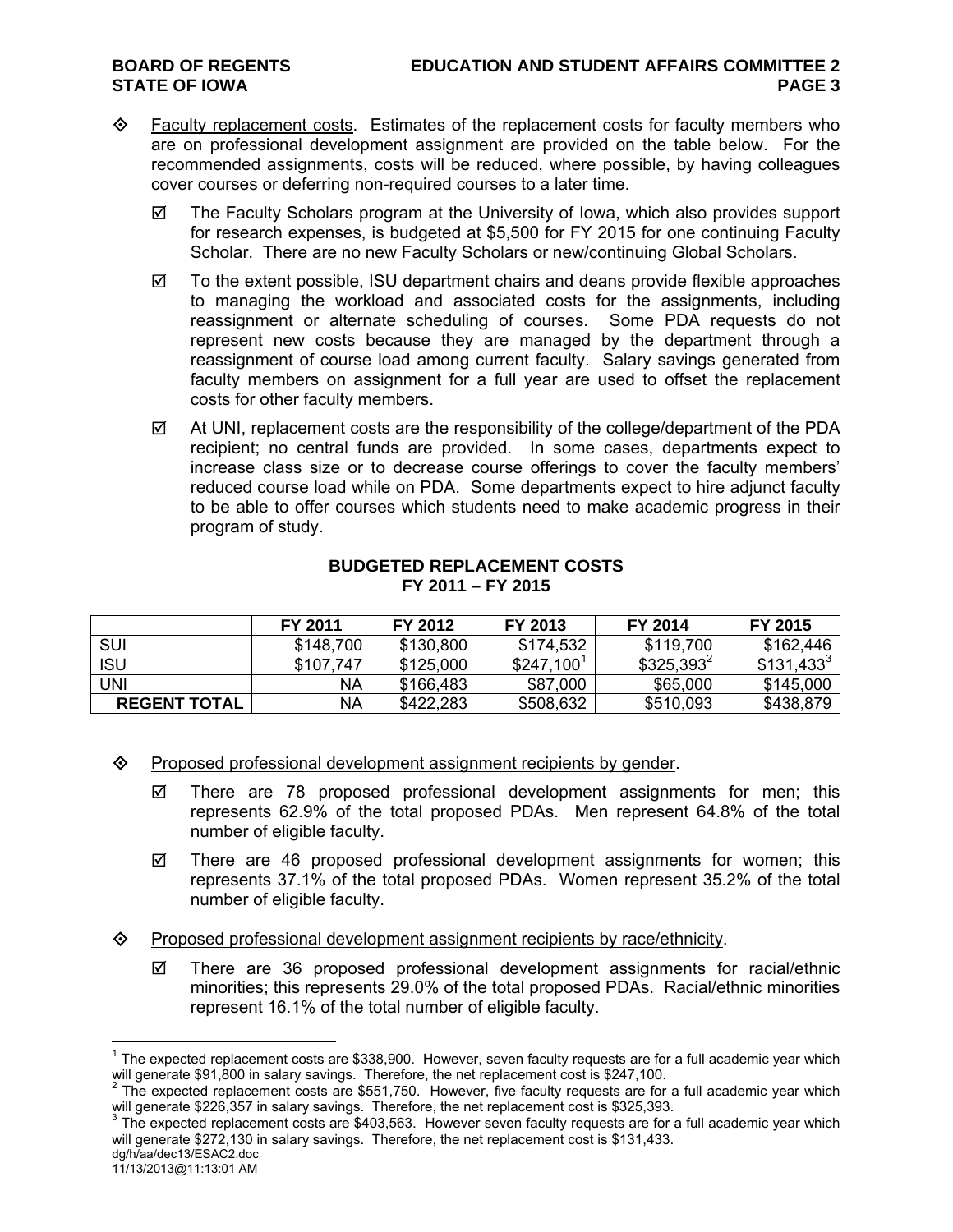$\boxtimes$  There are 88 proposed professional development assignments for non-minorities; this represents 71.0% of the total proposed PDAs. Non-minorities represent 83.9% of the total number of eligible faculty.

| <b>Race/Ethnicity</b>                   | <b>Total Number of</b><br><b>Faculty</b> |       |              | <b>Total Number of</b><br><b>Eligible Faculty</b> |     |              |                | Number of<br><b>Faculty Who</b><br>Submitted an<br><b>Application</b> |              | Number of<br><b>Faculty</b><br><b>Proposed for</b><br><b>Assignment</b> |                |              |
|-----------------------------------------|------------------------------------------|-------|--------------|---------------------------------------------------|-----|--------------|----------------|-----------------------------------------------------------------------|--------------|-------------------------------------------------------------------------|----------------|--------------|
|                                         | М                                        | F     | Total        | M                                                 | F   | <b>Total</b> | м              | F                                                                     | <b>Total</b> | М                                                                       | F              | <b>Total</b> |
| Hispanic                                | 71                                       | 49    | 120          | 30                                                | 20  | 50           | 2              | 2                                                                     | 4            |                                                                         | $\overline{2}$ | 3            |
| Am. Indian/Alaska<br><b>Native</b>      | 10                                       | 12    | 22           | $\overline{2}$                                    | 3   | 5            | 0              | $\mathbf{0}$                                                          | 0            | $\Omega$                                                                | 0              | 0            |
| Asian-Am.                               | 225                                      | 94    | 319          | 110                                               | 27  | 137          | 10             | 4                                                                     | 14           | 9                                                                       | 3              | 12           |
| Black/African Am.                       | 45                                       | 47    | 92           | 17                                                | 15  | 32           | $\overline{2}$ | 4                                                                     | 6            | $\overline{2}$                                                          | 3              | 5            |
| Hawaiian/<br>Native<br>Pacific Islander | 2                                        | 0     | $\mathbf{2}$ | $\mathbf 0$                                       | 0   | 0            | 0              | 0                                                                     | 0            | 0                                                                       | 0              | 0            |
| Two/more races                          | 8                                        | 9     | 17           | 6                                                 | 5   | 11           | 1              | 0                                                                     | 1            |                                                                         | 0              |              |
| <b>Total Minority</b>                   | 361                                      | 211   | 572          | 165                                               | 70  | 235          | 15             | 10                                                                    | 25           | 13                                                                      | 8              | 21           |
| White                                   | 2,175                                    | 1,621 | 3,796        | 903                                               | 432 | 1,335        | 31             | 18                                                                    | 49           | 29                                                                      | 16             | 45           |
| Unknown R/E                             | 395                                      | 325   | 720          | 19                                                | 2   | 21           | 1              | $\Omega$                                                              | 1            |                                                                         | 0              |              |
| Nonres, Alien/Intl.                     | 172                                      | 71    | 243          | 8                                                 | 2   | 10           | $\Omega$       | 1                                                                     | 1            | $\Omega$                                                                | 1              |              |
| <b>TOTAL</b>                            | 3,103                                    | 2,228 | 5,331        | 1,095                                             | 506 | 1,601        | 47             | 29                                                                    | 76           | 43                                                                      | 25             | 68           |

# **FY 2015 PROPOSED PDAs BY GENDER AND RACE/ETHNICITY UNIVERSITY OF IOWA**

# **FY 2015 PROPOSED PDAs BY GENDER AND RACE/ETHNICITY IOWA STATE UNIVERSITY**

| <b>Race/Ethnicity</b>                   | <b>Total Number of</b><br><b>Faculty</b> |                |              | <b>Total Number of</b><br><b>Eligible Faculty</b> |     |              |             | Number of<br><b>Faculty Who</b><br>Submitted an<br><b>Application</b> |       | Number of<br><b>Faculty</b><br><b>Proposed for</b><br><b>Assignment</b> |                 |              |
|-----------------------------------------|------------------------------------------|----------------|--------------|---------------------------------------------------|-----|--------------|-------------|-----------------------------------------------------------------------|-------|-------------------------------------------------------------------------|-----------------|--------------|
|                                         | М                                        | F              | <b>Total</b> | М                                                 | F   | <b>Total</b> | м           | F                                                                     | Total | м                                                                       | F               | <b>Total</b> |
| Hispanic                                | 23                                       | 25             | 48           | 23                                                | 25  | 48           | $\Omega$    | 1                                                                     |       | $\Omega$                                                                | $\Omega$        | 0            |
| Am. Indian/Alaska<br><b>Native</b>      | 5                                        | 2              | 7            | 5                                                 | 2   | 7            | 0           | 0                                                                     | 0     | 0                                                                       | $\mathbf{0}$    | 0            |
| Asian-Am.                               | 179                                      | 54             | 233          | 177                                               | 52  | 229          | 11          | 4                                                                     | 15    | 8                                                                       | $\overline{2}$  | 10           |
| Black/African Am.                       | 22                                       | 16             | 38           | 20                                                | 16  | 36           | 0           | 1                                                                     |       | 0                                                                       | 1               |              |
| Hawaiian/<br>Native<br>Pacific Islander |                                          | 0              | 1            | 1                                                 | 0   | 1            | 0           | 0                                                                     | 0     | 0                                                                       | $\Omega$        | 0            |
| Two/more races                          | 2                                        | $\overline{2}$ | 4            | 2                                                 | 2   | 4            | 0           | 0                                                                     | 0     | 0                                                                       | $\mathbf{0}$    | 0            |
| <b>Total Minority</b>                   | 232                                      | 99             | 331          | 228                                               | 97  | 325          | 11          | 6                                                                     | 17    | 8                                                                       | 3               | 11           |
| White                                   | 872                                      | 572            | 1,444        | 835                                               | 534 | 1,369        | 19          | 11                                                                    | 30    | 16                                                                      | 10 <sup>°</sup> | 26           |
| Unknown R/E                             | $\Omega$                                 | 0              | 0            | 0                                                 | 0   | 0            | 0           | 0                                                                     | 0     | 0                                                                       | $\mathbf{0}$    | $\bf{0}$     |
| Nonres, Alien/Intl.                     | 40                                       | 29             | 69           | 38                                                | 29  | 67           | $\mathbf 0$ | $\mathbf 0$                                                           | 0     | 0                                                                       | $\Omega$        | $\bf{0}$     |
| <b>TOTAL</b>                            | 1,144                                    | 700            | 1,844        | 1,101                                             | 660 | 1,761        | 30          | 17                                                                    | 47    | 24                                                                      | 13              | 37           |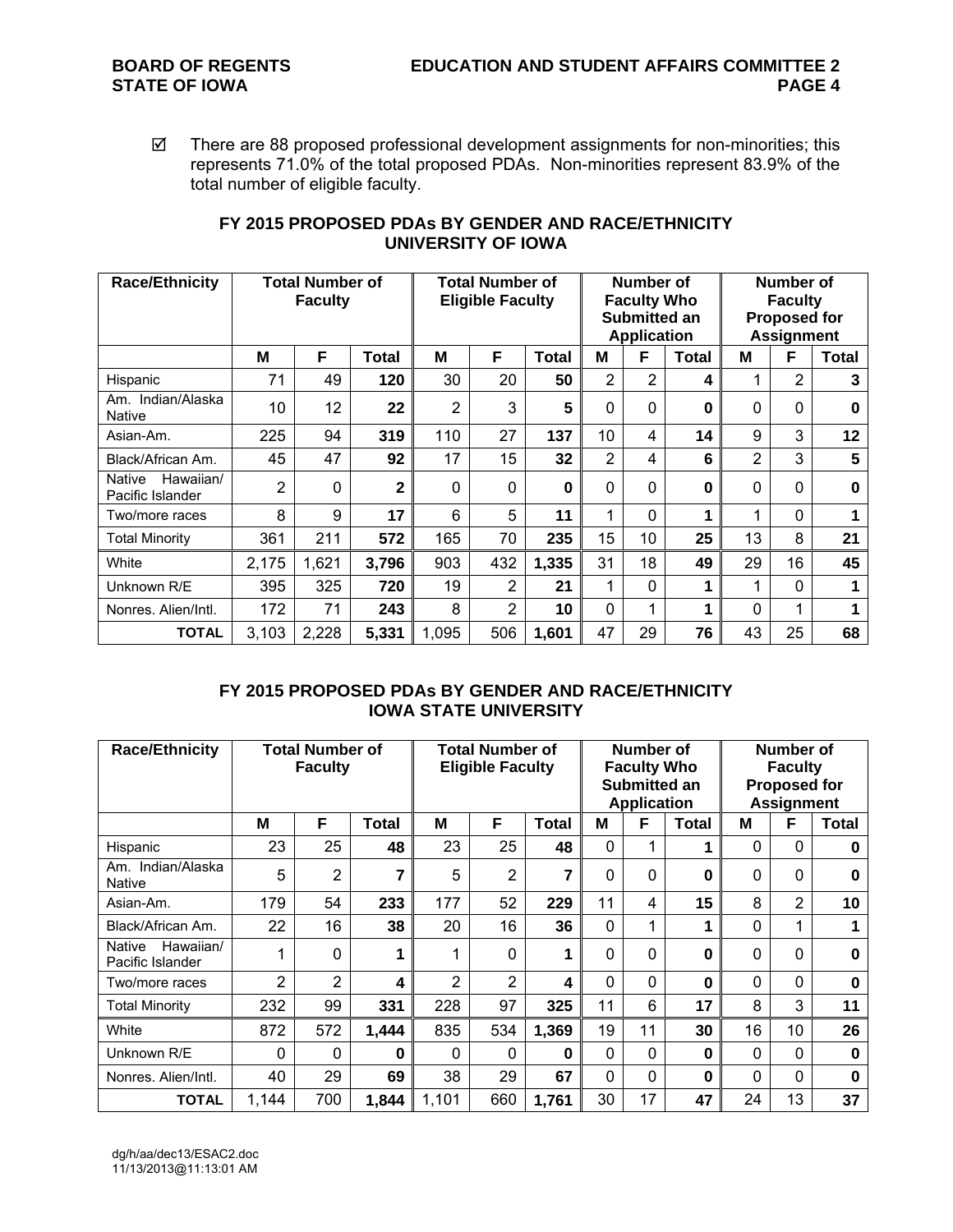# **FY 2014 PROPOSED PDAs BY GENDER AND RACE/ETHNICITY UNIVERSITY OF NORTHERN IOWA**

| <b>Race/Ethnicity</b>                          | <b>Total Number of</b><br><b>Faculty</b> |     |          | <b>Total Number of</b><br><b>Eligible Faculty</b> |                |              |    | Number of<br><b>Faculty Who</b><br>Submitted an<br><b>Application</b> |              | Number of<br><b>Faculty</b><br><b>Proposed for</b><br><b>Assignment</b> |              |              |
|------------------------------------------------|------------------------------------------|-----|----------|---------------------------------------------------|----------------|--------------|----|-----------------------------------------------------------------------|--------------|-------------------------------------------------------------------------|--------------|--------------|
|                                                | M                                        | F   | Total    | M                                                 | F              | <b>Total</b> | M  | F                                                                     | <b>Total</b> | M                                                                       | F            | <b>Total</b> |
| Hispanic                                       | 10                                       | 10  | 20       | 5                                                 | $\overline{2}$ | 7            | 0  | $\Omega$                                                              | 0            | $\Omega$                                                                | $\mathbf{0}$ | $\bf{0}$     |
| Am. Indian/Alaska<br><b>Native</b>             | 0                                        |     |          | 0                                                 | 0              | 0            | 0  | 0                                                                     | $\bf{0}$     | $\mathbf{0}$                                                            | 0            | 0            |
| Asian-Am.                                      | 30                                       | 23  | 53       | 13                                                | 6              | 19           | 3  | 1                                                                     | 4            | $\overline{2}$                                                          |              | 3            |
| Black/African Am.                              | 11                                       | 11  | 22       | 7                                                 | 3              | 10           | 0  | 0                                                                     | $\bf{0}$     | $\Omega$                                                                | $\Omega$     | $\bf{0}$     |
| Hawaiian/<br><b>Native</b><br>Pacific Islander |                                          | 0   |          | 1                                                 | 0              | 1            | 1  | 0                                                                     | 1            | ◢                                                                       | 0            |              |
| Two/more races                                 | 4                                        | 4   | 8        | $\overline{2}$                                    | 1              | 3            | 0  | 0                                                                     | 0            | $\Omega$                                                                | $\Omega$     | $\bf{0}$     |
| <b>Total Minority</b>                          | 56                                       | 49  | 105      | 28                                                | 12             | 40           | 4  | 1                                                                     | 5            | 3                                                                       | $\mathbf 1$  | 4            |
| White                                          | 360                                      | 336 | 696      | 191                                               | 135            | 326          | 11 | 9                                                                     | 20           | 8                                                                       | 7            | 15           |
| Unknown R/E                                    | 0                                        | 0   | $\bf{0}$ | $\Omega$                                          | 0              | $\bf{0}$     | 0  | 0                                                                     | 0            | $\Omega$                                                                | $\Omega$     | $\bf{0}$     |
| Nonres, Alien/Intl.                            | 0                                        | 0   | $\bf{0}$ | 0                                                 | 0              | 0            | 0  | 0                                                                     | $\bf{0}$     | $\mathbf{0}$                                                            | $\mathbf{0}$ | $\bf{0}$     |
| <b>TOTAL</b>                                   | 416                                      | 385 | 801      | 219                                               | 147            | 366          | 15 | 10                                                                    | 25           | 11                                                                      | 8            | 19           |

# **FY 2014 PROPOSED PDAs BY GENDER AND RACE/ETHNICITY REGENT TOTAL**

| <b>Race/Ethnicity</b>                   | <b>Total Number of</b><br><b>Faculty</b> |       |       | <b>Total Number of</b><br><b>Eligible Faculty</b> |       |              |    | Number of<br><b>Faculty Who</b><br>Submitted an<br><b>Application</b> |       | Number of<br><b>Faculty</b><br><b>Proposed for</b><br><b>Assignment</b> |                |              |
|-----------------------------------------|------------------------------------------|-------|-------|---------------------------------------------------|-------|--------------|----|-----------------------------------------------------------------------|-------|-------------------------------------------------------------------------|----------------|--------------|
|                                         | М                                        | F     | Total | M                                                 | F     | Total        | М  | F                                                                     | Total | М                                                                       | F              | <b>Total</b> |
| Hispanic                                | 104                                      | 84    | 188   | 58                                                | 47    | 105          | 2  | 3                                                                     | 5     | 1                                                                       | $\overline{2}$ | 3            |
| Am. Indian/Alaska<br><b>Native</b>      | 15                                       | 15    | 30    | 7                                                 | 5     | 12           | 0  | 0                                                                     | 0     | $\Omega$                                                                | $\mathbf 0$    | 0            |
| Asian-Am.                               | 434                                      | 171   | 605   | 300                                               | 85    | 385          | 24 | 9                                                                     | 33    | 19                                                                      | 6              | 25           |
| Black/African Am.                       | 78                                       | 74    | 152   | 44                                                | 34    | 78           | 2  | 5                                                                     | 7     | $\overline{2}$                                                          | 4              | 6            |
| Hawaiian/<br>Native<br>Pacific Islander | 4                                        | 0     | 4     | 2                                                 | 0     | $\mathbf{2}$ | 1  | 0                                                                     | 1     | 1                                                                       | $\mathbf 0$    |              |
| Two/more races                          | 14                                       | 15    | 29    | 10                                                | 8     | 18           | 1  | 0                                                                     | 1     | 1                                                                       | $\mathbf 0$    |              |
| <b>Total Minority</b>                   | 649                                      | 359   | 1,008 | 421                                               | 179   | 600          | 30 | 17                                                                    | 47    | 24                                                                      | 12             | 36           |
| White                                   | 3,407                                    | 2,529 | 5,936 | 1,929                                             | 1,101 | 3,030        | 61 | 38                                                                    | 99    | 53                                                                      | 33             | 86           |
| Unknown R/E                             | 395                                      | 325   | 720   | 19                                                | 2     | 21           | 1  | 0                                                                     | 1     | 1                                                                       | $\mathbf{0}$   |              |
| Nonres. Alien/Intl.                     | 212                                      | 100   | 312   | 46                                                | 31    | 77           | 0  | 1                                                                     | 1     | $\mathbf 0$                                                             | 1              |              |
| <b>TOTAL</b>                            | 4,663                                    | 3,313 | 7,976 | 2,415                                             | 1,313 | 3,728        | 92 | 56                                                                    | 148   | 78                                                                      | 46             | 124          |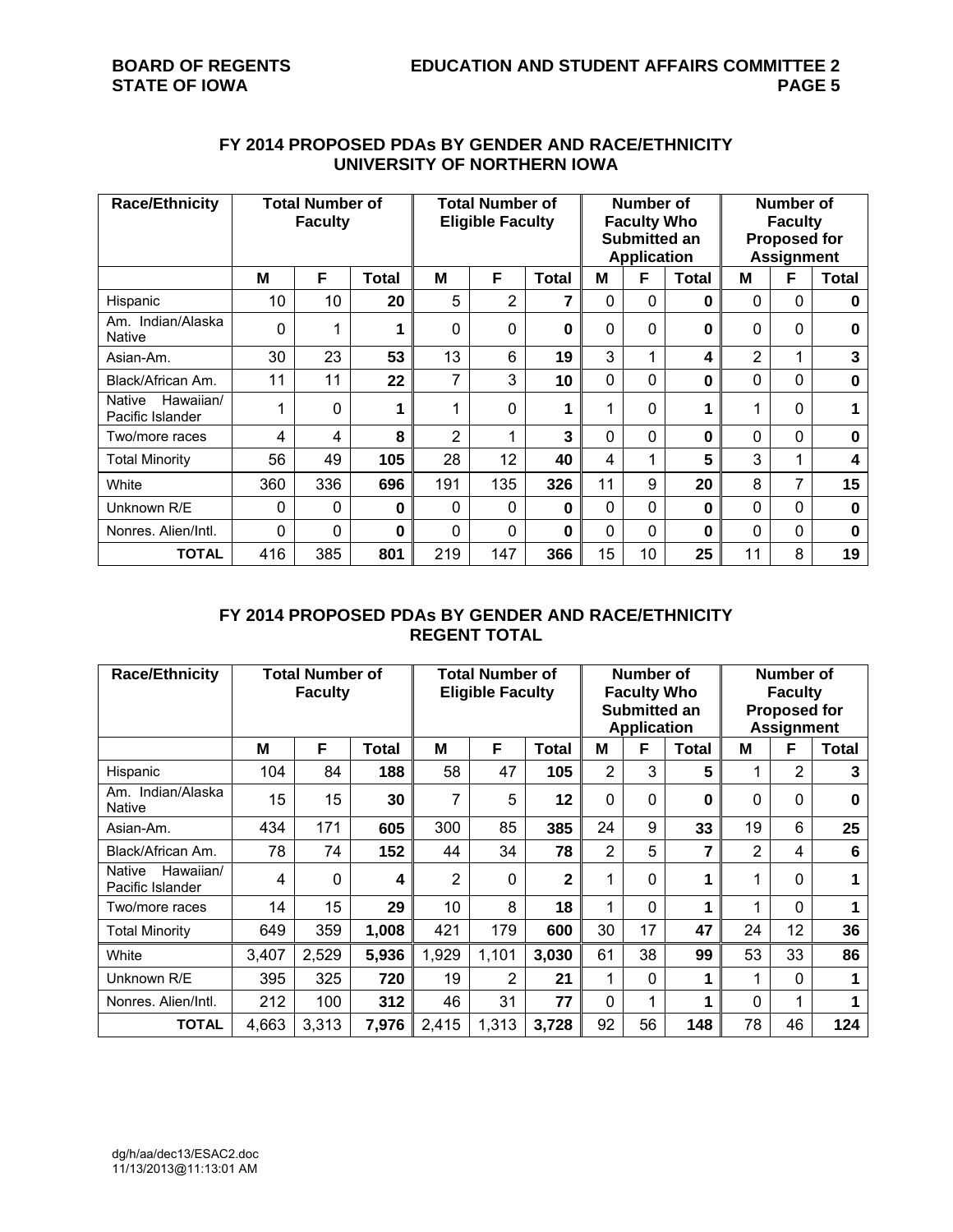- Average length of service. The average length of service for the proposed professional development assignment recipients is 14.4 years at SUI; 13.4 years at ISU; and 14.1 years at UNI.
- ◆ Proposed professional development assignments by rank. There are 59 (47.6%) proposed professional development assignments for professors; 64 (51.6%) for associate professors; and one (0.8%) for an instructor.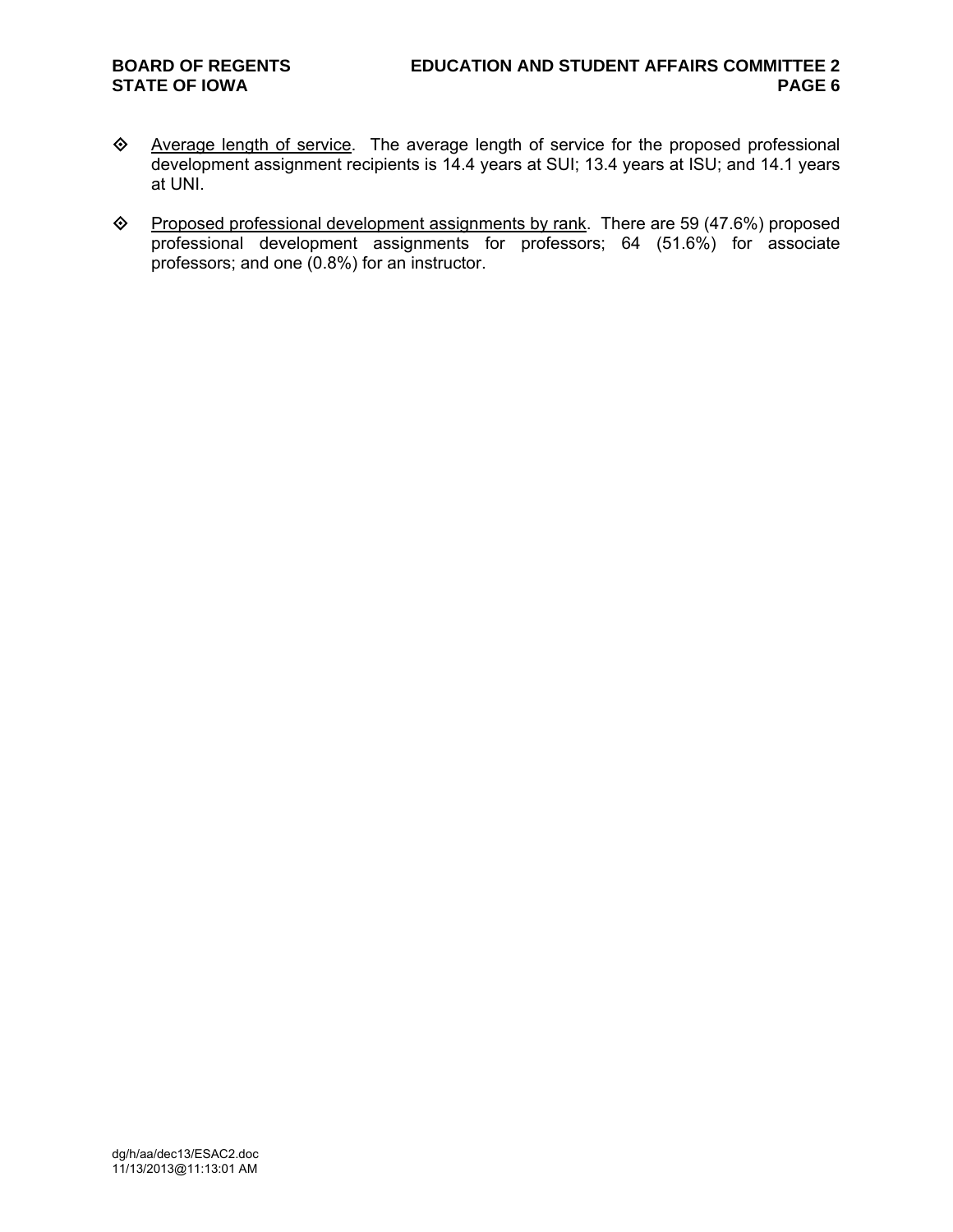# **UNIVERSITY OF IOWA (\*denotes Faculty Scholar)**

# **ADAMS, LAFAYETTE B, ASSOCIATE PROFESSOR, ENGLISH, 18 YEARS OF SERVICE, SPRING SEMESTER**

*Title: New Daughters: The Transformation of Middle-Class Womanhood in the Gilded Age*  For his PDA, Professor Adams will do research and writing for a chapter on the movement of middle-class young women into the U.S. workforce in the period 1865-1900. The chapter will be part of his book project on the changing roles of middle-class young women in the last decades of the nineteenth century. It will benefit students at the University by deepening Professor Adams's knowledge of the social status and labor history of women in the Gilded Age, topics that he frequently teaches in his courses. It will benefit the University and the broader society by enriching our understanding of an understudied, but crucial, aspect of U.S. women's history.

# **ANTHONY, JERRY, ASSOCIATE PROFESSOR, URBAN & REGIONAL PLANNING, 13 YEARS OF SERVICE, SPRING SEMESTER**

### *Title: Housing Cost Burdens: When does a house cost too much?*

Homeowners who spend a disproportionately large share of their income on mortgage payments and related housing costs may lack sufficient funds for expenses that are essential to a decent standard of living (such as healthcare, childcare and transportation). They are also at a higher risk of foreclosure. Using data from a national sample survey and housing cost information from four other countries, Professor Anthony will try to ascertain the maximum housing cost-to-income ratios that homeowners can afford without experiencing financial distress. His findings will inform new policies pertaining to mortgage financing (currently being prepared in the U.S. and in many other countries) that will make homeownership more sustainable. The research is expected to result in several journal articles. His findings will also be incorporated into two graduate courses that he teaches, thereby ensuring that his students are better prepared to serve communities in Iowa (and other states) upon graduation and employment as professional urban planners.

# **BARRAGAN, ELOY, ASSOCIATE PROFESSOR, DANCE, 8 YEARS OF SERVICE, FALL SEMESTER**

#### *Title: Dance for the Camera*

Film provides an important outlet for dance that reaches broad, worldwide audiences. As a dance maker, Professor Barragan will use his PDA to embrace this technology in his teaching by studying "Dance on Film" during the summer and fall of 2014 in the University of Utah's Screendance Certificate Program. This program will give him the necessary knowledge to explore and develop different aspects of choreography for theater and film, enhancing his overall creativity. Upon completion of this certificate, he will create and develop a collaborative interdisciplinary program between the UI Department of Dance and the UI Department of Cinema and Comparative Literature. This will offer students the opportunity to get a minor in Dance for the Camera. Students will further their creativity as dance makers by understanding the endless ways to approach movement through the eye of the camera in courses such as: Screendance, Modes of Film and Video Production, Film/Video Production: Microcinema, and Video Production.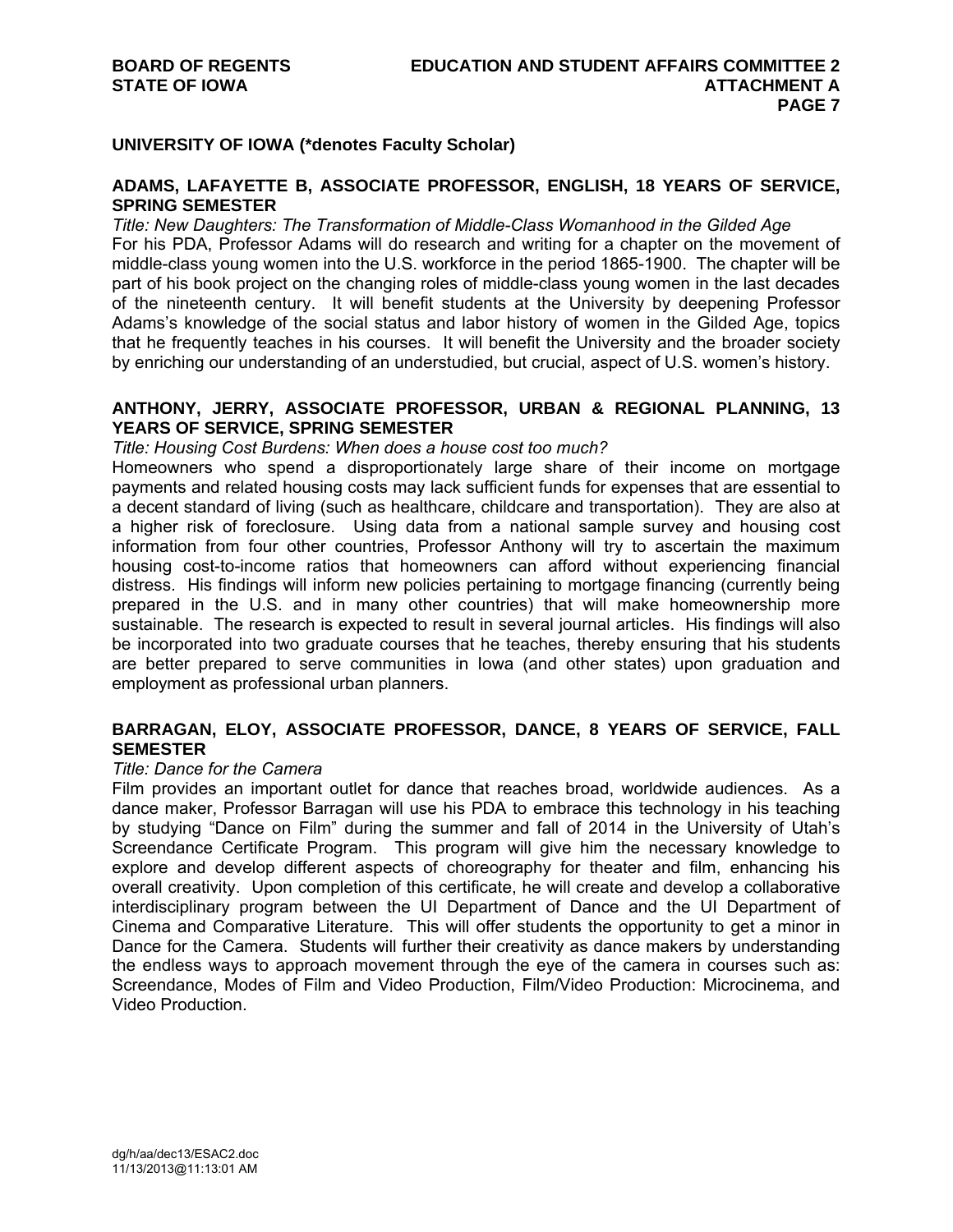# **BECK, MARGARET, ASSOCIATE PROFESSOR, ANTHROPOLOGY, 6 YEARS OF SERVICE, FALL SEMESTER**

## *Title: Pottery from Picuris Pueblo, 1600-1696*

The seventeenth century was a turbulent period for Native Americans in the U.S. Southwest and adjacent regions, as Spanish colonization and military action created large numbers of Native refugees. In one relatively well-documented case in the northern Rio Grande valley of New Mexico, Picuris Pueblo residents fled northeastward to the Great Plains in 1696 and joined the Apache. During her PDA, Professor Beck will complete her analysis of seventeenth-century pottery from Picuris Pueblo, New Mexico, characterizing the manufacturing techniques, raw materials, and vessel forms and sizes. These data will be compared to data from archaeological sites in western Kansas and the surrounding region to identify the movement and influence of Picuris potters as they joined communities on the High Plains. The project will result in several journal articles and new material for Professor Beck's courses, public outreach efforts, and student research projects.

# **BECKERMANN, CHRISTOPH, PROFESSOR, MECHANICAL AND INDUSTRIAL ENGINEERING, 26 YEARS OF SERVICE, FALL SEMESTER**

*Title: Integrated Computational Materials Engineering for Castings* 

Integrated Computational Materials Engineering (ICME) is an emerging discipline that aims to accelerate materials development and unify design and manufacturing. According to a recent report by the National Research Council, developing ICME is a grand challenge that could provide significant economic benefit and accelerate innovation in the engineering of materials and manufactured products. The PDA will allow Professor Beckermann to develop and validate a new ICME framework for metal castings. It will enable him to develop new collaborations and research projects with industry and government agencies interested in ICME. The planned exposure of University of Iowa engineering students to ICME concepts will greatly benefit their future careers.

# **\*\*\*BENNETT, JEFFREY A, ASSOCIATE PROFESSOR, COMMUNICATION STUDIES, 4 YEARS OF SERVICE, FALL SEMESTER**

# *Title: Critical Conditions: Diabetes and the Management of the Human Body*

Professor Bennett will complete research for his book "Critical Conditions: Diabetes and the Management of the Human Body." This work explores how the concept of "management" shapes public understandings of diabetes, its effects, and our ability to combat its consequences. Typically couched in a language of personal responsibility and enshrouded in a discourse of blame, diabetes is rarely treated as a symptom of systemic harms or as a communal ill that can be defeated collectively. This project is expected to create two book chapters about representations of diabetes and produce new material for Professor Bennett's undergraduate and graduate courses. The work is especially pertinent to citizens in the state of Iowa, where diabetes rates are increasing. The Iowa Department of Public Health reported that in 2011, about 42% of all Iowans had diabetes or pre-diabetes, a rate that has doubled since 1991.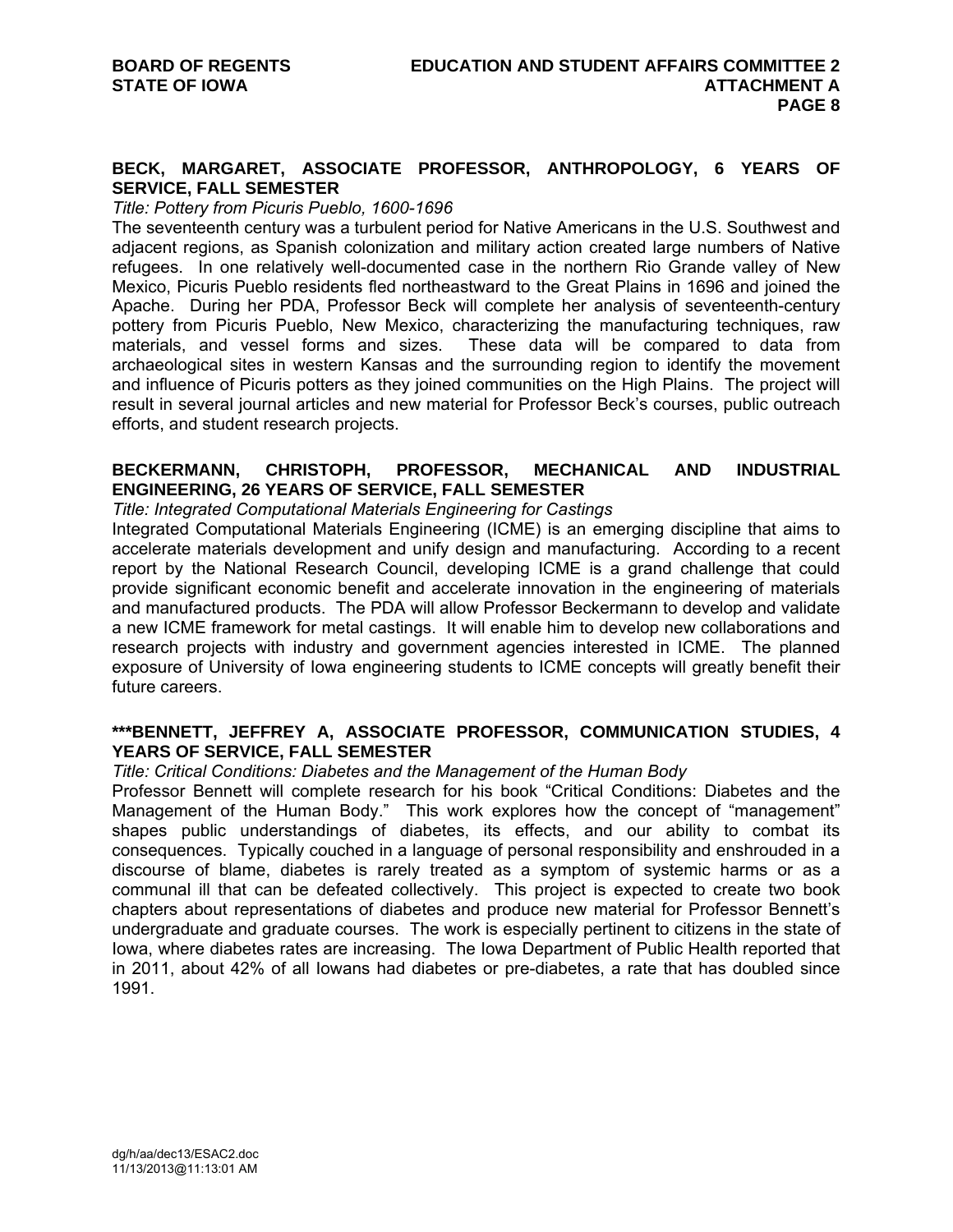## **BHATTI, M A, PROFESSOR, ENVIRONMENTAL ENGINEER, 33 YEARS OF SERVICE, FALL SEMESTER**

*Title: Development of a book on the Practical Methods and Concepts in Structural and Mechanical Vibrations* 

For the past several years, Professor Bhatti has been working on a set of class notes for the Fundamentals of Vibrations course that is taught every year to advanced undergraduate and graduate students in the Civil and Mechanical Engineering programs. His goal in these class notes is to strike an appropriate balance between the theory, generality, and the practical applications of the methods for analysis of structural and mechanical vibrations. He has revised these class notes every other year the course is taught. The notes have evolved into a good working draft of a book on the subject. He is requesting this professional development assignment to allow him time to refine this draft so that it can be presented to a textbook publisher.

# **BORK, ROBERT, PROFESSOR, ART AND ART HISTORY, 15 YEARS OF SERVICE, FALL SEMESTER**

### *Title: The untold story of Gothic architecture's demise*

Professor Bork is applying for a PDA to complete a book on the demise of Gothic architecture, the main mode of building in Europe from roughly 1140 to 1540. The transition from Gothic to Renaissance buildings after 1500 was one of the most dramatic and consequential pivots in the history of architecture, but the topic has not received the attention it deserves. Instead, many scholars have treated this transition as natural and inevitable, while others have simply taken it as a background to their narrower investigations of particular buildings or patrons. Bork's book will be the first to explain systematically how the Gothic tradition succumbed to external factors including the Renaissance, the rise of centralized nation-states, and the Protestant Reformation. Bork's book project will contribute to the success of his students, both directly and indirectly. The project has already enriched his courses, especially his graduate seminars. Moreover, by enhancing Bork's national and international profile the project will add weight to the letters of recommendation he writes on his students' behalf, while also adding to the academic reputation of UI more generally.

## **BROWN, MATTHEW P, ASSOCIATE PROFESSOR, ENGLISH, 12 YEARS OF SERVICE, FALL SEMESTER**

*Title: The Novel and the Blank: Textual Instruments in the Age of Franklin* For his PDA, Professor Brown will work on his book, a monograph on colonial America titled *The Novel and the Blank: Textual Instruments in the Age of Franklin*. Book trades research sheds light on the mundane matter that makes up every day literacy, and literary critics attend to the imaginative dimensions of written works. Yet seldom are these approaches integrated. Through a study of eighteenth-century British America, *The Novel and the Blank* accounts for the aesthetic power of plain information. Professor Brown will discuss a continuum of textuality—from blank forms to literary narrative—wherein such genres socialized subjects of the nascent nation through the instrumentality of print formats. Professor Brown will draft and write the second chapter ("The Christian Century"). The project will inform his teaching at the undergraduate and graduate level, and it will benefit society by advancing our understanding of the colonial period.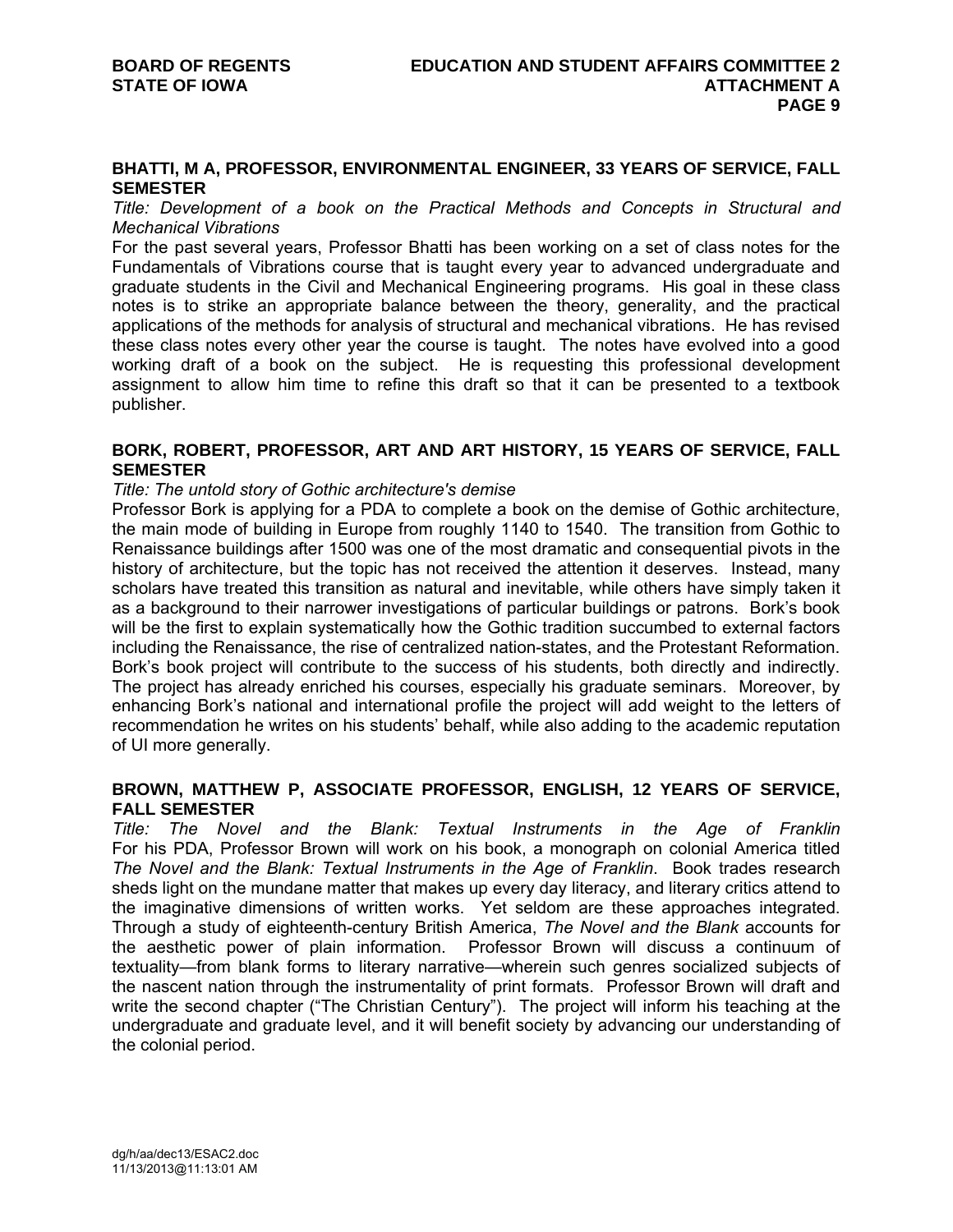## **BURER, SAMUEL, PROFESSOR, MANAGEMENT SCIENCES, 12 YEARS OF SERVICE, FALL SEMESTER**

### *Title: Making Optimal Decisions Under Severe Levels of Uncertainty*

Professor Burer's project for his PDA will investigate how businesses, non-profit organizations, and individuals can make optimal decisions even when facing severe levels of uncertainty. The planned work will span theoretical models, computer software, and real-world applications. Professor Burer will collaborate with several Singapore researchers, whose professional interests align well with the project. Scholarly outputs will include journal articles, software packages, and conference presentations, and Professor Burer will incorporate lessons learned from his research into three courses at the University of Iowa at the undergraduate, MBA, and doctoral levels. The outcomes of this PDA will also benefit the people of Iowa and beyond by providing new tools for dealing with uncertainty when making critical decisions.

## **CONNERLY, CHARLES, PROFESSOR, URBAN & REGIONAL PLANNING, 5 YEARS OF SERVICE, SPRING SEMESTER**

*Title: Book Project: Building Sustainable Cities and Towns in the Heartland through University-Community Partnerships* 

During his PDA, Professor Connerly will complete his book on building sustainable communities in Iowa through university-community partnerships. The book will be based on his five years of experience administering the Iowa Initiative for Sustainable Communities (IISC). IISC has developed into a significant arm of the SUI's community engagement and sustainability efforts. His book will focus on the sustainability challenges faced by Iowa communities, focusing on environment, economy, and equity - the three "E's" of sustainability. After reviewing these challenges, the book will examine and evaluate the specific sustainability challenges and responses in three Iowa communities - Charles City, Dubuque, and Cedar Rapids, reflecting as well on the impacts of IISC student projects in these communities. By showing how universities can improve communities while enhancing learning at Iowa's universities, the book will be a blueprint for similar programs in other SUI units and other universities generally.

# **DILG, JOHN, PROFESSOR, ART AND ART HISTORY, 38 YEARS OF SERVICE, FALL SEMESTER**

#### *Title: A Contemporary Hybrid of 19th Century Gothic and the Aesthetic of Japanese Rinpa*

This proposal is for the completion of 6-8 paintings based in landscape and furthering the relationship in Professor John Dilg's research between the hybridization of the 19<sup>th</sup> Century gothic and the Japanese aesthetic of Rinpa - in which art as natural design is marked by a bold graphic abbreviation of natural motifs. Of especial interest to this proposal is how the personal narratives that are based in romanticism can be ordered by the more formal naturalistic properties of Rinpa. The work Professor Dilg plans to accomplish will assist students as they comprehend a contemporary cultural climate in painting that values an inward, idiosyncraticallybased viewpoint. Personal, often gothic narratives, in conjunction with the natural motifs of the Midwest, have elucidated life on the prairie for more than 150 years and this proposal seeks, in part, to contribute to a greater understanding of living in the Midwest through a confluence of individual identity and natural design as realized in a contemporary art statement.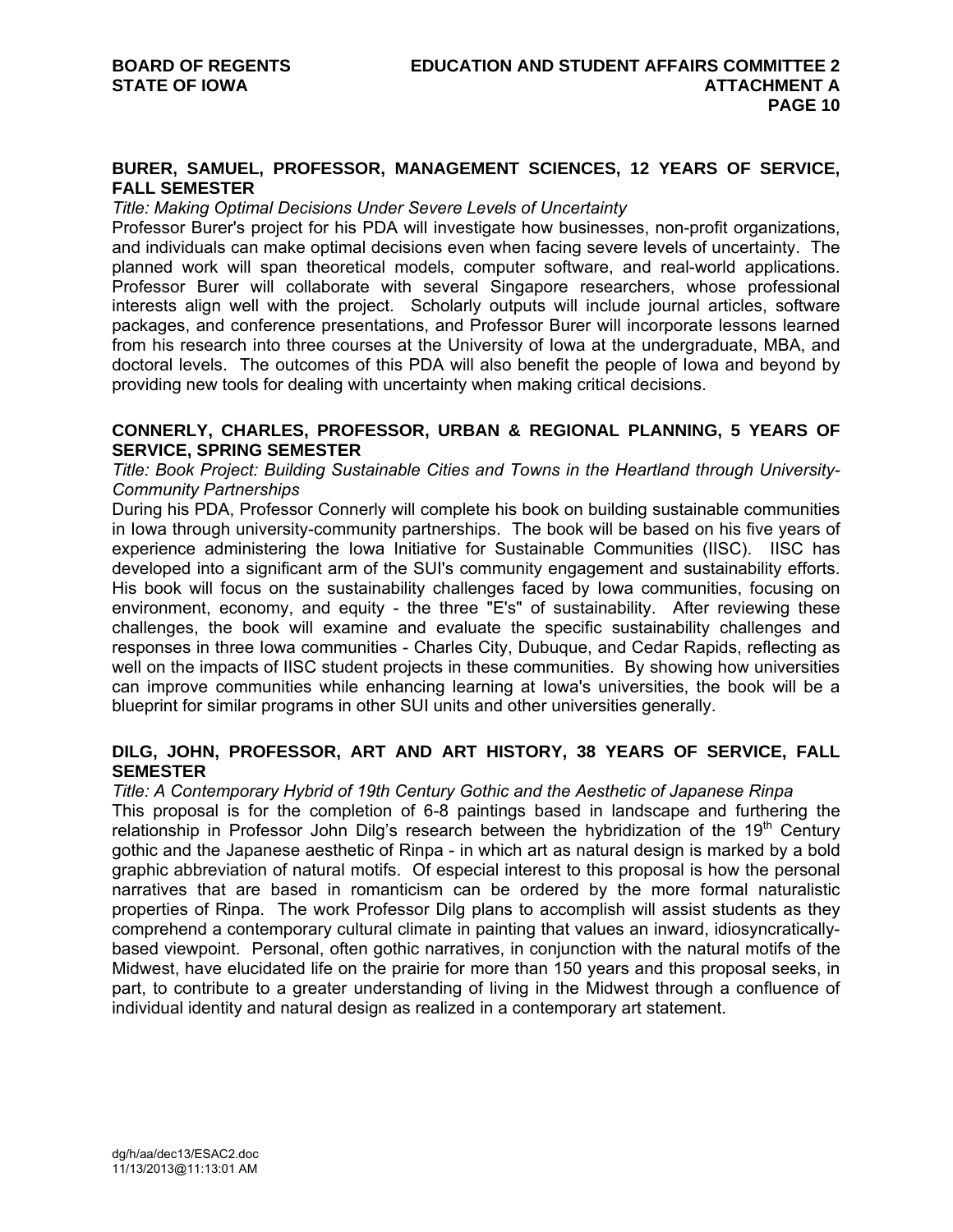## **DOORN, JONATHAN A, ASSOCIATE PROFESSOR, PHARMACY, 9 YEARS OF SERVICE, FALL SEMESTER**

#### *Title: The role of pesticides in neurodegenerative disease and neurotoxicity*

The Professional Development Assignment (PDA) will allow Professor Doorn to learn new knowledge and skills to study the role of pesticides in neurotoxicity and neurodegeneration related to Parkinson's Disease (PD). He will work to determine the mechanisms via which environmental agents (i.e., pesticides) cause damage to cells in the nervous system, relevant to PD. New knowledge gained during the PDA will be shared with students at the University of Iowa. The training afforded Professor Doorn via the proposed work will generate scientific publications and presentations and new applications for funding opportunities. In addition, completion of the proposed work may identify new drug targets for PD and biomarkers for earlier disease diagnosis.

# **DUYS, DAVID K, ASSOCIATE PROFESSOR, REHABILITATION & COUNSELOR ED, 8 YEARS OF SERVICE, FALL SEMESTER**

### *Title: The Development of a Tablet Based Career Exploration Application*

Making an effective career choice is a major concern for high school and college students. Several career interest measures have been developed over the years that are highly specialized to address this problem, including interest inventories, values scales, anticipated barriers measures, and vocational card sorts. Dr. Duys will field test and refine a tablet based career interest application for public school students' use on the IPad. This free application will allow students to prioritize and sort virtual cards representing vocational interests via a touch screen interface to help them clarify their preferences. The conversion of this particular card sorting method follows 14 years of feedback and field testing of the original paper based items. The "app" will consist of a card sorting activity, an anticipated barriers questionnaire, and a visual map of competing interests. Results will provide students with resources for further career exploration, inform counselors' interventions, technologically prepare graduate students, and provide researchers with insights about the nature and struggles students have with vocational decisions, barriers, and competing goals.

## **FOLSOM, ED, PROFESSOR, ENGLISH, 37 YEARS OF SERVICE, SPRING SEMESTER**

*Title: Walt Whitman's Leaves of Grass: The Biography of a Book; The Trajectory of a Poem*  Professor Folsom will complete two books dealing with the American poet Walt Whitman. Walt Whitman's Leaves of Grass: The Biography of a Book will be the first full biography of Leaves of Grass, the most influential, complex, and problematic book (or set of books) in American bibliographical and literary history. Walt Whitman's "Song of Myself": The Trajectory of a Poem will be the first detailed analysis of all 52 sections of Whitman's epic poem, one of the key literary and cultural documents in American culture. Folsom has made Iowa one of the major centers of Whitman studies, and these projects will illuminate Whitman's work for Iowa students, Iowa readers in general, and the larger national and international Whitman communities. Folsom teaches Whitman's work at the undergraduate and graduate levels, co-directs the online Walt Whitman Archive, edits the international journal of record for Whitman studies, and edits the Whitman Series at the University of Iowa Press. These two new books will be a culmination of his decades of work on Whitman and will enhance his teaching of Whitman to Iowa students and broaden the understanding of Whitman's work for an international audience.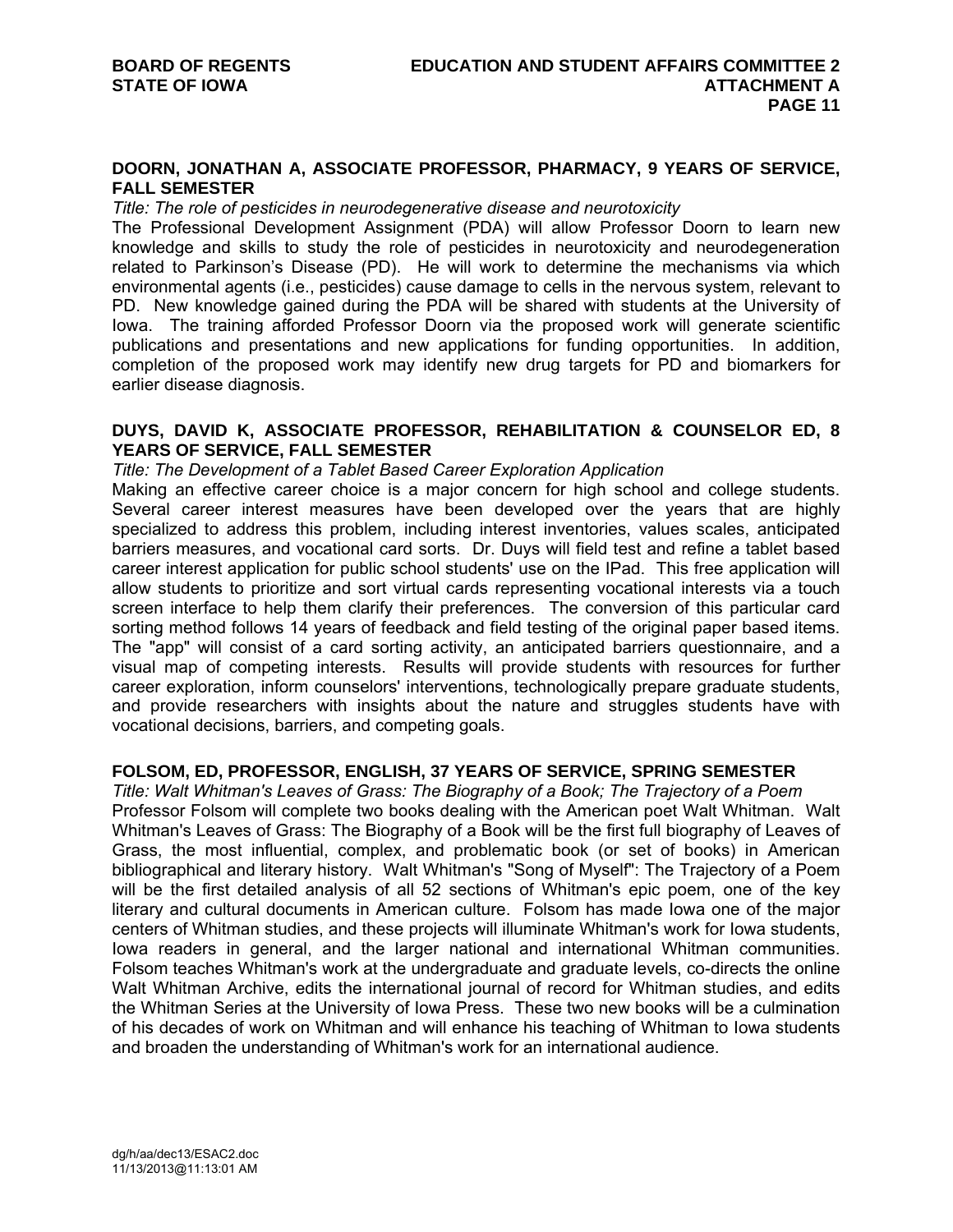# **FOX, CLAIRE F, ASSOCIATE PROFESSOR, ENGLISH, 12 YEARS OF SERVICE, SPRING SEMESTER**

#### *Title: Intangibles: Cultural Development in the Americas*

During spring and summer 2015, Professor Fox will produce a scholarly article as a first step toward her third book on intangible culture and development in the Americas. The book will explore how aesthetic, anthropological, and corporate concepts of intangibility come together in diverse American locations to shape cultural policy and regional development. She will submit the article to a journal in her field. In addition, she will undertake preliminary research for other sections of this book and write grant proposals that will enable her to complete the remaining research for the book. She will revise one undergraduate syllabus in English on Visual Culture and Performance in the Americas and design a new undergraduate course for Spanish and Portuguese on Latina/o Visual Cultures, incorporating research conducted during the PDA period, and, thus, better preparing students for success in an increasing global work environment.

# **GENG, MAXWELL L, PROFESSOR, CHEMISTRY, 18 YEARS OF SERVICE, SPRING SEMESTER**

### *Title: Superresolution Imaging of Fast Molecular Motions*

During his PDA, Professor Geng plans to develop an advanced imaging technology to observe fast molecular motions in nanopores. Superresolution imaging provides pictures of biological structures at nanometer dimension and is currently one of the most exciting directions in biology research. The pictures, however, are static and there is a tremendous demand in watching fast molecular motions that control the functions of nanoporous materials and biological cells. Professor Geng will establish the fundamental principles of such a method and develop this advanced imaging technology to study nanoporous materials. The outcome of the project will be a state-of-the-art technology for chemical and biomedical sciences. Professor Geng will integrate the new insights of nanometer motions into his teaching in undergraduate and graduate courses to enrich student education at the University. Applying the insights on nanotransport, Professor Geng is developing novel vehicles for delivering drug molecules to targeted disease sites in human body, which will enhance the economic environment of the State of Iowa and improve human health.

## **GETZ, CHRISTINE, PROFESSOR, MUSIC, 14 YEARS OF SERVICE, FALL SEMESTER**

*Title: A critical edition with historical introduction and commentary of Andrea Cima's IL SECONDO LIBRO DELLI CONCERTI (1627)* 

Using photographs of the extant part books and archival sources that she will examine in Milan, Professor Getz will prepare a critical edition with historical introduction and commentary of Andrea Cima's IL SECONDO LIBRO DELLI CONCERTI (1627), suitable for use by scholars and performers of early music. The resulting publishable edition will expand the current understanding of the small sacred concerto, an early seventeenth-century genre that is understudied in comparison to opera and secular song, by exploring the compositional contributions of Andrea Cima, one of seventeenth-century Milan's foremost organists. It will also investigate the relationship of the volume's content to liturgy and ritual at the Milanese church of Santa Maria della Rosa. Finally, it will illuminate aspects of Andrea Cima's currently elusive musical career by reconsidering the evidence found in the music prints within the context of the surviving archival documentation. Professor Getz will integrate the experience gained in editing this volume into the graduate course "Music Editing," as well as into her advising of the many graduate theses that include an editing component.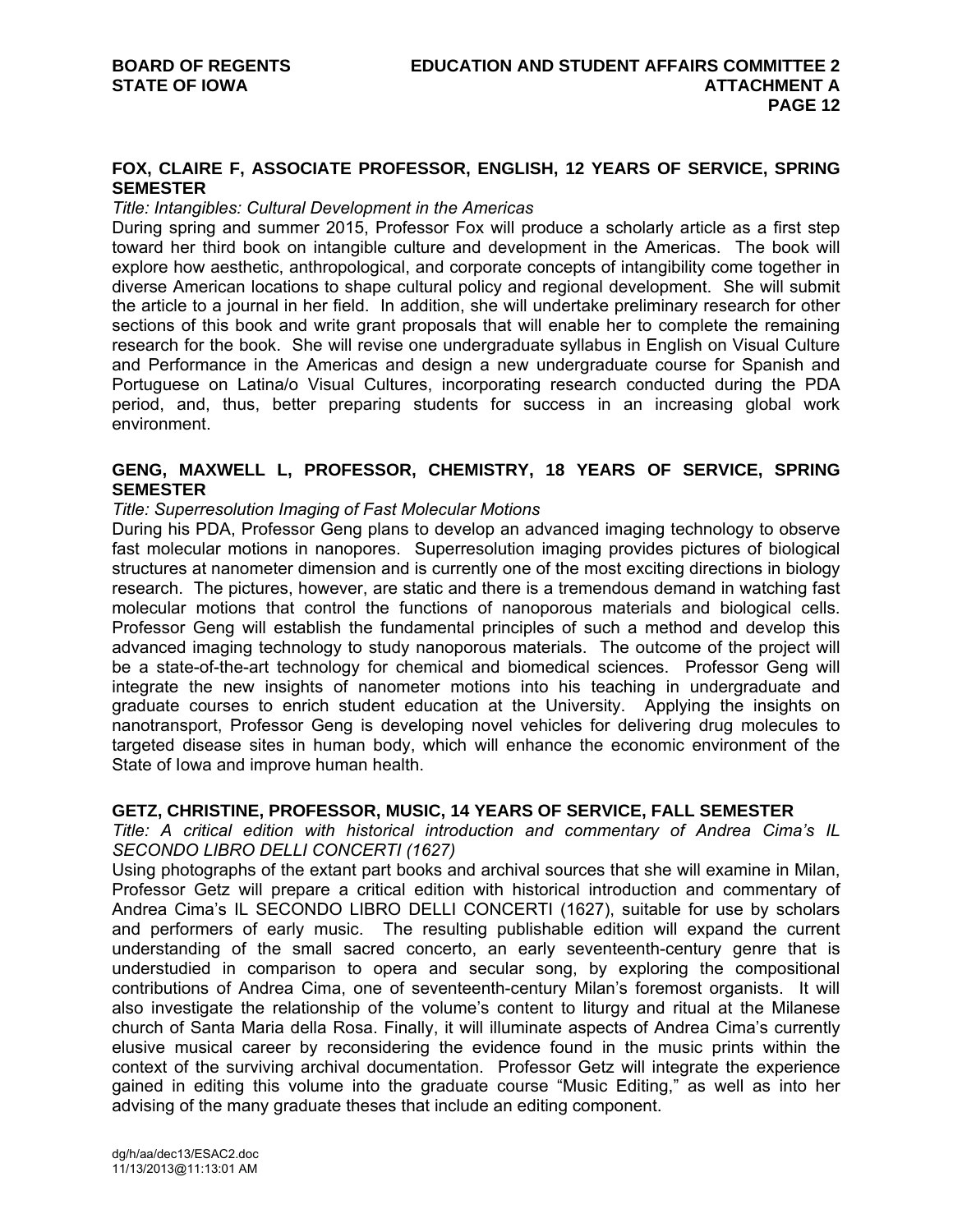# **GIBLIN, JAMES L, PROFESSOR, HISTORY, 27 YEARS OF SERVICE, SPRING SEMESTER**

*Title: Tracing the Roots of Democratic Culture in Africa: A Story of Dissidence from Tanzania*  Professor Giblin will use a PDA to complete historical research in Tanzania for a book on political dissidence in the 1960s. The book will be a biography of a dissident who was banned from political life because of his opposition to the institution of one-party rule. The purpose of the project is to challenge the view that democracy and human rights lack roots in African culture. The book will show that the experience of colonialism fostered interest in democracy and encouraged some anti-colonial activists to develop commitment to human rights. During the PDA, Professor Giblin will collect documentary sources as well as oral accounts which can be obtained only through extended field research in Tanzania. His work will enhance his undergraduate and graduate teaching by improving his ability to address growing student interest in the recent African history and issues of human rights in Africa. His courses benefit the state of Iowa because they are the only advanced instruction on African history at the University of Iowa.

## **GILOTTI, JANE A, ASSOCIATE PROFESSOR, EARTH AND ENVIRONMENTAL SCIENCES, 14 YEARS OF SERVICE, HALF TIME FOR ONE YEAR**

*Title: Fluid and Melt Evolution During Ultrahigh-Pressure Metamorphism of Continental Crust*  Prof. Jane Gilotti is requesting a PDA to spend the 2014-2015 academic year at the University of Torino, Italy studying fluid and melt inclusions in ultrahigh-pressure (UHP) rocks from NE Greenland. The project is an outgrowth of current NSF funded research, aimed at building a pressure–temperature–time history for the formation and exhumation of continental rocks that have reached mantle depths during plate tectonic collisions. The goal is to use microscopic melt droplets trapped in metamorphic minerals to determine whether melting can trigger the exhumation of dense UHP rocks back to the Earth's surface. Mechanisms for exhuming UHP rocks are one of the least understood processes of collisional tectonics. The project will test the notion that melts can enhance transport of deeply buried UHP rocks to the surface. Gilotti will collaborate with Dr. Simona Ferrando, who runs a state-of-the-art analytical facility in Torino. This PDA will eventually benefit Gilotti's students who wish to include fluid/melt studies in their research, as well as expand the usage of the new electron microprobe lab being built in the Department of EES, University of Iowa.

# **GOLZ, SABINE I, ASSOCIATE PROFESSOR, GERMAN, 26 YEARS OF SERVICE, FALL SEMESTER**

#### *Title: Documentary Film "The Cantor of Swabia*"

Prof. Gölz will edit her feature-length documentary film on the life and legacy of Richard Gölz (1887-1975). Known as "The Cantor of Swabia," Richard Gölz was an influential German church musician and pioneer of the international early music movement. He re-discovered major works of Renaissance music, transformed the repertoire of German Protestant church choirs, and pioneered the re-discovery of Gregorian chant. During the Nazi years, he hid Jews and was imprisoned. For this, he is commemorated in Yad Vashem, in Berlin, and the Holocaust Museum in Washington. After 1945, he became a Russian Orthodox priest and left Germany to emigrate to Milwaukee. His story is known only to a few experts, and this film will bring it to international audiences for the first time. It is expected to screen at major film festivals, museums, and educational institutions, and to achieve international visibility. It will be suited for instructional use in university classes on music history, ethics, international studies, the history of Nazi Germany, and German-American emigration. Post-production funding has been requested from the NEA and from Steven Spielberg's Righteous Persons Foundation.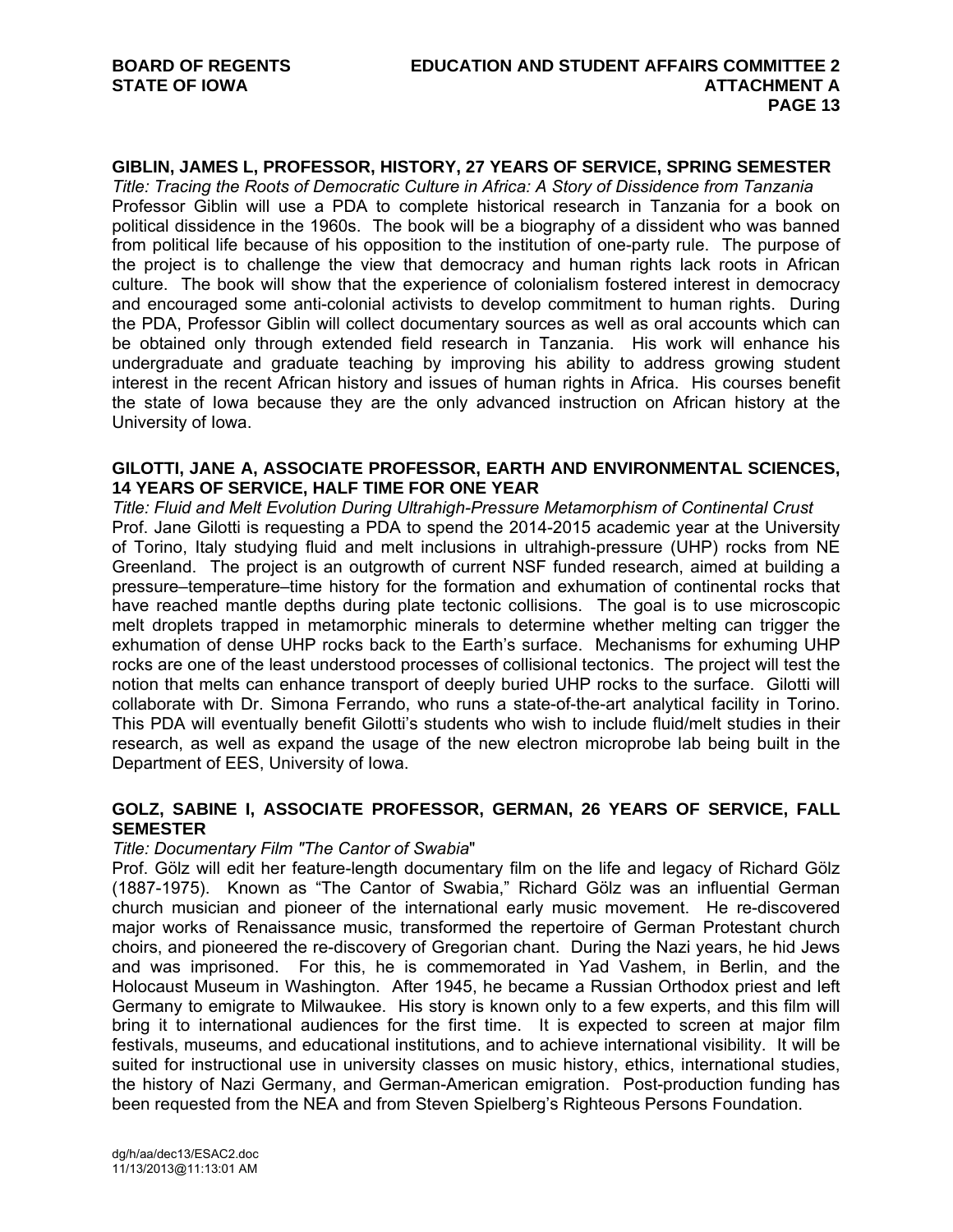# **HAES, AMANDA J, ASSOCIATE PROFESSOR, CHEMISTRY, 7 YEARS OF SERVICE, FALL SEMESTER**

*Title: Improving the Effectiveness of Disease Treatment Options using Nanotechnology*  Professor Haes will apply and expand her research expertise in nanomaterials and spectroscopy to applications to the development of novel pain assessment methods. Her goals will include the collection of preliminary data, the establishment of connections with pain experts at the University of Iowa Hospitals and Clinics, and the submission of proposals to a variety of grant agencies including the National Institutes of Health and Department of Defense. The grants will benefit students at the University of Iowa by providing research opportunities. The PDA work will benefit society by adding to our understanding of pain and pain management.

## **HAYES, JOY, ASSOCIATE PROFESSOR, COMMUNICATION STUDIES, 19 YEARS OF SERVICE, FALL SEMESTER**

*Title: New Media in Historical Perspective: Rethinking U.S. Radio Audiences and Institutions*  During her PDA, professor Hayes will study by examining media history and the historical contexts that shape, and are shaped by, new media technologies. Professor Hayes will focus on three projects that examine the "new" medium of radio broadcasting in the 1930s as a means of understanding how audiences become active and critical media users, and how centralized media institutions react to challenges from non-commercial and regional media producers. The first project looks at New Deal government broadcasting activities during the late 1930s and explores the constraints they placed on national network institutions. The second project examines the efforts made by government broadcasters to cultivate active audiences and respond to listener requests. The third project investigates how regional network broadcasters in the Southwest U.S. promoted an alternative to national networks programming that constructed a sense of place based on cultural fragmentation and social mobility. This work will be used by Professor Hayes in class and will be of interest to anyone who wants to better understand the historical roots of new media.

# **HETTMANSPERGER, SUE E, PROFESSOR, ART AND ART HISTORY, 36 YEARS OF SERVICE, SPRING SEMESTER**

## *Title: "Iterations, A Series of Paintings"*

Contemporary painting is a continually reinvented fictive space in art, seeking to extend and experiment with what is pictorially possible. Professor Hettmansperger will incorporate the use of digital image manipulation and repeated iterations in painting to visually symbolize our complicated hybrid twenty-first century world. As an artist-painter, she combines imagery from the internal human body with botanical form, manufactured objects, and digital distortion in order to evoke environmental concerns. Emblematic visual configurations in her paintings will present the disjunctive ethos of our time, where boundaries between organisms are increasingly blurred and new visual territory is formed. The series of paintings will embody the themes of cultural production and the environment, as some of the most vexing problems society faces in an uncertain future. This Professional Development Assignment will result in a painting series that will be exhibited in New York and Iowa, and will serve as a teaching model for undergraduate and graduate students at the UI.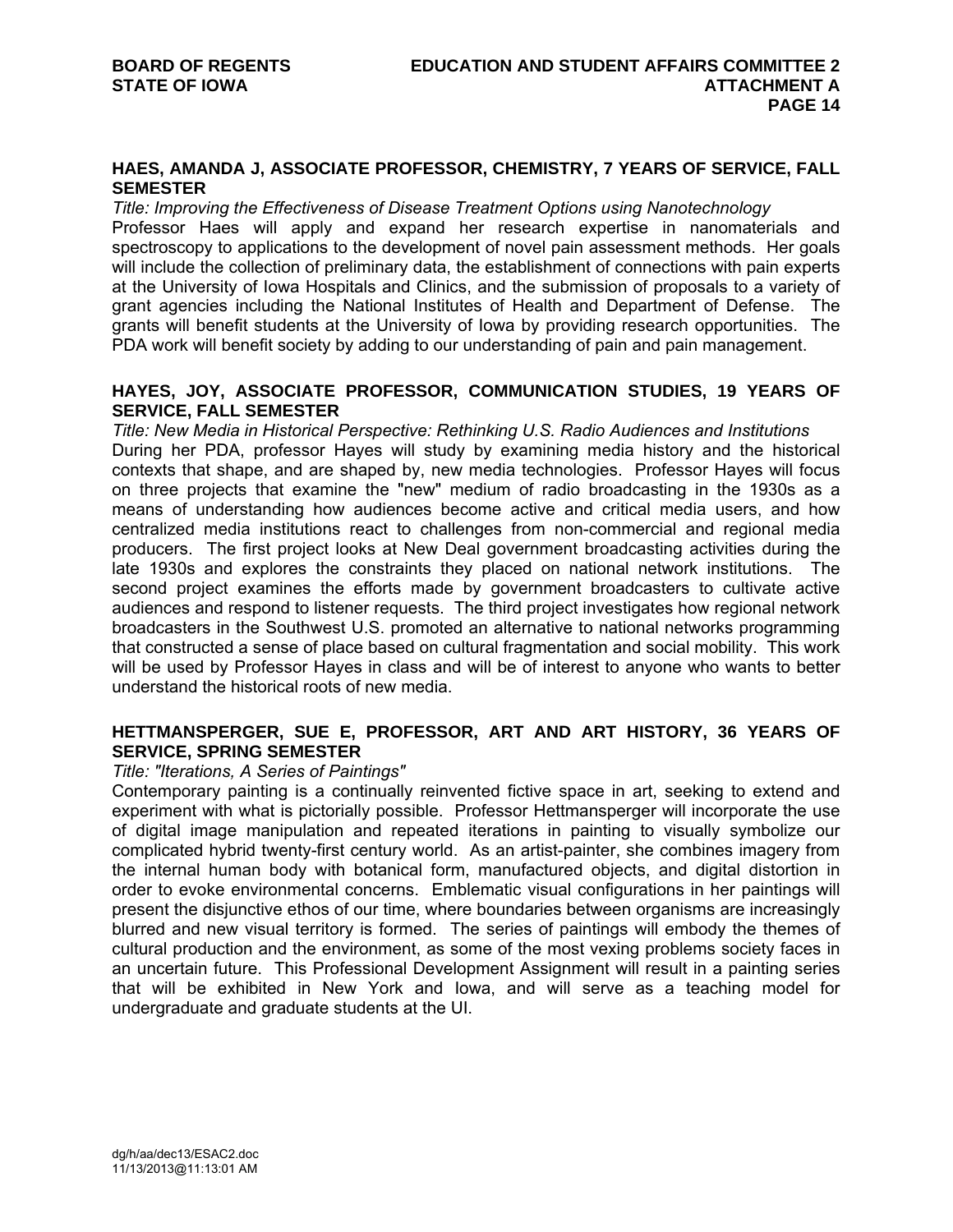# **HILL, LENA M, ASSOCIATE PROFESSOR, ENGLISH, 7 YEARS OF SERVICE, SPRING SEMESTER**

#### *Title: Writing for Rights*

Professor Hill's PDA project examines how African American literature paved the way for the U.S. civil rights movement. From the early twentieth century through the 1950s, black writers published texts that advanced national conversations critical to the success of the struggle for racial equality. Building on her expansive research analyzing African American writers' dependence on visual culture to revise popular ideas of black character, she will examine how literary portrayals of black citizens' pursuit of the American Dream shape political discussions of national identity. Her research will lead to a book. Professor Hill will also incorporate her scholarship into two newly developed courses at the undergraduate and graduate level with the goal of teaching students the impact of literary production on political realities.

# **HILL, MICHAEL, ASSOCIATE PROFESSOR, ENGLISH, 7 YEARS OF SERVICE, FALL SEMESTER**

*Title: A Little Child Shall Lead Them: Adolescence in African American Novels, 1941-2008*  During his PDA, Professor Hill will draft two chapters of a book about adolescent protagonists in African American novels. The chapters will focus on the 1950s and will explore how these works' depictions of the conflict between youth and their elders signal a telling crisis in black self-definition. Examining this crisis via education, sex, and work, Prof. Hill will consider how concerns about exemplarity, restraint, and safety that guided older African Americans under Jim Crow are first rejected and then revised as younger blacks shape post-segregation outlooks on democracy. He believes that this trans-generational wrangling begets modern black citizenship. Through his writing, Prof. Hill will strengthen an undergraduate course that he teaches on American adolescence and will develop a graduate seminar that focuses on civil rights in late 20th and early 21st century American life. His research engages a growing interest in mid-20th century America, and representatives from Rutgers University Press and Ohio State University Press have already expressed an interest in his project.

# **HOLLINGWORTH, ANDREW R, PROFESSOR, PSYCHOLOGY, 11 YEARS OF SERVICE, SPRING SEMESTER**

#### *Title: cognitive neuroscience techniques for the study of vision, memory, and attention*

Professor Hollingworth will expand his research program during his PDA by developing techniques for understanding the human brain mechanisms of visual perception, attention, and working memory. The professional development assignment will be used to gain expertise in research methods that measure the electrical activity of the brain. In addition, Dr. Hollingworth will implement these techniques in a set of initial experiments that will be reported at conferences and within journal articles. This project reflects a growing trend in visual perception research toward the use of neural data. It will allow Dr. Hollingworth to remain at the cutting edge of his field, it will contribute to society in general by furthering our basic understanding of human brain function, it will contribute to the teaching mission of the University of Iowa through the inclusion of additional neuroscience content in Dr. Hollingworth's courses, and it will enhance the training of graduate students in Dr. Hollingworth's laboratory by expanding their set of available research techniques.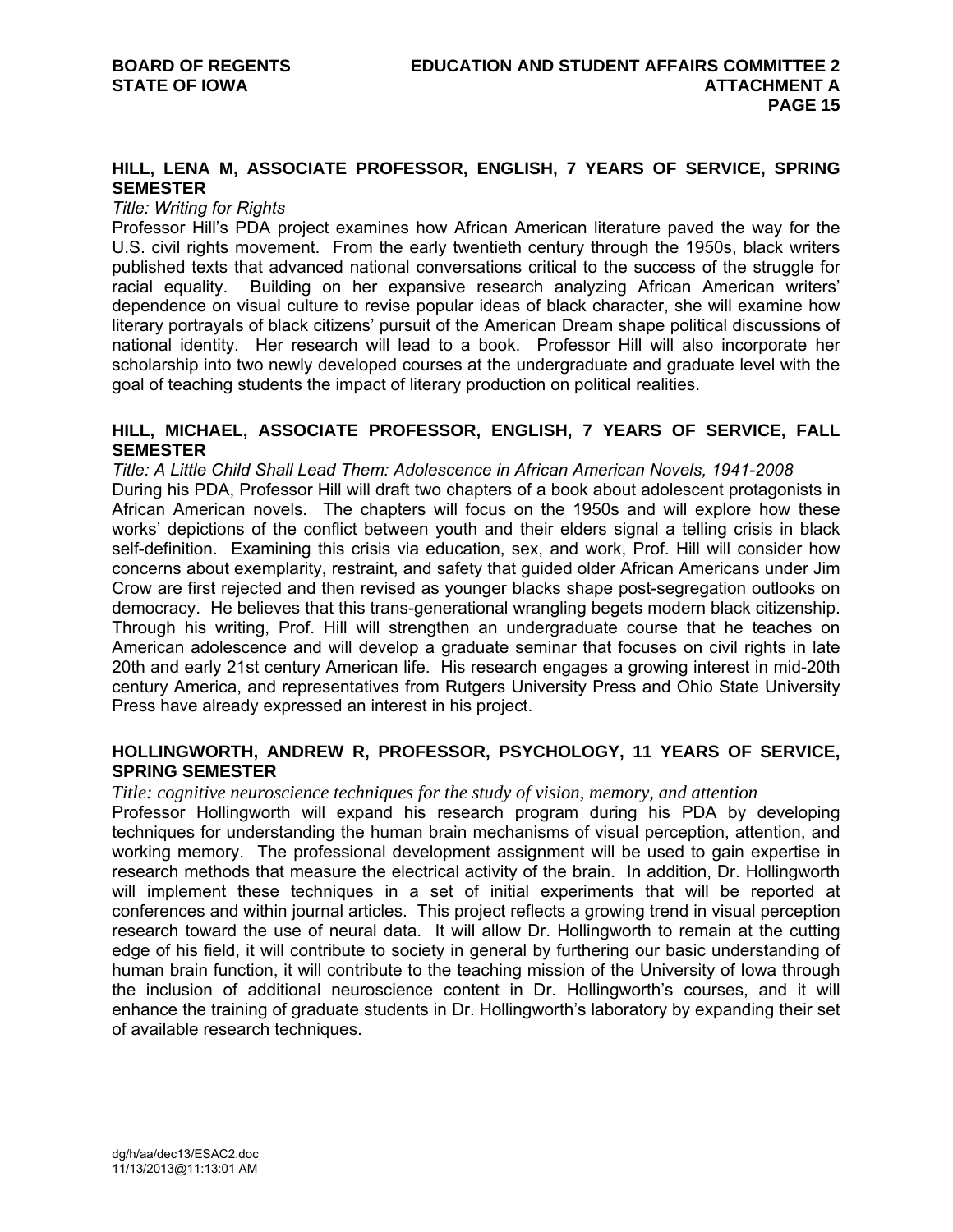# **HOLLINGWORTH, LIZ, ASSOCIATE PROFESSOR, EDUCATION POLICY & LEADERSHIP STUDIES, 7 YEARS OF SERVICE, SPRING SEMESTER**

#### *Title: Leadership for Social Justice: Educating Iowa's African-American Boys*

African-American males are over-represented in Iowa's special education classes and behavior disorder programs, and under-represented in gifted and advanced academic programs. In response, school leaders across Iowa are implementing programs designed to close this gap. For her PDA, Professor Hollingworth will do a comparative effectiveness study of many of these programs. This will help schools design the best programs for their needs. Her work will also benefit students, many of whom will soon be teaching in schools with achievement gaps.

# **HOUSTON, DOUGLAS W, ASSOCIATE PROFESSOR, BIOLOGY, 9 YEARS OF SERVICE, SPRING SEMESTER**

### *Title: Mechanisms of axis formation and regeneration*

The proper localization of maternal gene products in the egg is essential for asymmetric gene activation and body axis formation in the early vertebrate embryo. This has been well studied in Xenopus eggs, where asymmetry is established by dorsally-directed rotation of the egg cortex. This process requires organization and alignment of microtubules and ultimately results in the localized activation of Wnt/β-catenin signaling. Despite many decades of study, the molecular mechanisms controlling cortical rotation remain unknown. During this PDA, Professor Houston will travel to a leading lab to learn advances live imaging of the cytoskeleton to quantitatively analyze cortical rotation at the molecular level. In parallel, Professor Houston will also learn the use of Clytia hemisphaerica for comparative studies of early Wnt signaling and for use in undergraduate teaching as a model of regeneration and transdifferentiation. This PDA will enhance research and teaching at the University and benefit the community by helping create an educated workforce in regenerative medicine and allowing opportunities for public outreach in this area.

## **JANZ, KATHLEEN F, PROFESSOR, HEALTH & HUMAN PHYSIOLOGY, 22 YEARS OF SERVICE, SPRING SEMESTER**

# *Title: Children's Physical Activity Pathways and Their Relationship to Young Adult Bone Strength*

Physical activity improves bone strength and reduces the risk for osteoporotic fractures. However, there are substantial gaps in our knowledge as to when, how, and how much activity is optimal for bone health. Difficulties in accurately measuring activity and imaging bone are major factors in the lack of understanding of the cause-effect relationships between activity and strength. Using a cohort of 470 adults (age 19) who have been followed since age 5, this project will create developmental pathways of objectively-measured activity from childhood to young adulthood to identify the amount and pattern of activity that predict strong bones. This work has implications for reducing osteoporotic fractures in later life since peak bone mass occurs in young adulthood and bone is progressively lost thereafter. In the U.S., over 1.5 million osteoporotic fractures occur yearly which result in 18 billion dollars in direct healthcare costs. As an aging state, Iowa suffers a disproportionate burden of these fractures. This Professional Development Assignment will contribute to Professor Janz's teaching responsibilities in courses addressing physical activity and health outcomes.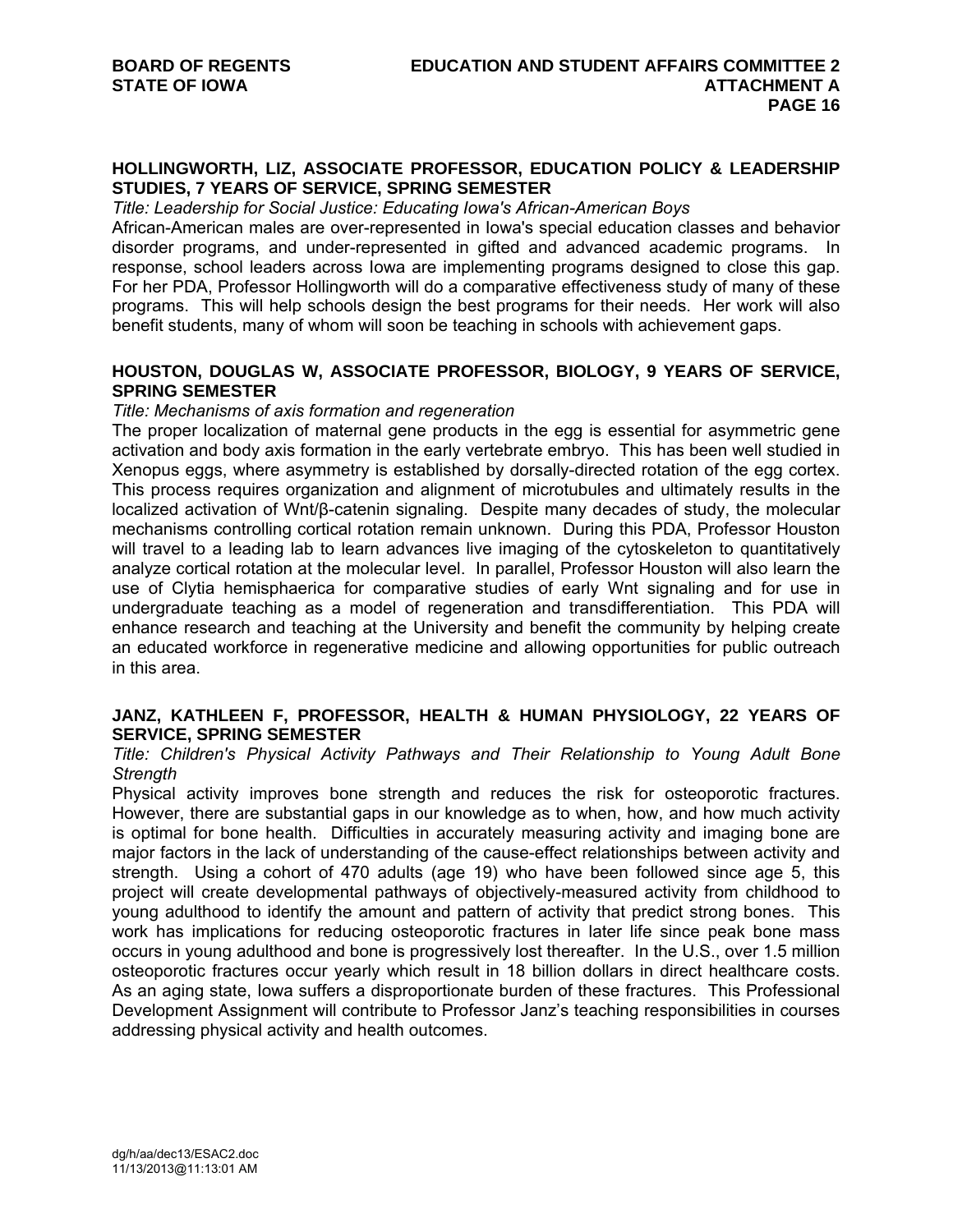## **JAY, LAURENT O, PROFESSOR, MATHEMATICS, 15 YEARS OF SERVICE, HALF TIME FOR ONE YEAR**

## *Title: Theory and numerical solution of differential equations*

During his PDA Professor Laurent O. Jay will work on a book on the theory and numerical solution of differential equations. Such equations can describe and model a multitude of phenomena, processes, and applications in science and engineering. The proposed project aims to develop more efficient methods to approximate the solution of various problems involving differential equations. The resulting book will be used in graduate courses on differential equations, helping to prepare math students for successful careers.

# **KETTERER, ROBERT C, PROFESSOR, CLASSICS, 25 YEARS OF SERVICE, FALL SEMESTER**

*Title: Bridging the Hellespont: Ancient Kings and Modern Sultans in European Opera, 1650- 1830.* 

Professor Ketterer will do archival and historical research to write a book about the ways seventeenth- and eighteenth century operas used stories from Greek and Roman history as metaphors for the interactions between Europe and the Ottoman Empire. The project synthesizes arts and humanities to discuss historical questions in East-West relations that continue to impact us today. The results of the PDA will be basic research for the book, a chapter draft and a prospectus to send to publishers to bid for a book contract. This research will aid the development of a general education class in Communication and Literacy titled "Reading the Ancient City." It will support Ketterer's graduate courses in Latin literature and ancient drama, and his community outreach work through the UI Opera Studies Forum.

# **KHANDELWAL, MEENA R, ASSOCIATE PROFESSOR, ANTHROPOLOGY, 10 YEARS OF SERVICE, SPRING SEMESTER**

*Title: Cooking with Fire: Feminist Anthropology, Engineering and Solar Cookers* 

Professor Khandelwal will focus on writing her book Cooking with Fire: Feminist Anthropology, Engineering, and Solar Cookers. Three billion people worldwide cook with firewood, and it is primarily women and children who collect wood and suffer respiratory illness from burning it. This project focuses on a region of India facing alarming rates of deforestation, where women trek long distances to cut wood. It asks why they have declined to adopt solar cookers that might free them from this labor, improve health, and save forests, and it shows why technological design must consider gender and culture. This project is also a model for collaboration both across disciplines and among academics, NGOs, and people who depend on forests for their livelihood. It is not only exemplary in its (global) public engagement but also seeks better integration of research and teaching. Professor Khandelwal will incorporate her work into her teaching. Students will learn that collaboration is necessary for solving problems of sustainability, thus helping them serve Iowa and society generally when they graduate.

# **KLETZING, CRAIG, PROFESSOR, PHYSICS AND ASTRONOMY, 17 YEARS OF SERVICE, FALL SEMESTER**

## *Title: Study of Magnetospheric Science Using NASA Spacecraft*

The proposed PDA is to continue and expand Professor Kletzing's role as a lead investigator on three NASA-funded space science missions: the Van Allen Probes mission, the Magnetospheric Multiscale Mission (MMS), and the Cusp Alfven and Plasma Electrodynamics Rocket (CAPER) mission. These three missions form the core of Professor Kletzing's current research, and, the last two, MMS and CAPER, will be launched into space in Fall of 2014, making this a very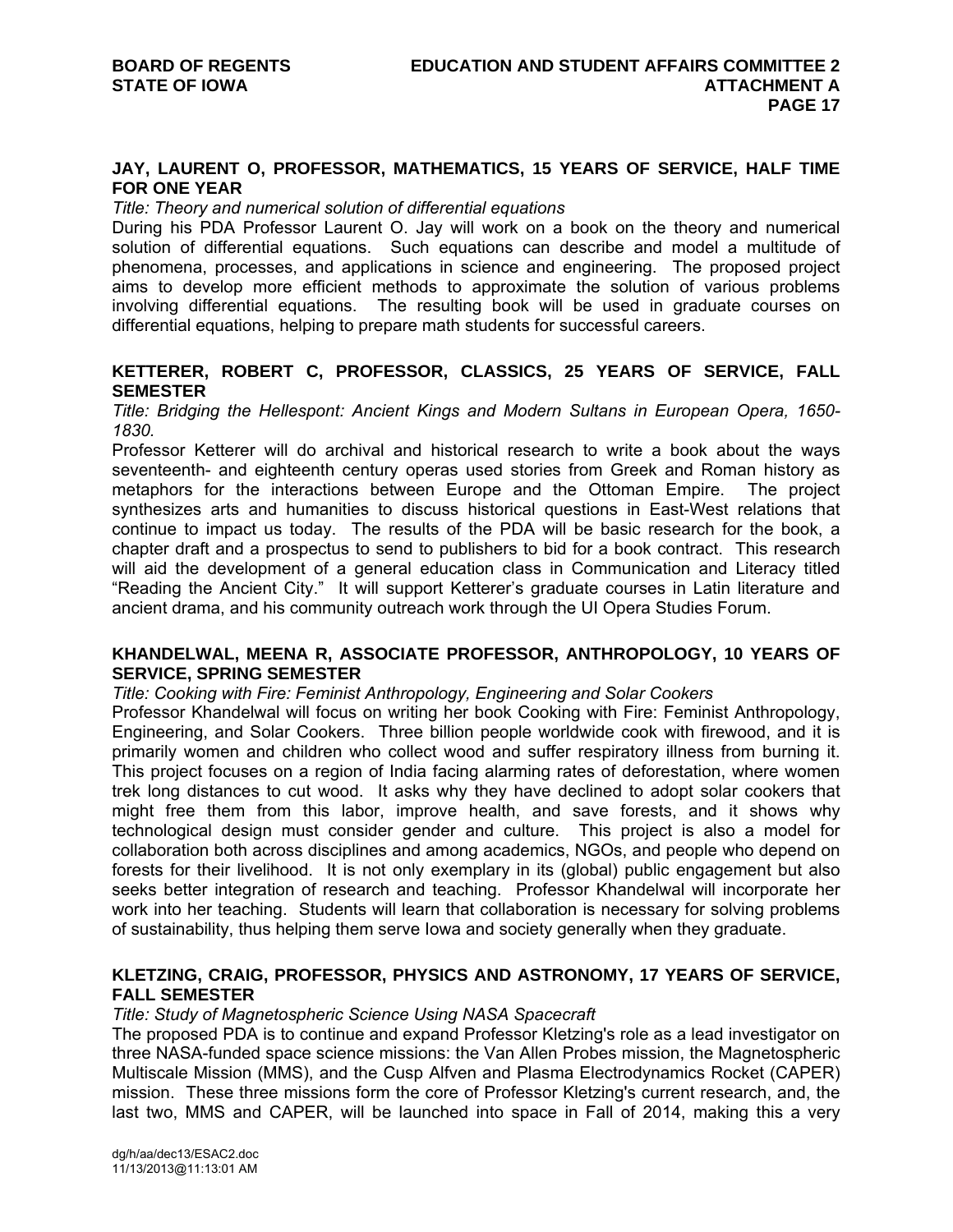exciting time for exploring the science of these missions. The PDA will enable Professor Kletzing to undertake the needed academic work to prepare for the new missions and continue work for the future Van Allen Probes. His work on the projects will enhance his teaching at both the undergraduate and graduate level.

# **KRISHNAMURTHY, MUTHUKRISHNAN, ASSOCIATE PROFESSOR, MATHEMATICS, 7 YEARS OF SERVICE, FALL SEMESTER**

### *Title: Converse Theorems*

Professor Krishnamurthy proposes to spend Fall 2014 on a PDA at Bristol University in the UK to work with his collaborator Professor Booker on several projects that are currently in early or middle stages of development. The proposed research is concerning the theory of L-functions. The most familiar and well-known example of a L-function is the Riemann zeta function which gives precise information about prime numbers. In general, L-functions encode deep arithmetic information, and the so-called Converse Theorems serves as a vehicle for extracting such information. In the past couple of years, Professor Krishnamurthy (with Professor Booker) has obtained versions of Converse Theorems when the L-functions in question are of a certain kind. He will continue to work with Professor Booker and further develop their program on Converse Theorems to include all the relevant L-functions. The proposed PDA will result in multiple publications, enhance the graduate program of the department by attracting international students, and help advance his doctoral student's research on related topics. The PDA will also provide increased visibility for UI as well as the state of Iowa.

# **KROKHMAL, PAVLO, ASSOCIATE PROFESSOR, MECHANICAL AND INDUSTRIAL ENGINEERING, 8 YEARS OF SERVICE, SPRING SEMESTER**

*Title: Advanced optimization methods for design of mechanical systems and materials* 

The main goal of Professor Krokhmal's PDA is to develop new theoretical and computational methods for design and optimization of complex "smart" materials and systems that will be based on the highly advanced, state-of-the-art optimization techniques and approaches, which were developed within the disciplines of operations research and mathematical programming primarily for optimization of industrial systems. The proposed methodology is based on the methods of semi-definite optimization and PDE-constrained optimization. This project will result in exchange and cross-pollination of ideas and research approaches between the fields of mechanical, aerospace engineering, material science and the disciplines of operations research and mathematical programming. During this PDA Professor Krokhmal will develop a new research program in the area of optimization of physical, mechanical, and materials systems. In addition, this project will result in initiating new in-state, national, and international collaborations, and will make a contribution to graduate curriculum of the College of Engineering.

# **LANG, CORNELIA, ASSOCIATE PROFESSOR, PHYSICS AND ASTRONOMY, 11 YEARS OF SERVICE, SPRING SEMESTER**

## *Title: Observing the Galaxy from Down Under: Uncovering the Magnetic Field Structure in the Galactic Center*

During her PDA, Professor Lang will carry out new observations of the magnetic field in the central regions of our Milky Way Galaxy. Upgraded radio telescope facilities in Australia will provide longer and more direct views of the Galactic Center region than can be obtained in North America. The magnetic field in this unique region is believed to more complex and perhaps several orders of magnitude stronger than in the environment in the outer Milky Way, near the Sun. Therefore, understanding magnetic fields in the central regions of galaxies has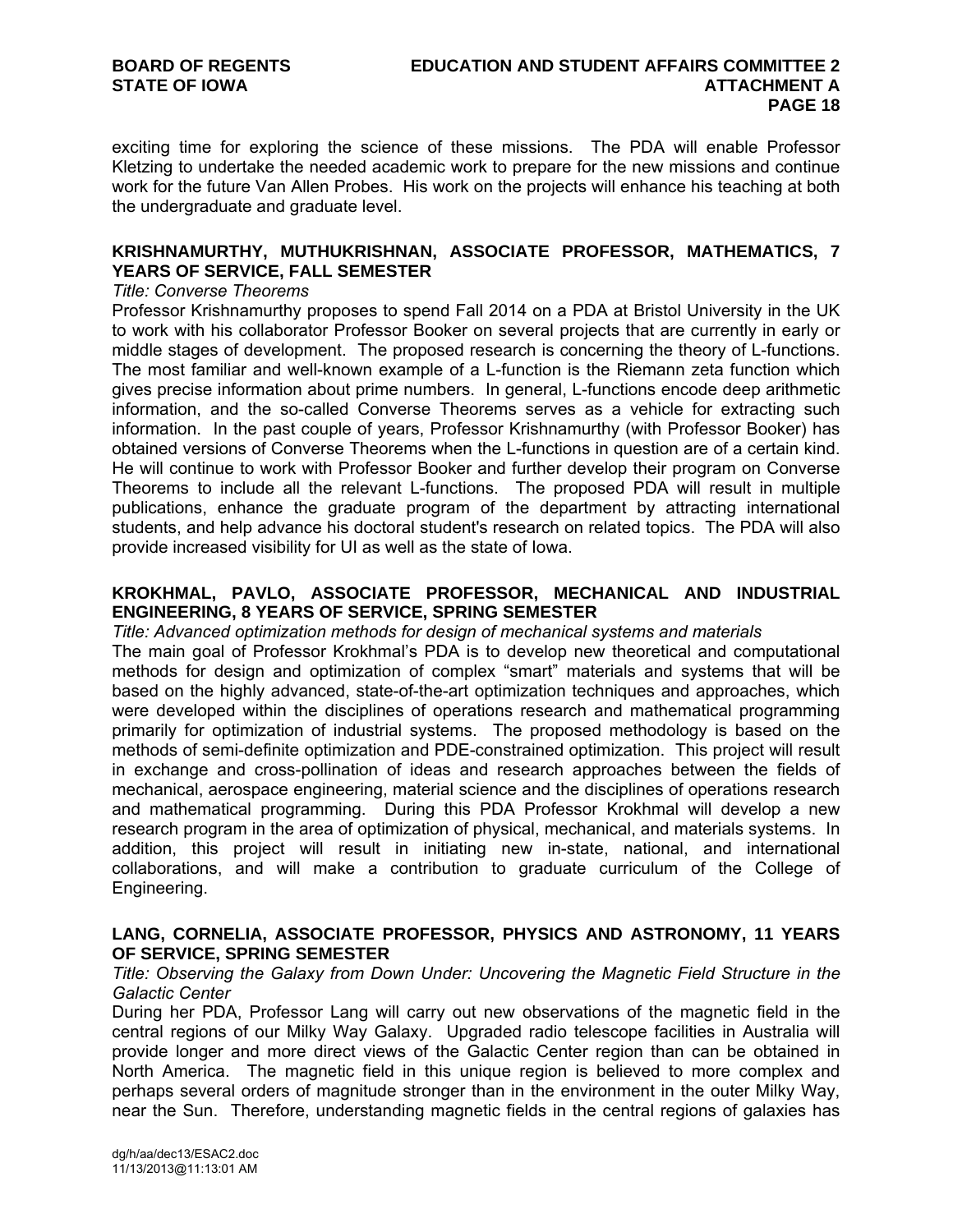important implications for understanding the overall energy balance (including transport of materials in outflows) in the interstellar medium in galaxies. Advances in understanding of our Galactic center will be conveyed to the public in outreach programs and observing sessions. Through productive collaborations with Australian astronomers, the project is expected to result in new observations of the center of the Milky Way galaxy, scientific journal articles and presentations, and experience with state-of-the-art radio astronomy techniques that will supplement the curriculum of our undergraduate and graduate observational astronomy courses.

# **LANG, JOSEPH B, PROFESSOR, STATISTICS & ACTUARIAL SCIENCE, 21 YEARS OF SERVICE, FALL SEMESTER**

## *Title: Improved Estimation of Causal Effects*

Professor Lang's PDA project is concerned with developing statistical procedures designed to improve estimation of causal effects using data from comparative designed experiments. From a policy perspective, these procedures will give improved estimates of the comparative effectiveness of intervention programs. Professor Lang also will develop a modeling framework that addresses deficiencies in the current literature on causality. This framework affords answers to several important questions and promotes careful consideration of model assumptions and targets of inference. Tangible products from this project will include scholarly articles, publicly-available estimation software, and chapters for a book. Professor Lang will incorporate these project results into several courses that he is teaching and a book he is writing. With the explosion of data availability, the development of methods for measuring causal effects is more important than ever. Students, policy makers, and the general public will benefit from Professor Lang's research on causality.

# **MALANSON, GEORGE P, PROFESSOR, GEOGRAPHICAL AND SUSTAINABILITY SCIENCES, 27 YEARS OF SERVICE, SPRING SEMESTER**

*Title: Biogeographic response to climate change* 

The Global Observation Research Initiative in Alpine Environments (GLORIA) program records mountaintop vegetation in order to assess impacts of global climate change. On his PDA, Professor Malanson will evaluate GLORIA data from Europe, where the network is densest, in terms of the spatial pattern of change relative to other alpine vegetation and environmental variation derived from libraries and data repositories. By examining the spatial pattern in context, underlying processes in the response of mountaintop vegetation to climate change will be revealed. Professor Malanson will collaborate with colleagues at the GLORIA. The GLORIA sites were established worldwide at considerable expense, and this PDA will make these data more valuable and guide future monitoring and mitigation. This PDA study will be incorporated in the class Biogeography (GEOG:2374 and BIOL:2374) so that students will work directly with data and do their own analyses, gaining hands-on experience and insights to enhance their careers.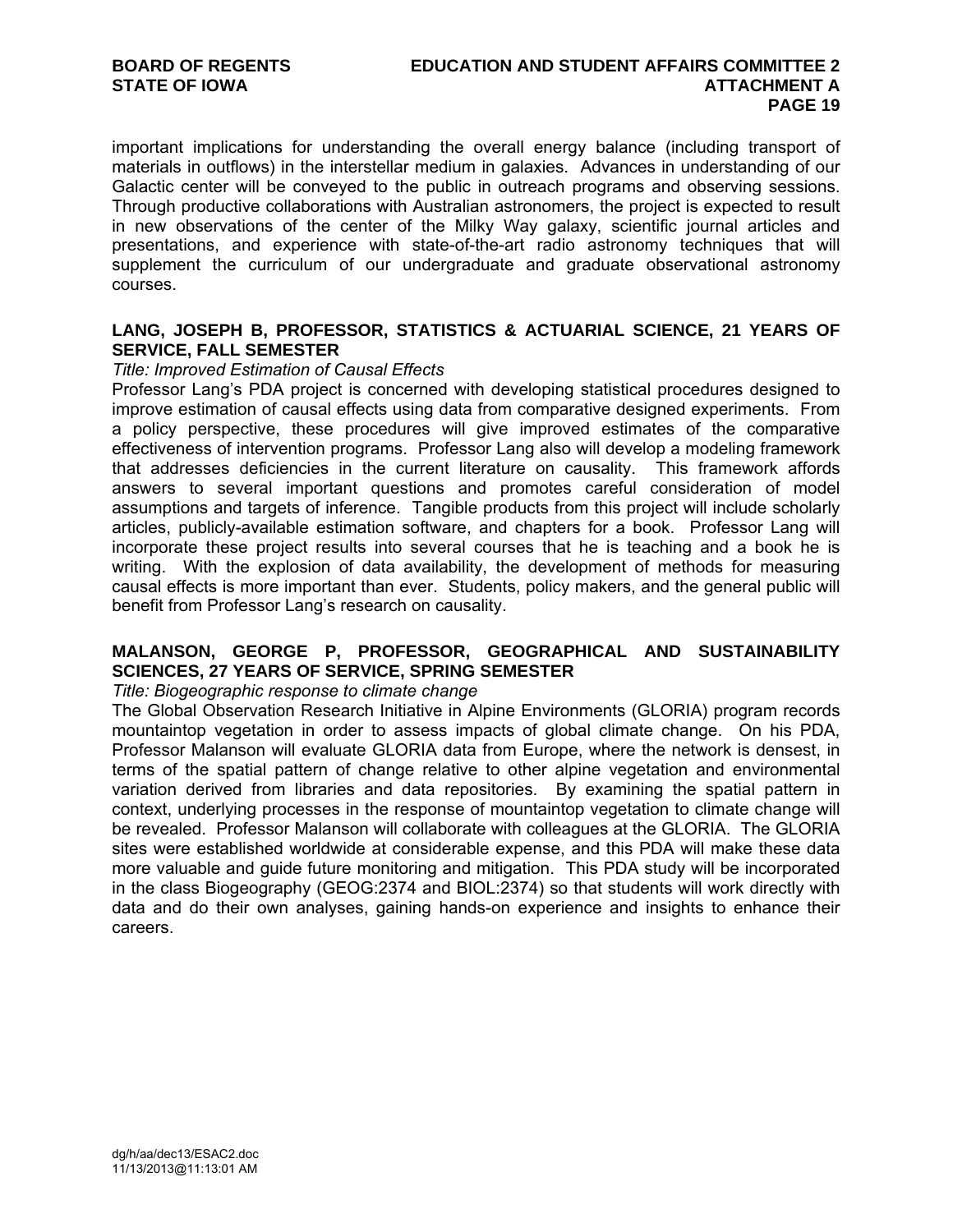## **MCCLELLAND, BILL C, PROFESSOR, EARTH AND ENVIRONMENTAL SCIENCES, 5 YEARS OF SERVICE, FALL SEMESTER**

*Title: U-Pb geochronology applied to ultrahigh-pressure metamorphism and tectonic evolution of the Arctic* 

Professor McClelland has produced a significant body of geoscience age data through National Science Foundation-funded projects in Arctic regions over the past decade. He is now in a position to publish summary articles that address two fundamental issues in Geosciences: ultrahigh pressure metamorphism in continental collision zones and the tectonic evolution of the Arctic. Professor McClelland has been invited to submit a review article that places his work in Greenland in a global context. The second project will involve comparison of age data from sedimentary sequences around the Arctic in order to define the tectonic evolution of the Arctic margins. The PDA effort will result in three high profile publications. The new perspectives gained on tectonic processes in collisional belts and the Arctic will lead to new research directions and proposals as well as generate teaching material for Professor McClelland's undergraduate and graduate classes.

# **MENDEZ, ADRIANA, PROFESSOR, SPANISH AND PORTUGUESE, 28 YEARS OF SERVICE, FALL SEMESTER**

*Title: "From Paradise to Diaspora: Natural History in the Americas"* 

During her PDA, Professor Mendez will complete her book on ecocriticism, *From Paradise to Diaspora: Natural History in the Americas*, that examines two earthly Paradises—the Caribbean and the Amazon—that are linked historically as well as geographically. The book begins with eighteenth-century scientific explorers who describe archipelagos and tropical forests through empirical and sensory data, establishing a view of the tropics that resonates even today. It will then turn to nineteenth and twentieth century fictions that revisit these same sites. Focusing on natural history exploration written in Spanish, French, and English, Professor Mendez will show what these literary re-enactments teach us about renewing our connection with nature. The book fosters a meditation on the vital importance of tropical sites in our world. Professor Méndez Rodenas teaches two related courses: "The Tropics in the Caribbean and Spanish American Imagination" and "Fictions of Travel in Latin America." A Professional Developmental Assignment will allow time to finish this book and develop a new course on "Literature and Ecology."

# **MENTZER, RAYMOND A, PROFESSOR, RELIGIOUS STUDIES, 12 YEARS OF SERVICE, FALL SEMESTER**

## *Title: Material Culture and Spiritual Practices among French Protestants*

The role of material mediations in the spiritual life of the Christian faithful was a fiercely contested issue throughout the Reformation of the sixteenth and seventeenth centuries. The Calvinist understanding, which located religiosity in a spiritual universe independent of time and the material world, was among the most recognizable. Yet this view never meant a complete abandonment of material representations. Even strict Calvinists could not avoid texts and objects in their devotional activities. What then were the physical forms and artifacts associated with early Protestantism, especially in France? More importantly, how did ordinary members of the congregation understand them? During his PDA, Professor Mentzer will use the extensive records of the French Protestant Churches to examine the matter. The goal is to write a journal article, which in turn will become the first chapter of a book. The project will also contribute significantly to his courses on the History of Christianity and, in the process, help students to understand and appreciate the contributions of various religious traditions to modern and contemporary culture.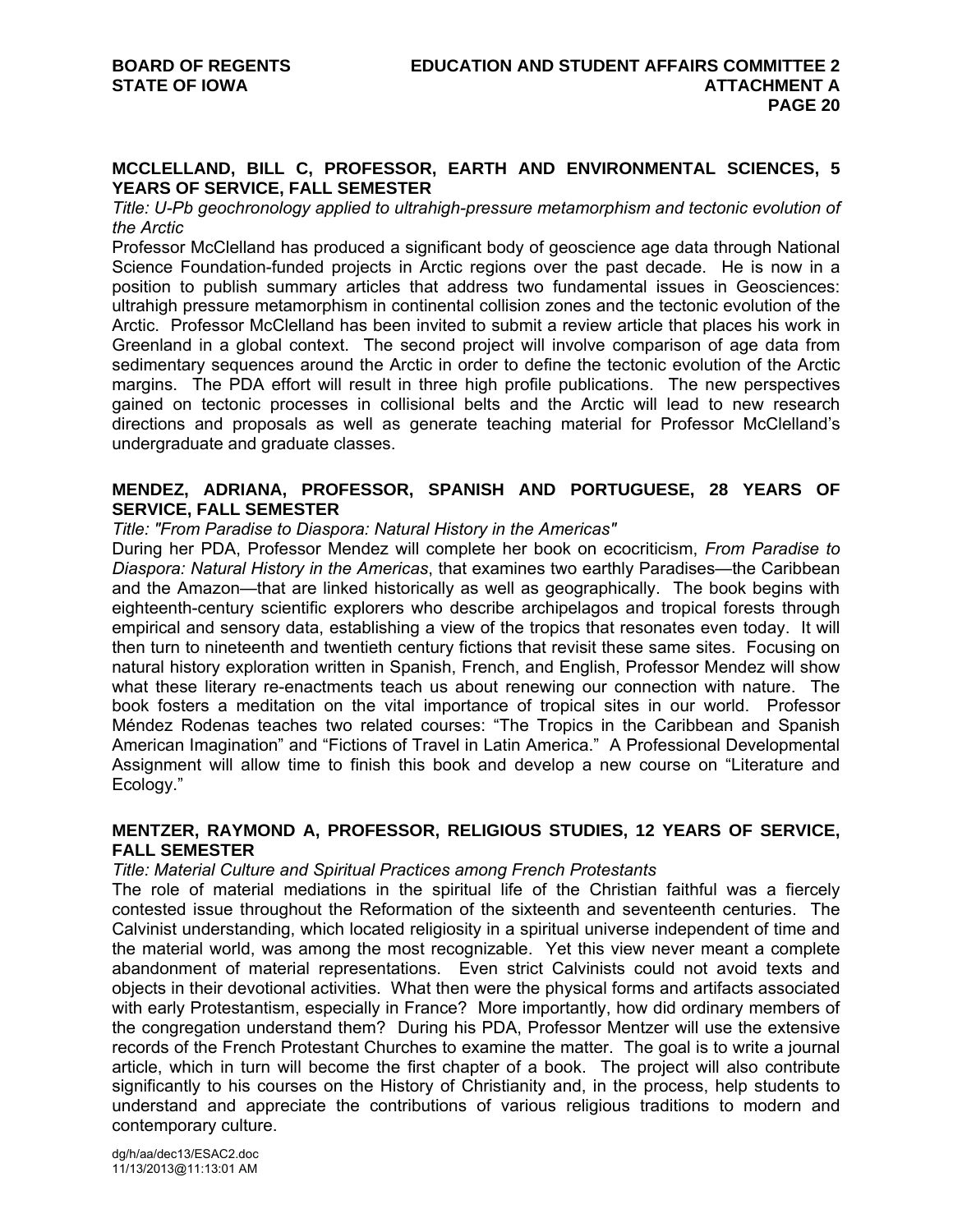# **MEURICE, YANNICK, PROFESSOR, PHYSICS AND ASTRONOMY, 23 YEARS OF SERVICE, SPRING SEMESTER**

## *Title: New Directions in Computational High Energy Physics*

Professor Meurice is a theoretical physicist working on strong interactions and mass generation for elementary particles using a method called lattice gauge theory. Recent work at the Large Hadron Collider (LHC) has led him to move in new research directions related to finding new particles and interactions at the LHC and to designing atomic physics systems (called optical lattices) behaving as theoretical models used in lattice gauge theory. He will visit two National Laboratories (Fermilab and Argonne) for extended periods of time in order to develop large scale computations at their facilities. He will also visit a collaborator in Kobe University (Japan) and Laboratories where experiments on optical lattices are performed, at Penn State University, and Hamburg University (Germany). The result will be the submission of five grants due between March and November 2015 for a total requested amount of approximately \$800,000. The research will also provide new material for several physics courses and will involve graduate students, contributing significantly to their training and careers.

# **MILLS, MARGARET H, PROFESSOR, ASIAN AND SLAVIC LANGUAGES AND LITERATURES, 24 YEARS OF SERVICE, SPRING SEMESTER**

## *Title: Talking with Our Doctors: A Cross-Cultural Analysis of Doctor-Patient Clinical Interviews in Russia*

Professor Mills will complete research on ten essays which will comprise a book. Each essay is based on transcribed Doctor-Patient interviews recorded in Russia (with English translations), for which Mills will offer both linguistic analyses and pragmatic commentary. The book's findings will propose new directions for future research in cross-cultural communication in medical settings. The project will contribute new cultural perspectives to the growing body of literature on Doctor-Patient Discourse and its impacts on achieving "best practices" in the diverse populations of both US doctors and patients whose first language is not English. The monograph's primary audience is sociolinguistics and cross-cultural discourse analysts, medical anthropologists and sociologists, and Russian linguists. A broader readership is intended to include practicing physicians and health care workers, medical interpreters, hospital administrators and the general reading public interested in communication challenges across large cross-sections of U.S. public discourse. She will also use material from the book in her classes.

# **MITCHELL, COLLEEN C, ASSOCIATE PROFESSOR, MATHEMATICS, 8 YEARS OF SERVICE, FALL SEMESTER**

*Title: Mathematical And Computational Modeling of the Cardiac Beta-Adrenergic Response*  The contraction of cardiac muscle tissue is initiated by electrical impulses know as action potentials. These signals are modulated through beta-adrenergic stimulation as part of the stress response. During the PDA, Dr. Mitchell will complete two related research projects aimed at understanding the beta-adrenergic response in both healthy and diseased cardiac tissue. The first will focus on a new class of mathematical models to investigate the role of caveolar current in the stress response. The second will incorporate spatial heterogeneity into a model of the sinoatrial node pacemaker cells whose firing rate is increased by beta-adrenergic stimulation. Analysis and simulation of these models will give insight into the complex interactions central to our understanding of diseases such as cardiomyopathy and Long QT Syndrome. Dr. Mitchell will also attend three week-long workshops at the Mathematical Biosciences Institute focused on the theme of mathematical modeling of cancer. She will use these workshops as a basis to create two new computer activities for Engineering Math II and two new modules for an advanced course in Mathematical Biology.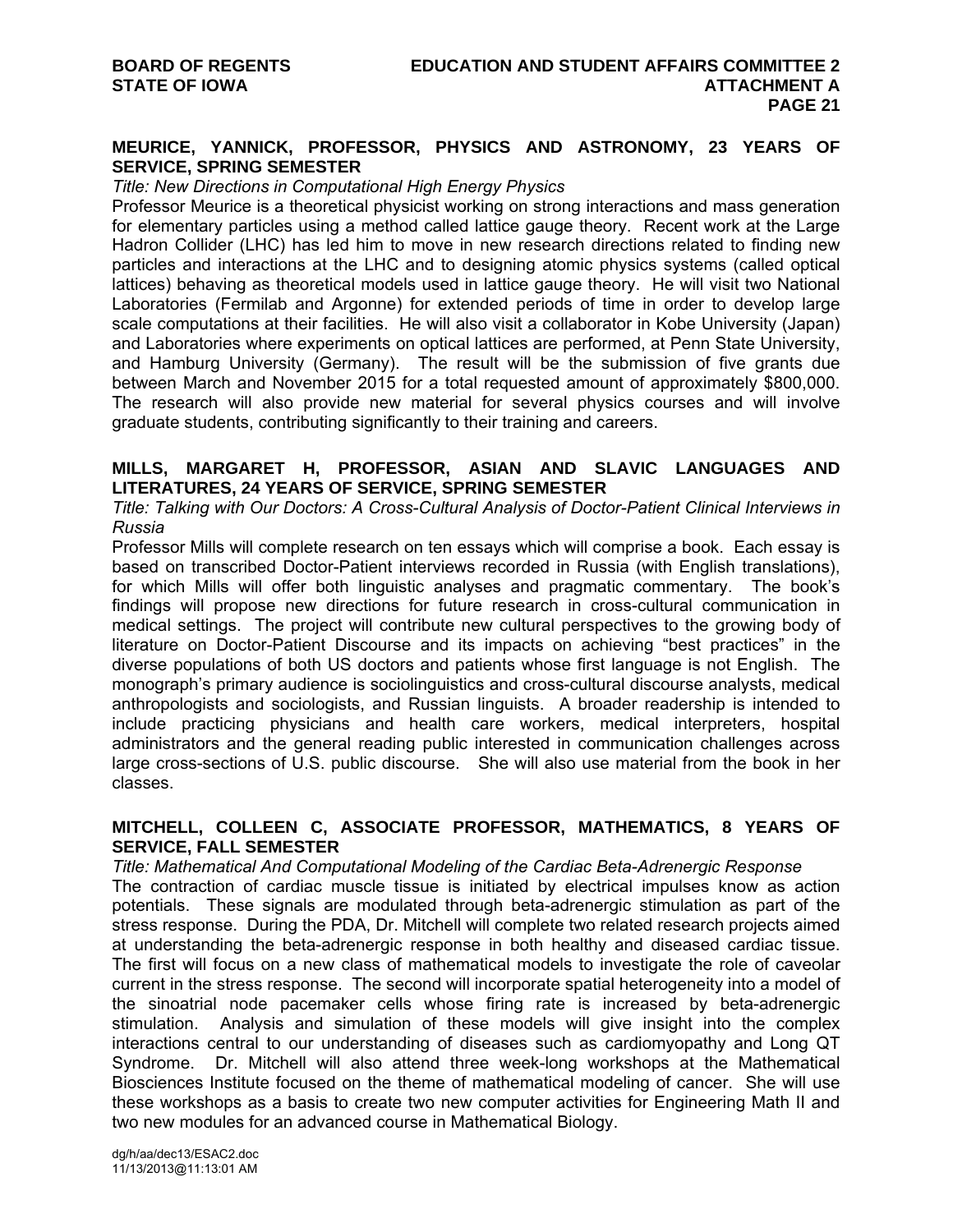## **MORDKOFF, JONATHAN T, ASSOCIATE PROFESSOR, PSYCHOLOGY, 6 YEARS OF SERVICE, SPRING SEMESTER**

#### *Title: A Real-world Test of a Cognitive Explanation of the Effects of Distracted Driving*

Distracted driving – such as driving while using a cell-phone – is responsible for more than 5000 deaths and 400,000 injuries in the United States every year. Attempts to reduce distracted driving by both legislation and education have not been very successful. As a new approach to this problem, Professor Mordkoff's PDA project seeks to discover the specific reason why distractions cause driving impairments. Dr. Mordkoff's longer-term goal is the development of technical innovations that could reduce the effects of distraction, such that distracted drivers are less of a danger to themselves and others. Some preliminary work on this issue has already been done. Professor Mordkoff's project will test his current explanation of the effects of distraction on driving in a realistic (but safe) environment, using the University of Iowa's National Advanced Driving Simulator. His work will also be incorporated into his teaching.

# **\*\*\*MORPHEW, CHRISTOPHER C, PROFESSOR, EDUCATION POLICY & LEADERSHIP STUDIES, 4 YEARS OF SERVICE, HALF TIME FOR ONE YEAR**

*Title: Building Organizational Capacity in Croatian Higher Education* 

Professor Morphew is applying for a PDA for 2014-15 to conduct research and observe and participate in classroom exercises at several universities in Croatia and the Institute for the Development of Education (IDE) in Zagreb, Croatia. The PDA will also allow Professor Morphew to observe and provide professional development to administrative staff at these universities and the IDE in Zagreb. In addition, he will collaborate on several research projects with IDE staff. These projects will examine issues of access and funding in the Croatian higher education system. This PDA will enhance Professor Morphew's understanding of and research on international higher education issues, which will enable him to better advise and teach SUI students who seek management positions in higher education. In addition, his research and experiences will allow him to develop a new graduate-level course on international topics in higher education.

# **\*\*\*NGUYEN, HIEN M, ASSOCIATE PROFESSOR, CHEMISTRY, 4 YEARS OF SERVICE, SPRING SEMESTER**

#### *Title: Development of New Strategies for Medical Imaging*

Positron emission tomography (PET) is one of the most rapidly growing areas of medical imaging and has been widely-used clinically in diagnosis of cancers, cardiovascular diseases, and early stage neurological disorders. Because PET provides quantitative physiochemical information, it requires imaging agents labeled with positron-emitting radionuclides. Fluorine-18 is regarded as an ideal PET radionuclide for producing high quality of 3D images, ease of preparation from [18O]-water, and good half-life. Despite these advantageous features, techniques for the rapid fluorine-18 incorporation into target molecules remain elusive. During his PDA, Dr. Nguyen proposes to address this problem by developing new strategies which allow rapid and efficient incorporation of fluorine-18 into bioactive compounds via transition metal catalysis. Benefits of the projects are: 1) involvements of undergraduate and graduate students in research; 2) communications of the results in the organic chemistry course that Dr. Nguyen teaches; and 3) potential development of PET scans to detect human diseases early before any evidence can be found using biopsies, MRI scans or CT scans.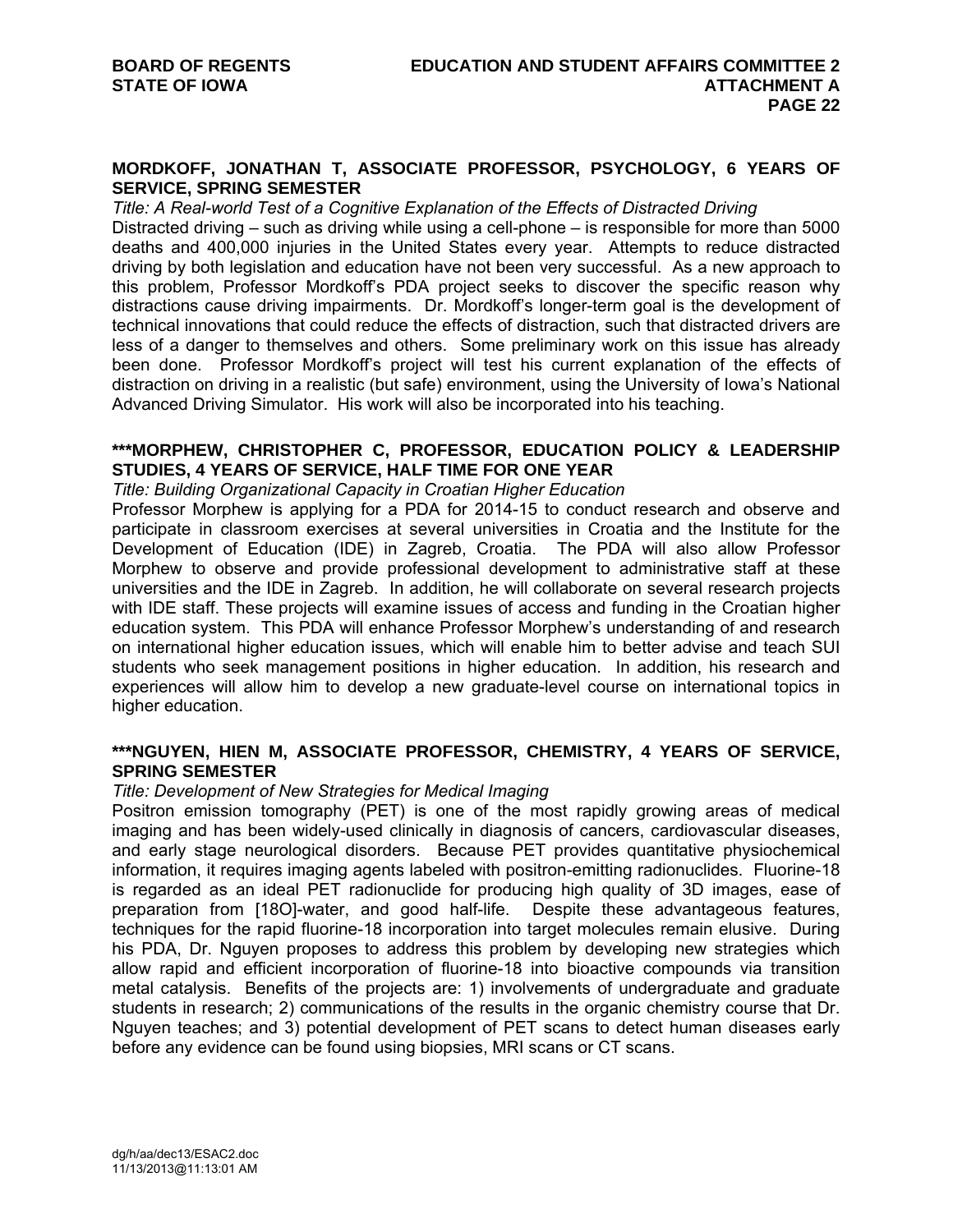## \***ONWUACHI WILLIG, ANGELA, PROFESSOR, LAW, 7 YEARS OF SERVICE, FALL SEMESTER (CONTINUING)**

*Title: According to our hearts: Lessons on race, family and law from Rhinelander V. Rhinelander* In the book project for this PDA, Professor Onwuachi-Willig explores the past and present social and legal meanings of Rhinelander v. Rhinelander, an annulment case which was filed on the grounds of racial fraud. The project exposes how law and social norms continue to function together to frame the normative ideal of family as monoracial. This project will sharpen the professor's teaching in Family Law, which increasingly must address multiracial identity and family topics, and will enhance two course segments in Critical Race Theory. The book will result in significant press for the University and the state. In developing promotional materials, Yale University Press, which will publish the book in 2013, refers to the project—the first comprehensive analysis of "the law of the multiracial family—as a "landmark book." The book already is the focus of issues for two separate law journals. The professor has accepted invitations to present on the book.

# **PARK, SOONHYE, ASSOCIATE PROFESSOR, TEACHING AND LEARNING, 7 YEARS OF SERVICE, FALL SEMESTER**

*Title: Cross-Cultural Validation of a Measure of Science Teachers' Pedagogical Content Knowledge (PCK)* 

Professor Park will conduct a cross-cultural validation of a new measure of science teachers' Pedagogical Content Knowledge (PCK) that she has developed and validated for past five years in the US. She will examine if the measure yields similar results in three other countries with different educational and sociocultural contexts: Germany, Korea, and South Africa. The completion of this project will result in: 1) a PCK measure with adequate evidence for crossnational validity and reliability, 2) a grant proposal to examine the relationship between teacher PCK scores and student achievement, and 3) a manuscript for publication. The PCK measure will be used as a means to monitor pre-service teachers' PCK development and to assess the effectiveness of teacher education courses in relation to improving PCK. Given the lack of a sound PCK measure, this project will enable researchers to quantitatively examine the critical relationship between PCK and variables associated with student learning, and further to make large impact on educational policies and teaching and learning of science. Professor Park will also use her research to improve her course content.

# **PEMMARAJU, SRIRAM V, PROFESSOR, COMPUTER SCIENCE, 13 YEARS OF SERVICE, FALL SEMESTER**

## *Title: Distributed Algorithms for Epidemic Models*

Prof. Pemmaraju plans to use the PDA to initiate research into the design of fast distributed algorithms for the computation of static characteristics of epidemic models. Epidemic models are mathematical models used to predict the spread of disease in a population. A distributed algorithm is one that runs in a distributed fashion on many different computers. Fast distributed algorithms for epidemic models will make disease-spread predictions easier, at least from a computational point of view. The project is expected to result in conference and journal publications, a grant proposal to the National Science Foundation, and new course material for a graduate course.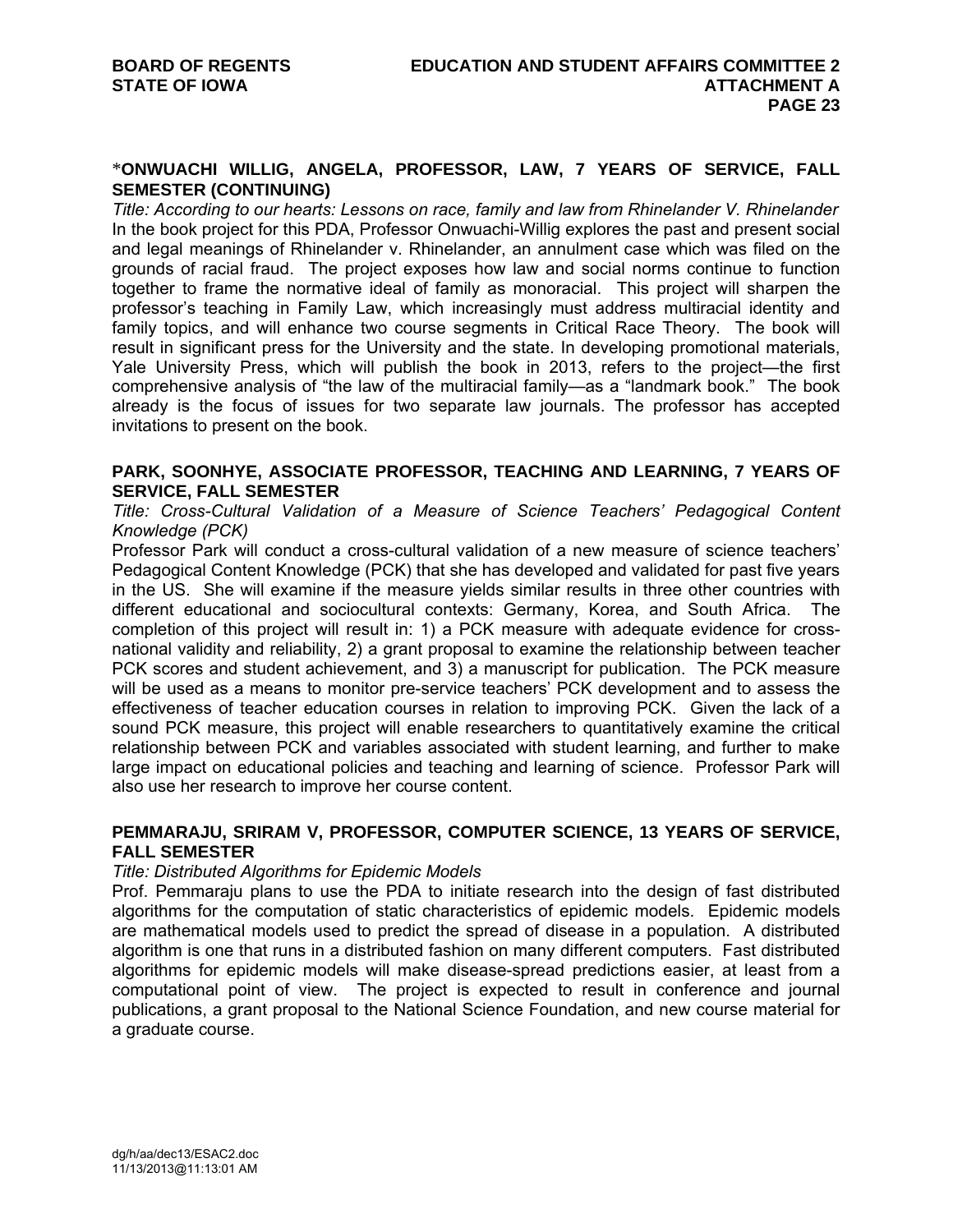#### **PORTER, HORACE A, PROFESSOR, ENGLISH, 14 YEARS OF SERVICE, FALL SEMESTER** *Title: Writers in the Ring: American Writers on Boxers*

During his PDA, Professor Porter will do further research and write the introduction and one chapter of his new book, *Writers in the Ring: American Writers on Boxers*. The book will be ideal for use in American Studies and Sport Studies classes at Iowa and other universities that focus on race, nationality, and sport. It will also be of interest to sports writers generally. Porter's introduction will include a discussion of boxing in the 20th century and references to the writers James Baldwin, Joyce Carol Oates, Richard Wright, and Norman Mailer. In his first chapter, Porter will provide a literary and cultural analysis of Floyd Patterson, heavyweight champion, civil rights activist, and reluctant celebrity. The remaining chapters will cover individual writers on specific heavyweight champions: Richard Wright on Joe Louis; Norman Mailer on Muhammad Ali; Joyce Carol Oates on Mike Tyson. In his conclusion, Porter will discuss new scholarly books on boxing. And given the neurological damage many boxers sustain, Porter will also address many doctors' disapproval of "the hurt business."

# **POULAKOS, P T, ASSOCIATE PROFESSOR, RHETORIC, 23 YEARS OF SERVICE, FALL SEMESTER**

## *Title: The Performative Character of Self-display Speeches*

On his PDA Professor Poulakos will be completing a book on ancient speeches that the first teachers of rhetoric delivered to the Athenians as ways of displaying their competence with teaching effective speaking in the democratic assembly and the courts. Dismissed as trivial and theatrical self-displays, these speeches are re-examined by Poulakos as significant acts of performance that initiate an interactive encounter with audiences that enables speakers and auditors to give new meaning to their social relations and thereby to improve the nature of their democracy. The expected outcome of the PDA is the completion of this manuscript and its submission for publication. The publication of this manuscript is expected to strengthen the required course for first year students at the SUI—especially as it concerns the potential relation that speech-making has to affecting social relations in the direction of equality. It is also expected to make citizens of this society rethink the ways through which speaking in public is inextricably connected to our perceptions and understandings of the social.

## **RAGHAVAN, MADHAVAN L, PROFESSOR, BIOMEDICAL ENGINEERING, 13 YEARS OF SERVICE, FALL SEMESTER**

# *Title: Medical device design and biomechanics research through international collaborations*  Professor Raghavan teaches and performs research in the interdisciplinary field of biomedical engineering. For his PDA, he proposes to develop new international collaborations and leverage existing ones to enhance his research and teaching. Specifically, one aim is to visit with and explore new collaborations with colleagues in India on the design and development of low-cost medical technologies suitable for the developing world. A second aim is to work toward the development of novel experimental techniques for the study of aneurysms - a cardiovascular disease - in collaboration with my colleagues in Brazil. It is anticipated that these efforts will add new international depth to his research and allow Professor Raghavan to leverage new funding opportunities for research. It will also result in the development of a manuscript and enhance some of the courses he teaches at the undergraduate and graduate levels.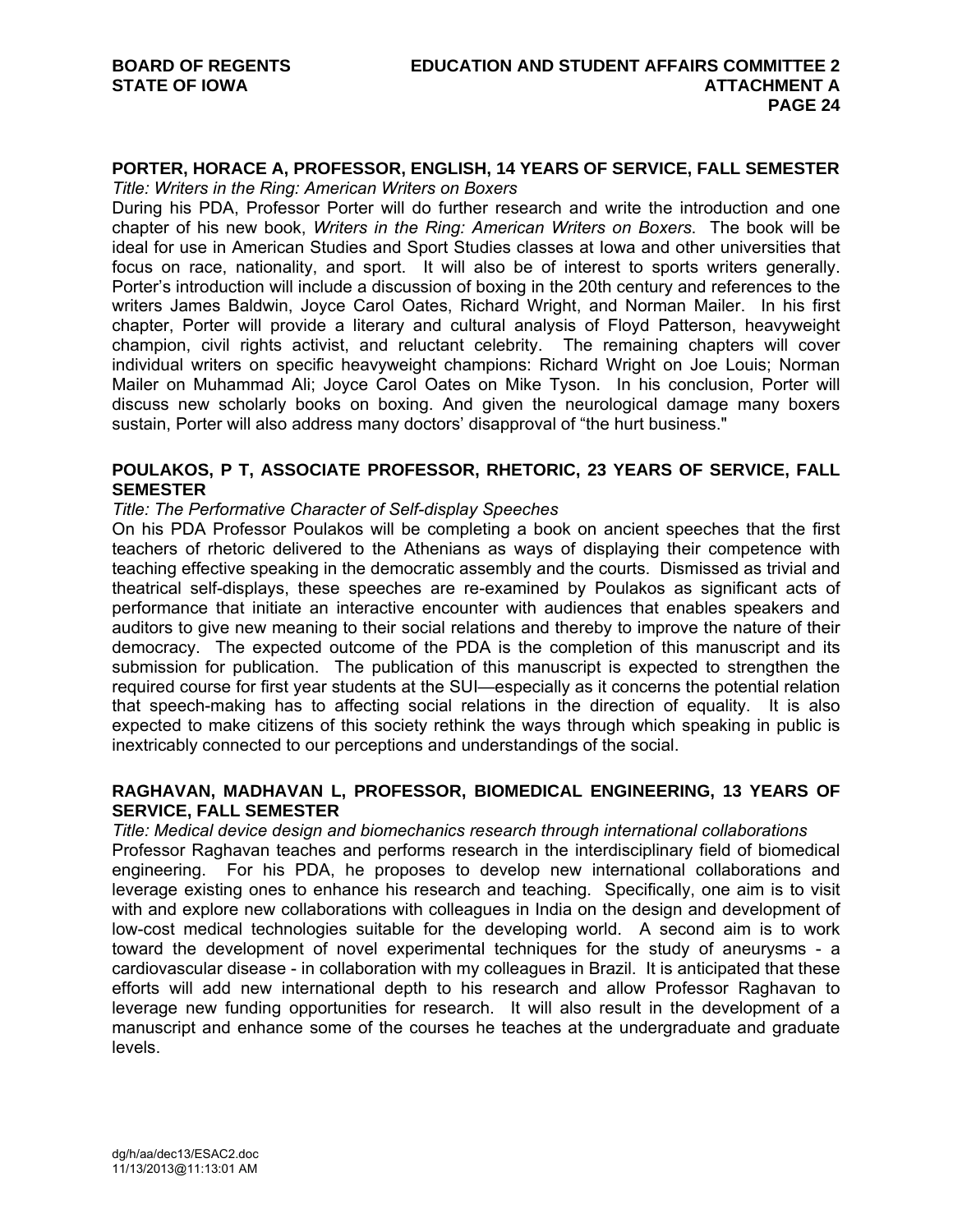## **REISINGER, WILLIAM M, PROFESSOR, POLITICAL SCIENCE, 28 YEARS OF SERVICE, FALL SEMESTER**

### *Title: Subnational Public Opinion and Russia's Political Future*

How does Russia's political regime, which rests on the personal power of Vladimir Putin, maintain control over its vast and varied territory? During his PDA, Professor Reisinger will investigate this by creating a unique databank of Russian public opinion at the subnational level. While many surveys of Russia-wide opinion are available, it is vital to know how Tomsk differs from Omsk—and both from Moscow. Scholars cannot learn this from polls with national samples, and only a very few of Russia's regions have been surveyed directly. Using recently developed techniques, Reisinger will create reliable regional estimates of how Russians view their government and who acts on their views. Analyzing these data will lead to a series of articles. His activities will inform courses he regularly offers on Russian politics, democracy and authoritarian politics. The data will be a resource for undergraduate and graduate students at Iowa. His analyses will address two important public-policy issues: 1) how and why countries democratize or, as in Russia's case, slip into authoritarianism; and 2) the prospects for the Putin regime itself to democratize.

# **RYANG, SONIA, PROFESSOR, ANTHROPOLOGY, 7 YEARS OF SERVICE, SPRING SEMESTER**

## *Title: North Korea: In Search of Love*

During her PDA, Professor Ryang will do research that may be used to help bring North Korea within the tenet of global understanding through the proposed project entitled "North Korea: In Search of Love." Building on her recent publication, *Reading North Korea: An Ethnological Inquiry*, Ryang will conduct a comprehensive survey of North Korean literature, print media, audio-visual materials, and performance arts, which are available in North America. With her specific focus of inquiry placed on the logic of love in North Korean society, Ryang's research is expected to fill the current gap in our knowledge of North Korea. Based on archival research, informed by her anthropological and ethnological training and experience, Ryang will publish her work as a book, a sequel volume to her earlier work. This work will also inform her teaching.

## **SCHLUTTER, MORTEN, ASSOCIATE PROFESSOR, RELIGIOUS STUDIES, 10 YEARS OF SERVICE, SPRING SEMESTER**

## *Title: The Evolution of Chinese Chan Buddhism Seen through the Platform Sūtra*

Professor Schlütter will use his PDA to complete a book manuscript about the history and evolution of Chan Buddhism in Medieval China (8th to 13th centuries). Chan, better known under its Japanese name "Zen," is one of the dominant forms of Buddhism in East Asia today, and has also had a significant cultural impact in Europe and the Americas in recent times. Dr. Schlütter's book project will use little-known alternative versions of a central Chan-Buddhist text known as the Platform Sutra, that appeared over a period of six hundred years, to uncover important changes within Chan ideology over time. He will submit the completed manuscript at the end of the PDA to Hawai'i University Press, with which he has a contract. The book will be directed to a broad audience, including academics in other disciplines, members of the educated public, and college students with some background in Buddhism. The process of researching and writing the book will enhance his teaching of several UI courses, such as Zen Buddhism, Introduction to Buddhism, and Reading Buddhist Scripture.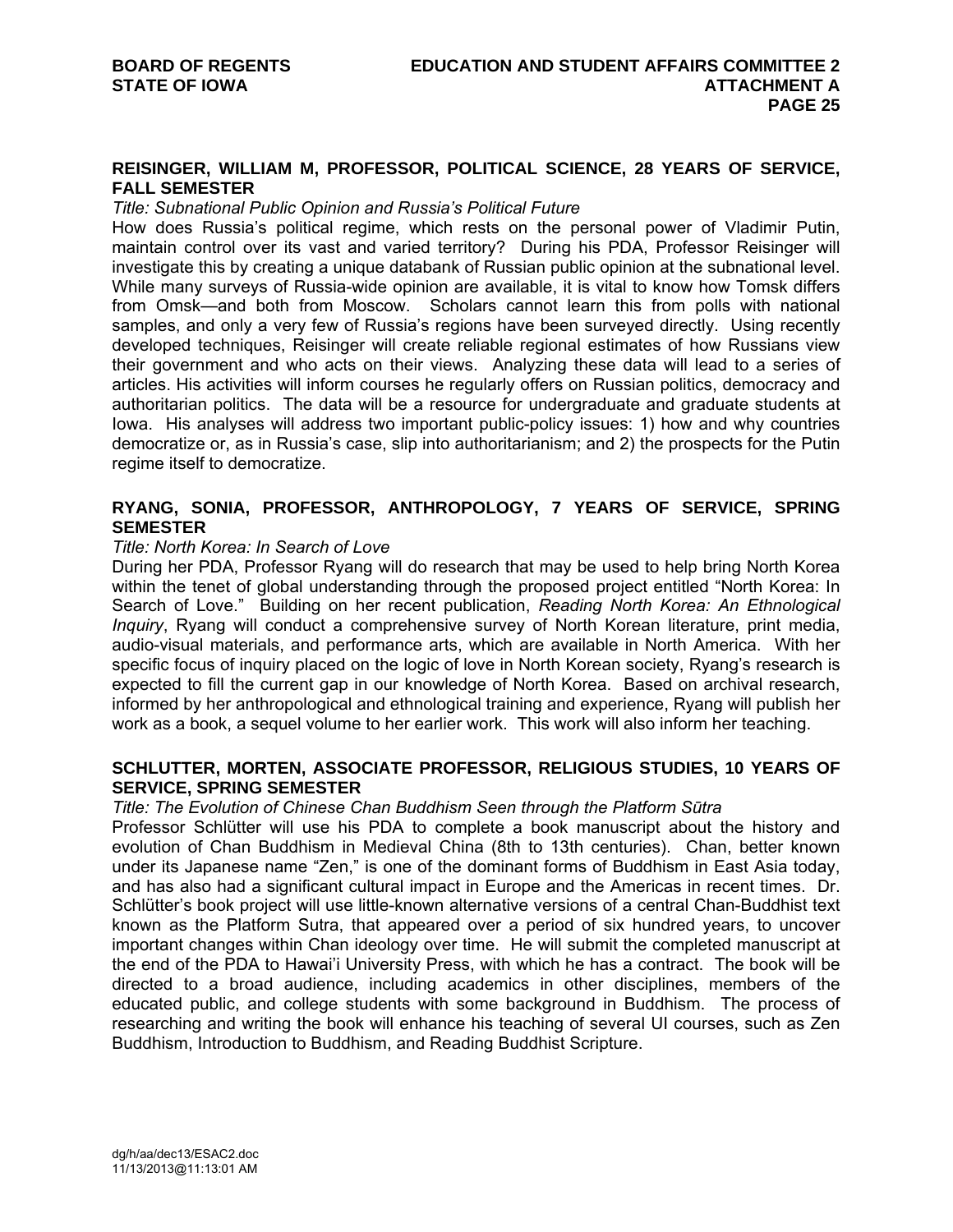## **SCHWALM, LESLIE A, PROFESSOR, HISTORY, 22 YEARS OF SERVICE, FALL SEMESTER**

#### *Title: Racial Knowledge and America's Civil War*

For her PDA, Professor Schwalm will begin writing a book on how "race" became a medical and scientific "fact" during and after the Civil War. For the first time in American medical history, the war made the human body - healthy, wounded, diseased, and as fragmented remains abundantly available for clinical consideration. Doctors, scientists, and civilian volunteers involved in wartime medical care brought to their encounters with African Americans an intense interest in black bodies--as valuable sources of study and as perceived risks to public health. As individual case studies and as quantifiable populations, African Americans in good and ill health, living and dead, were subjected to investigation, measurement, and speculation; and their severed limbs, tumors, bones, blood and tissue were photographed and taken as specimens. Out of this, physicians and scientists believed the physiological and moral peculiarities of an inferior race could be revealed. Schwalm will use this new information in her large Civil War history class; to direct graduate research; to lead Civil War scholarship in new directions; and to engage in public discussions about the history of American ideas about race.

## **TANG, QIHE, PROFESSOR, STATISTICS & ACTUARIAL SCIENCE, 7 YEARS OF SERVICE, FALL SEMESTER**

### *Title: Modeling and Analyzing Extreme Risks in Insurance and Finance*

The prevalence of rare events accompanied by disastrous economic and social consequences- the so-called Black-Swan events--makes today's world far different from just decades ago. This intensifies the need for undertaking efficient risk management in insurance and finance industries. Professor Tang proposes to use his PDA to model and analyze extreme risks in insurance and finance under the central hypotheses that the underlying insurance and financial risks follow heavy-tailed or extreme value distributions and that they are dependent on each other. The proposed research will produce tools to assist insurers and bankers to accurately measure and efficiently manage the global risk of their insurance and investment portfolios. It will develop innovative methodologies for conducting extreme value analysis. The proposed research will be integrated with education in several ways including offering advanced topics courses and training doctoral students. During the award period, Professor Tang will make presentations in conferences and universities and will pursue four publications in top-tier journals in the area.

## **THERRIEN, WILLIAM J, ASSOCIATE PROFESSOR, TEACHING AND LEARNING, 7 YEARS OF SERVICE, FALL SEMESTER**

## *Title: Improving students' with learning disabilities reading achievement*

Professor Therrien will utilize his PDA to co-author a book on effective reading strategies for students with learning disabilities (LD). Reading difficulties are a primary concern for students with LD. Two sub-components of reading, reading fluency (i.e., the ability to read texts quickly, accurately and with proper expression) and text comprehension strategies (i.e., employing higher order thinking skills to ensure a passage is understood) are often need areas for students with LD. Dr. Therrien has extensive experience implementing and validating strategies aimed at improving these skills. The goal of the book is to provide teachers with step by step instructions on how to implement effective strategies aimed at improving students' reading fluency and comprehension skills. Dr. Therrien also plans to infuse the instructional strategies developed and refined through this process in his teacher preparation classes. Ultimately he hopes that the publication of the book will result in improved reading achievement for students with LD in the state of lowa and the nation at large.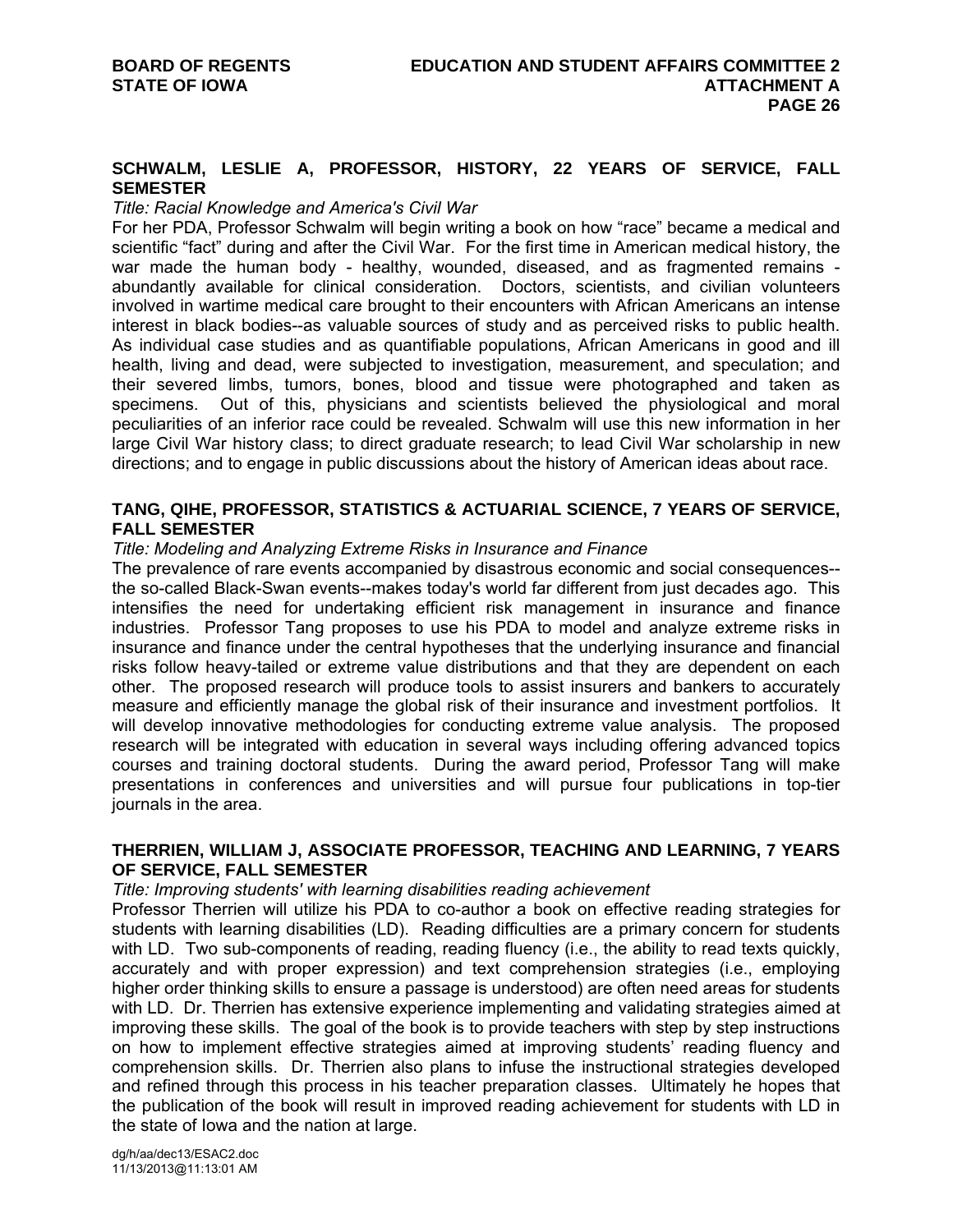## **UKSTINS PEATE, INGRID A, ASSOCIATE PROFESSOR, EARTH AND ENVIRONMENTAL SCIENCES, 6 YEARS OF SERVICE, SPRING SEMESTER**

*Title: Investigating volcanic eruptions and mass extinction events.* 

Associate Professor Ingrid Ukstins Peate researches the impact of large-volume explosive volcanic eruptions on global climate. She will spend her PDA at the Guangzhou Institute of Geochemistry, Chinese Academy of Science (Guangzhou, China) where she will collaborate with Chinese scientists studying large volcanic eruptions of the Tarim and Emeishan volcanic provinces – located in NW China – that have been linked to mass extinction events. She will strengthen research ties and develop new collaborative projects, collect preliminary data necessary to prepare a grant application to the National Science Foundation Earth Science program, and write research papers on these volcanic events for submission to international, peer-reviewed scientific journals. Research will be integrated into her courses, and undergraduates and graduate students will participate in research projects. This assignment will benefit society by investigating the causal links between volcanic eruptions and climate change, which may help us predict the effects of future volcanic eruptions.

### **VAN HORNE, AMANDA J O, ASSOCIATE PROFESSOR, COMMUNICATION SCIENCES & DISORDERS, 8 YEARS OF SERVICE, FALL SEMESTER**

*Title: The use of connectionist models in improving intervention techniques for children with language learning disorders.* 

Approximately 14,000 Iowa children under the age of 5 have a language learning disorder. More effective and efficient interventions would lead to better educational outcomes for these children and conserve scarce resources in our schools. Dr. Van Horne's current work, funded by the American Speech and Hearing Foundation, examines how the choice of treatment targets and training stimuli affect the effectiveness of language interventions. Dr. Van Horne will use her PDA to receive advanced training in neural networks and connectionist models. Connectionist models are uniquely suited to examine a wide variety of targets and input combinations rapidly. This technique has the potential to conserve resources by narrowing the choices of interventions to be attempted with children and to provide insights into why certain techniques are effective. Dr. Van Horne will combine this knowledge with her current research results to develop more efficient language interventions. Her findings will enhance the language development and graduate child language seminar courses in Communication Sciences & Disorders, helping the University of Iowa to train skilled and informed speech language pathologists.

# **VLASTOS, STEPHEN G, PROFESSOR, HISTORY, 37 YEARS OF SERVICE, FALL SEMESTER**

## *Title: Postwar Japan History: National Identity Formation from Occupation to 21st century Globalization.*

Professor Vlastos is writing a book-length history of national identity formation in post-World War II Japan. The book traces the origins, ascendancy, and subsequent erosion of three foundational narratives of postwar state and society that emerged after WW II in the aftermath of total defeat in the Asia Pacific War (1937-45) and U.S. military occupation, 1945-52. Understanding Japan's recent history and its position today in the global society of the 21st century is important to Americans and Iowans. Last year the Pentagon officially "pivoted" U.S. strategic priorities from Europe/Middle East to Asia, where Japan is America's most important ally. Moreover, Japan is the world's third largest economy and Iowa's third largest export market. Vlastos will use the PDA to write two chapters of the book and develop a new course on post-WW II Japanese history to be taught in AY 2015-2016.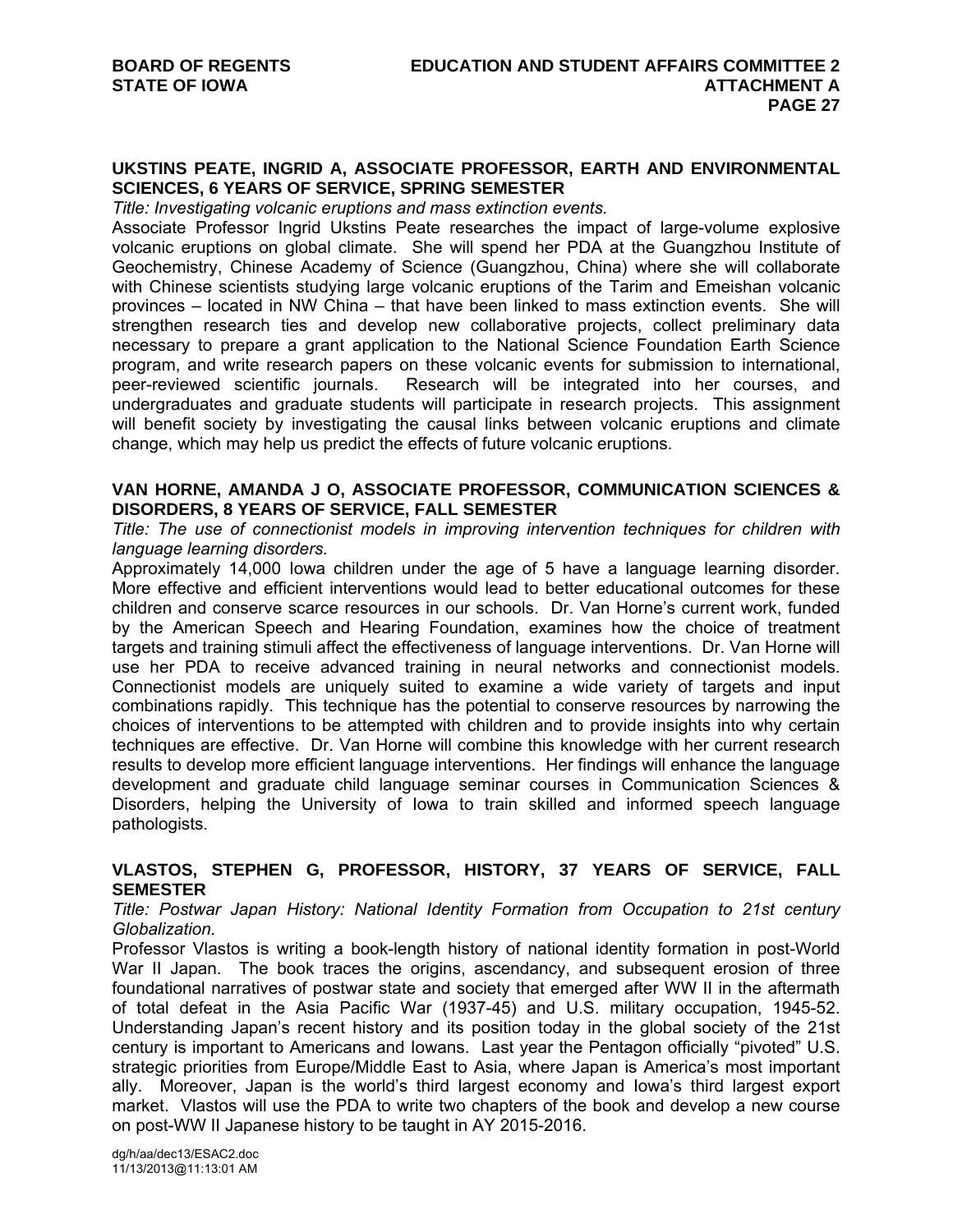# **WATT, SHERRY K, ASSOCIATE PROFESSOR, EDUCATION POLICY & LEADERSHIP STUDIES, 13 YEARS OF SERVICE, FALL SEMESTER**

*Title: Development of an Instrument to Measure Privileged Identity Exploration (PIE)* 

Professor Watt will use her PDA to do research on reactions to difficult dialogues about race, sexual orientation, and disability by developing an instrument to measure the Privileged Identity Exploration (PIE) model and collecting data for a pilot study. The Watt PIE Model identifies eight defensive reactions (denial, rationalization, intellectualization, minimization, deflection, false envy, principium, and benevolence) often displayed during difficult dialogues or when a learner engages in reflection on his/her social, political, and economic position. Watt will test the model that emerged from a five-year qualitative study analyzing personal narratives and reaction papers written by helping professionals in training during an annual offering of a course in multiculturalism. Testing the Watt PIE Model is an important next step in the research that informs how effective, transformative sociocultural learning occurs within the educational process in post-secondary institutions. This work will be integrated into her courses.

# **WEINER, JOSHUA, ASSOCIATE PROFESSOR, BIOLOGY, 9 YEARS OF SERVICE, SPRING SEMESTER**

## *Title: Identifying Roles for Protocadherin Adhesion Molecules in Clinically-Relevant Neuro-Immune Interactions*

During this PDA, Prof. Weiner will conduct research in the laboratory of Dr. Britta Engelhardt, Director of the Theodor Kocher Institute (TKI) at the University of Bern, Switzerland. Dr. Weiner's lab recently discovered that a family of neuronal adhesion molecules ("sticky" proteins that bind cells together), the Protocadherins, is present at interfaces between the brain and the immune system, the blood-brain and blood-CSF barriers. Neuro-immune interactions governed by such molecules are relevant to infectious diseases of the brain and to auto-immune brain disorders like Multiple Sclerosis (MS). Lacking expertise in this area, Dr. Weiner sought out Dr. Engelhardt, whose TKI is focused exclusively on immunosurveillance. Together they received a pilot grant from the National MS Society (2012-2013) and began collaborating. During the PDA Dr. Weiner will learn new techniques, establish new mouse models of MS, and write papers and new joint grant applications to further this collaboration. Upon return, he will strengthen neuroimmune research at UI with these continuing projects, and consider designing or contributing to a course in neuroimmunology with other UI faculty.

# **WU, CHUN-FANG, PROFESSOR, BIOLOGY, 35 YEARS OF SERVICE, SPRING SEMESTER**

*Title: A unique opportunity of international networking and collaboration for Drosophila neurogenetics research, teaching, and publication* 

Recent advancements in genomic and neural recording techniques have helped elucidate the brain function and behavior in Drosophila (the fruit fly). During his PDA, Professor Wu will exploit his new findings and technical advancements in automated behavioral tracking, optical imaging, and physiological recording to reveal brain activity in behaving flies upon genetic manipulations. He will collaborate in this work with many Drosophila neurobiologists using new facilities at the Academia Sinica in Taiwan. This research will benefit his UI laboratory research, science teaching, and the Aging Mind and Brain Initiative at UI, promoting UI's visibility as a center for international collaboration and education in neurogenetics.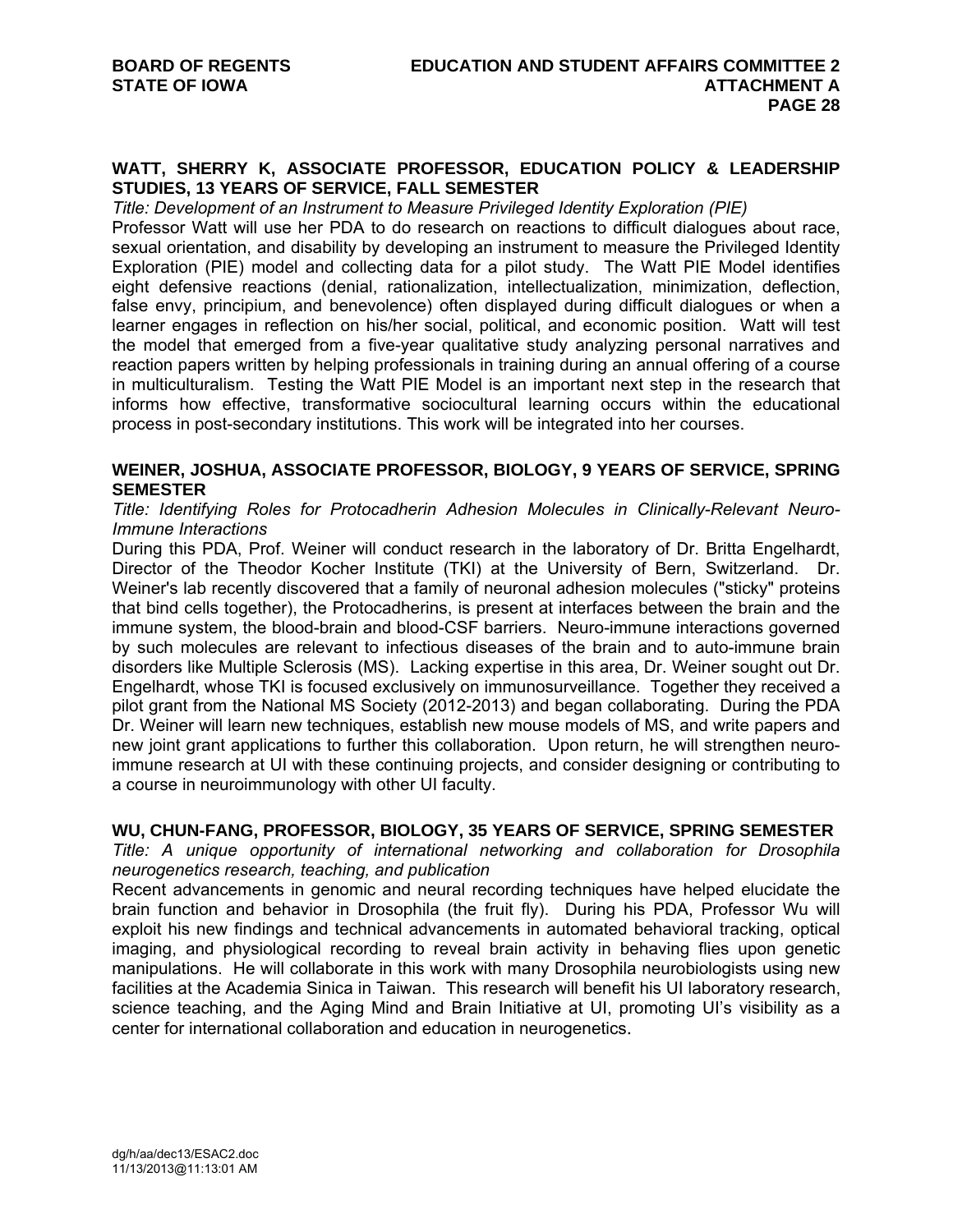## **\*\*\*ZHANG, XIAOYI, ASSOCIATE PROFESSOR, MATHEMATICS, 4 YEARS OF SERVICE, FALL SEMESTER**

#### *Title: Critical nonlinear Schrodinger equations on general manifolds*

Professor Xiaoyi Zhang will use his PDA to study the global wellposedness, scattering, soliton formation and finite time blowup problems for the fundamental equation in quantum physics- nonlinear Schroödinger equations outside the non-trapping obstacle. Compared with the problems in the whole space case that have been extensively studied in the past 20 years, the obstacle problem has significant mathematical difficulties as it involves complicated geometry and equation changes in the non-linear problems. This project is expected to result in several journal articles, a grant from NSF, new material for Professor Xiaoyi Zhang's undergraduate and graduate courses, and new research topic for her current Ph.D. students.

# **ZHUPANSKA, OLESYA I, ASSOCIATE PROFESSOR, MECHANICAL AND INDUSTRIAL ENGINEERING, 6 YEARS OF SERVICE, SPRING SEMESTER**

*Title: Advanced Composite Materials: Exploring Relationship between Complex Microstructure and Multifunctionality* 

Composite materials play a pivotal role in various aspects of our lives, from national security to energy conservation and sustainability efforts. Advanced composite materials derive their properties from a complex material structure. The desired macroscopic properties of composites can be achieved by controlling microstructures at nano- and micro-meter scales. The goal of the proposed research is to lay out a new materials-by-design methodology enabling one to utilize complex material microstructures in the virtual design of multifunctional composite materials. The methodology will be based on multidisciplinary approaches integrating micromechanics, multiscale material modeling, nonlinear mathematical programming, and multi-criteria design optimization. The proposed PDA research will stimulate multidisciplinary collaborations and contribute to Iowa's competitiveness in the area of advanced materials. It will also contribute to the curriculum through development of a new module on micromechanical modeling and optimization of composites for Composite Materials class that Professor Zhupanska teaches. The project is expected to result in several journal articles and new grant submissions.

\*\*\* Will have met the 10 semester requirement prior to taking the assignment approved per SUI Policy.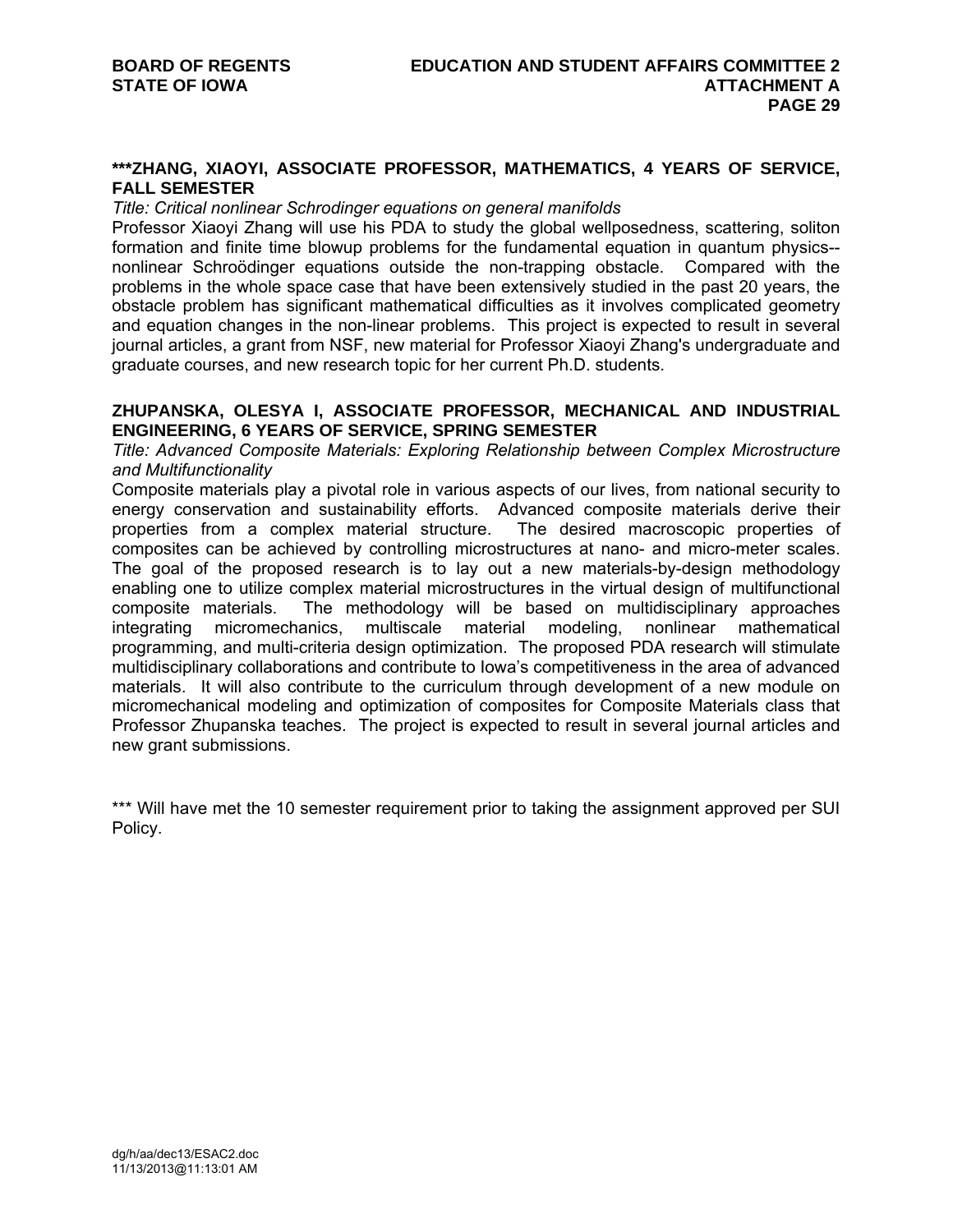## **IOWA STATE UNIVERSITY**

# **ARORA, RAJEEV, PROFESSOR, HORTICULTURE, 12 YEARS OF SERVICE, SPRING SEMESTER**

Professor Arora proposes an assignment to the Max Planck Institute of Molecular Plant Physiology in Germany, where he will work with colleagues to better understand how plants recover from freeze-thaw stress. Arora will identify genes important to the recovery process, which can be used in the future to improve freeze-thaw stress tolerance in crops of economic importance to Iowa. The work will revitalize low-temperature stress biology research at Iowa State, resulting in peer-reviewed publications, grant proposals, and projects for graduate students.

# **BADO, NIKKI, ASSOCIATE PROFESSOR, PHILOSOPHY AND RELIGIOUS STUDIES, 10 YEARS OF SERVICE, SPRING SEMESTER**

Professor Bado will use her proposed PDA to complete a book and several articles that examine religions as they are lived, including rituals, festivals and material culture. Bado will also incorporate the knowledge gained from these projects to create new classroom materials that will enrich and enhance Iowa State students' awareness and understanding of culture and religions.

# **BLACKHURST, JENNIFER, ASSOCIATE PROFESSOR, SUPPLY CHAIN AND INFORMATION SYSTEMS, 8 YEARS OF SERVICE, FULL YEAR**

Professor Blackhurst will use her proposed assignment to develop collaborative projects with management sciences researchers at the University of Iowa, using optimization models to study supply chain risk. Blackhurst's work will result in papers published in premiere journals, and the development of skills and methods that improve teaching of Iowa State Ph.D. and MBA students. These methods will also be used in projects with ISU College of Business industry partners.

# **BRONIKOWSKI, ANNE, ASSOCIATE PROFESSOR, ECOLOGY, EVOLUTION, AND ORGANISMAL BIOLOGY, 9 YEARS OF SERVICE, FULL YEAR**

Professor Bronikowski proposes a PDA at the University of Edinburgh, UK, to learn new research skills and process data related to the integration of immune and stress functions that are part of the biology of aging. Bronikowski expects to write at least six scholarly papers as a result of her assignment, and improve Iowa State's research and teaching capabilities in demographic modeling, aging genetics, and evolutionary quantitative genetics.

# **CAMPBELL, CHRISTINA, ASSOCIATE PROFESSOR, FOOD SCIENCE AND HUMAN NUTRITION, 4.5 YEARS OF SERVICE, SPRING SEMESTER**

Excessive gestational weight gain increases maternal and infant risk for chronic disease. Professor Campbell will use her proposed PDA to collaborate with prenatal exercise and diet experts, building on her successful "Blossom" project to promote optimal maternal and fetal health. Her work is expected to result in the submission of four manuscripts, the development of international collaborations, and further support Iowa's goal to become the healthiest state in the nation.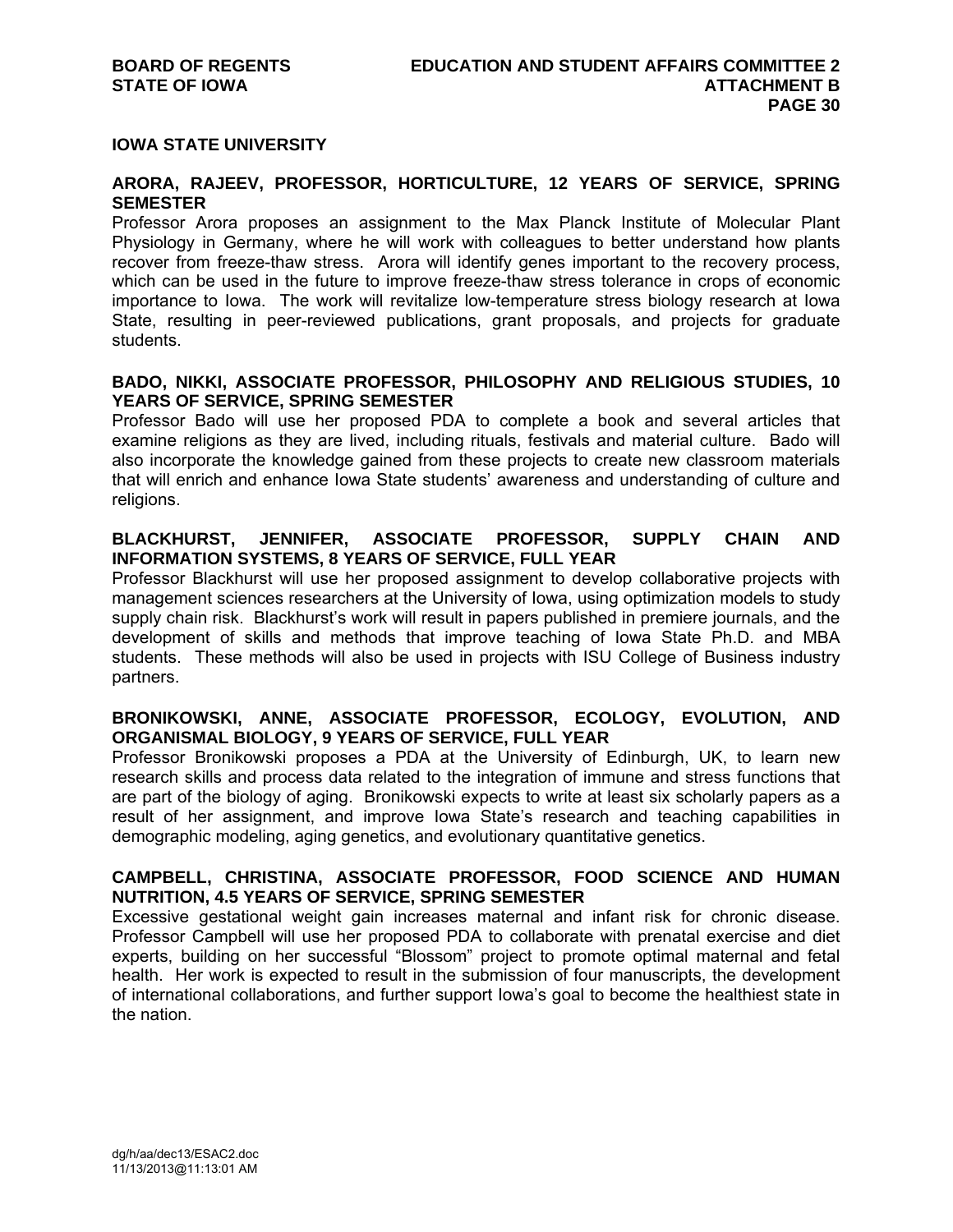# **CHAN, CHIU-SHUI, PROFESSOR, ARCHITECTURE, 24 YEARS OF SERVICE, FALL SEMESTER**

Professor Chan proposes an assignment to China, where he will develop a computer-aided modeling prototype that Iowa architects and architectural students can use to more quickly generate designs and forms. The new tool will help students visualize architectural changes in real time, improve the efficiency and speed of the design process, and help researchers explore factors influencing style. Knowledge gained during the assignment will also be incorporated into Chan's graduate courses.

# **CLOUGH, MICHAEL PAUL, ASSOCIATE PROFESSOR, SCHOOL OF EDUCATION, 14 YEARS OF SERVICE, FALL SEMESTER**

Students, teachers, policymakers, and the general public often have misconceptions regarding the nature of science, which can result in poor policy decisions and teaching practices, and deter talented individuals from pursuing science careers. Professor Clough proposes an assignment to improve science teaching and learning through the history and nature of science, including writing a book on the subject, completing several research studies, and making improvements to his science education course.

# **DILLA, WILLIAM, ASSOCIATE PROFESSOR, ACCOUNTING, 15 YEARS OF SERVICE, SPRING SEMESTER**

Professor Dilla's proposed assignment includes collaborative experiments to evaluate interactive data visualization tools at the University of Gothenburg (Sweden) Centre for Business Solutions. Outcomes of Dilla's research will include writing scholarly papers, improving data visualization training at Iowa State, expanding the university's capabilities in Big Data, and informing business managers across the state about the latest technologies for analyzing large data sets.

# **ELIA, NICOLA, ASSOCIATE PROFESSOR, ELECTRICAL AND COMPUTER ENGINEERING, 14 YEARS OF SERVICE, SPRING SEMESTER**

Professor Elia will spend his PDA at MIT, and universities in Germany, Italy, and Sweden, writing a textbook, as well as building upon his research in network control systems. These systems have many applications important to Iowans, including the distributed control and optimization of wind energy farms; establishing additional expertise in this area will result in competitive grant applications, publications, and industry partnerships.

# **HADDAD, MONICA, ASSOCIATE PROFESSOR, COMMUNITY AND REGIONAL PLANNING, 10 YEARS OF SERVICE, SPRING SEMESTER**

Professor Haddad's scholarly work has focused on applying geographic information systems (GIS) to urban and regional planning challenges, as well as social development in Brazil. Haddad's proposed PDA will include travel to Brazil, where she will develop a spatial methodology that considers environmental impacts of urbanization, as part of an overall effort to improve the planning process of Brazilian cities. Her work will result in articles and presentations, and expand teaching topics for Iowa State students.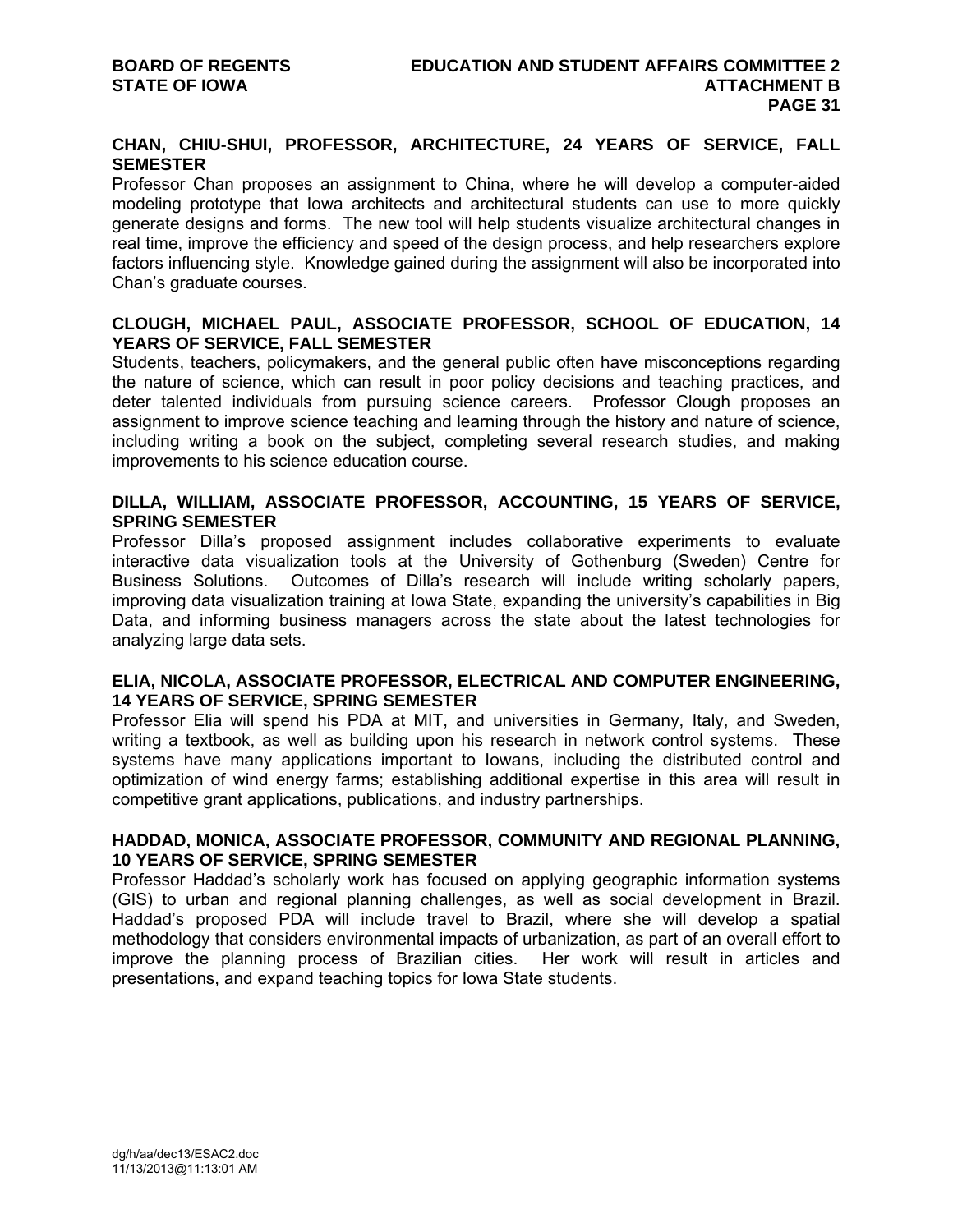# **HOGBEN, LESLIE, PROFESSOR, MATHEMATICS, 35 YEARS OF SERVICE, FULL YEAR**

Professor Hogben, a leading researcher in linear algebra, proposes a PDA to expand her research in combinatronics, graph theory, and their applications, as a member of the Institute for Mathematics and its Applications *Thematic Year on Discrete Structure: Analysis and Applications*. Hogben's work will result in increased visibility for Iowa State in combinatronics and graph theory, research publications and conference presentations, and develop the background necessary to teach graduate courses and supervise doctoral students in these areas.

# **HOLMGREN, MARGARET, ASSOCIATE PROFESSOR, PHILOSOPHY AND RELIGIOUS STUDIES, 30 YEARS OF SERVICE, SPRING SEMESTER**

Professor Holmgren proposes to develop a virtue ethical theory during her assignment. This new theory, based on Holmgren's earlier work, is based on the idea that the most fundamental task in ethics is to cultivate morally appropriate attitudes. She will use the PDA to develop a book-length manuscript on the subject, and also use that knowledge to enrich her courses on environmental ethics, the philosophy of law, moral theory and practice, a new course on poverty.

# **IVERSON, NEAL, PROFESSOR, GEOLOGY AND ATMOSPHERIC SCIENCES, 16 YEARS OF SERVICE, FULL YEAR**

Processes that occur at the beds of glaciers where ice slides over rock and sediment help control rates of sea-level rise and thereby affects hundreds of millions of people who live in low-lying coastal areas. Professor Iverson's proposed PDA in Denmark and Norway will focus on improving a numerical model of mountain range erosion by glaciers, and completing an NSF-supported study of glacial hills. The work will result in new pathways to external grant funding, support for post doctoral researchers and graduate students, and provide research experiences for Iowa State undergraduate students.

# **JANZEN, FREDRIC JAY, PROFESSOR, ECOLOGY, EVOLUTION, AND ORGANISMAL BIOLOGY, 19 YEARS OF SERVICE, FALL SEMESTER**

Professor Janzen proposes to work with colleagues at four universities in Australia during his PDA, focused on sex determination, mircoevolution, and reptile biology. Building on his research of turtles, and other reptiles along the Mississippi River, Janzen expects to submit at least six scholarly papers and two grant proposals, and improve Iowa State's capabilities in microclimate modeling, developmental genetics, and international field biology. He also plans to offer a new international experience for Iowa State students in Australia.

## **JEFFRIES-EL, MALIKA, ASSOCIATE PROFESSOR, CHEMISTRY, 8 YEARS OF SERVICE, SPRING SEMESTER**

Professor Jeffries-EL proposes an assignment to the Massachusetts Institute of Technology, to gain increased knowledge in materials science and physics, which will benefit her current research focus on organic semiconductors. This work has potential impact in a variety of areas important to the state, including energy (solar cells) and electronics. Knowledge gained through the PDA will also allow her to develop a new interdisciplinary course in this field.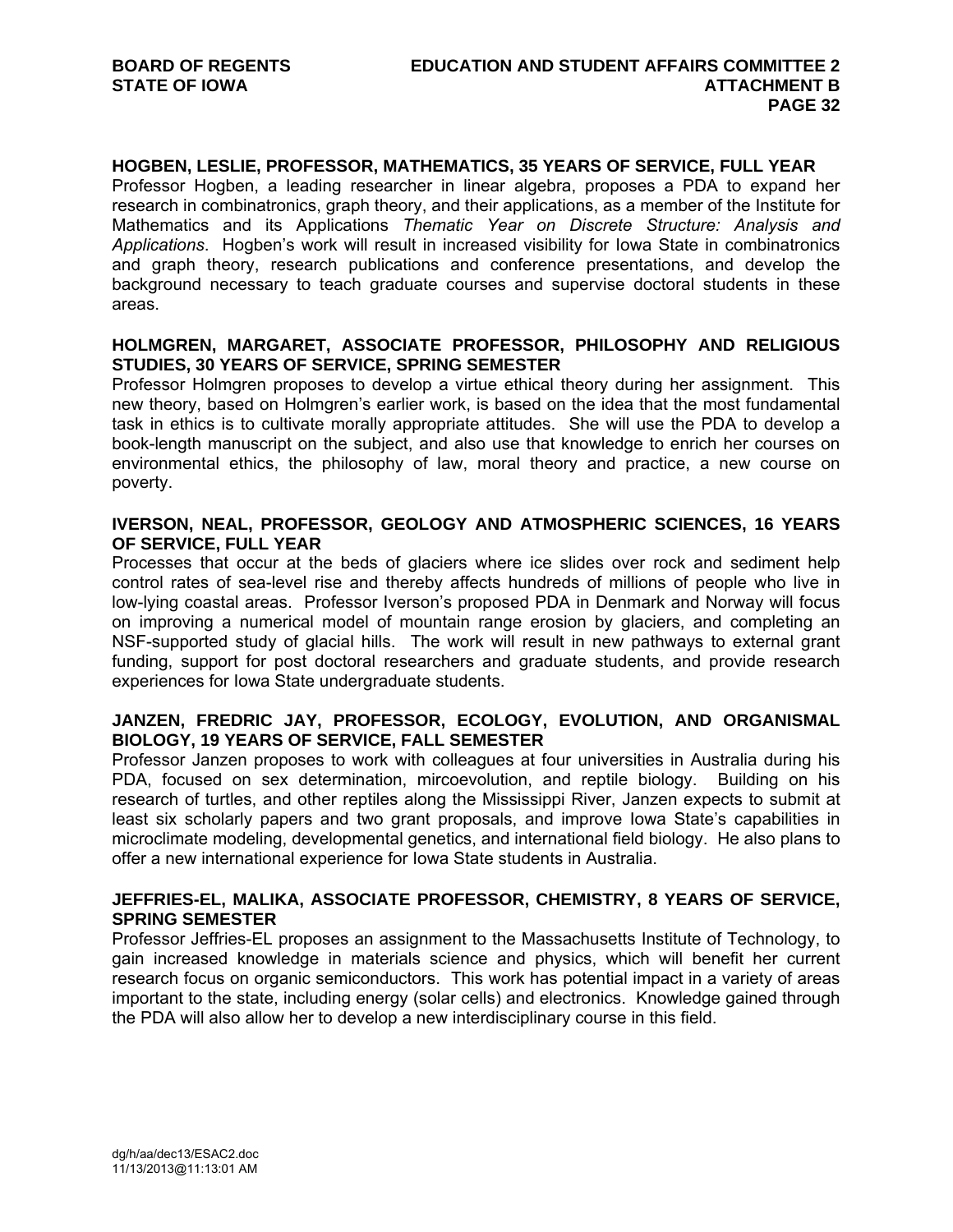# **JIANG, ZHENGRUI, ASSOCIATE PROFESSOR, SUPPLY CHAIN AND INFORMATION SYSTEMS, 5 YEARS OF SERVICE, FULL YEAR**

Professor Jiang's proposed PDA focuses on application-driven data and knowledge management, which seeks to glean useful information from increasingly voluminous and complex data; and critical marketing decisions for successive generations of technological innovations, such as simple and smart phones. Jiang's work, to be completed at institutions in Washington, Singapore, New Zealand and France, and funded in part by INISEAD, will result in research publications, and be transferred to students in classrooms.

# **KRIZAN, ZLATAN, ASSOCIATE PROFESSOR, PSYCHOLOGY, 6 YEARS OF SERVICE, SPRING SEMESTER**

Professor Krizan proposes an assignment to Cornell University, and the University of California – Riverside, to explore voter psychology in elections. The research will provide a key extension of Krizan's scholarship, offering new insights on voter behavior, engaging students working in his laboratory, generating peer-reviewed publications, and strengthening political research at Iowa State. Krizan also plans to submit a grant proposal to the NSF to examine voter behavior in the 2016 U.S. presidential election.

# **LAJOIE, JOHN, PROFESSOR, PHYSICS AND ASTRONOMY, 16 YEARS OF SERVICE, FALL SEMESTER**

Professor Lajoie has been working for several years on a novel new particle physics detector at the Relativistic Heavy Ion Collider at Brookhaven National Laboratory in New York. This device will make new measurements to help explain the structure of nuclear matter; it has been approved by the U.S. Department of Energy, and is currently under construction. Lajoie, who serves as spokesperson for this highly visible project, proposes an assignment to oversee construction of the collider, and to further his research in quantum chromodynamics.

# **LEE, SUMAN, ASSOCIATE PROFESSOR, GREENLEE SCHOOL OF JOURNALISM AND COMMUNICATION, 9 YEARS OF SERVICE, SPRING SEMESTER**

Professor Lee proposes an assignment to investigate Chinese and Korean consumers' view of Iowa and its agricultural products, and to analyze media coverage of these topics. The project will help students learn global perspectives on communicating with foreign consumers, and assist the state in promoting and managing Iowa's image in key trading markets. Results will be shared though scholarly papers and conference presentations, and will be incorporated into Iowa State's curriculum.

# **LESAR, RICHARD, PROFESSOR, MATERIALS SCIENCE AND ENGINEERING, 7 YEARS OF SERVICE, FALL SEMESTER**

Professor LeSar will spend parts of his PDA at Universitat Karlsuhe in Germany, and the University of California, Santa Barbara, developing computer simulations used to study the deformation of materials. This research into how metallic materials become fatigued has broad impacts for science and industry; results will be shared with the engineering community, and incorporated into an online course under development.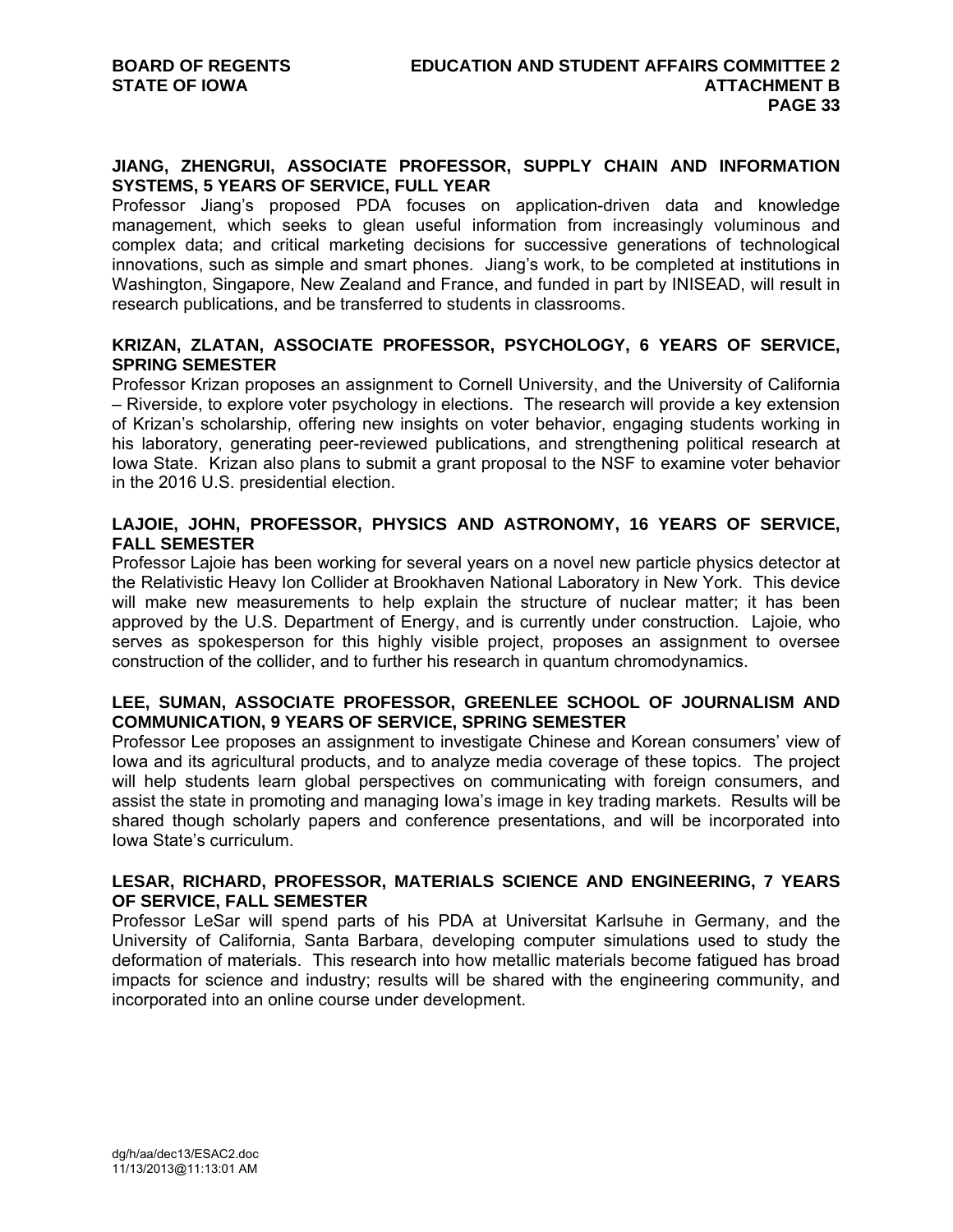# **LEVIS, JOHN, ASSOCIATE PROFESSOR, ENGLISH, 13 YEARS OF SERVICE, FALL SEMESTER**

Professor Levis proposes an assignment to California, England, and the Czech Republic, where he will explore the critical role of pronunciation in intelligible speech. The results of his work will be compiled in a single-authored scholarly book, which is expected to impact English as a Second Language (ESL) teaching at many levels. Levis' research will also benefit faculty and teaching assistants at Iowa State and other universities, as well as instructors in ESL adult education programs.

# **LEVITAS, VALERY, PROFESSOR, AEROSPACE ENGINEERING AND MECHANICAL ENGINEERING, 5 YEARS OF SERVICE, FALL SEMESTER**

Professor Levitas will work with colleagues at Ruhr-University of Bochum in Germany, building on his research into phase field approaches for simulating nanostructure evolution. Levitas will use the PDA to develop new research directions and funding opportunities related to nanotechnology, develop a pipeline to attract new graduate students and post doctoral students from Germany, and expand the audience for online courses.

## **LIU, HAILIANG, PROFESSOR, MATHEMATICS, 11 YEARS OF SERVICE, FALL SEMESTER**

Professor Liu proposes a PDA to develop mathematical tools and numerical algorithms to recover high-frequency wave fields in applications such as solar energy and medical imaging. The project, to be completed in Ames, China, and Germany, is expected to have significant impact in the areas of applied and computational mathematics, as well as other fields dealing with high-frequency wave propagation. Liu's work will also be communicated through research publications, and in his graduate courses.

# **MARGRETT, JENNIFER, ASSOCIATE PROFESSOR, HUMAN DEVELOPMENT AND FAMILY STUDIES, 7 YEARS OF SERVICE, SPRING SEMESTER**

The primary focus on Professor Margrett's PDA will be to conduct research and develop a large longitudinal grant application (R01) to the National Institutes of Health, to identify characteristics of the home environment that affect cognitive ability in middle and late life. Margrett will work with colleagues at Oklahoma State University, and NIH program officers, to prepare her proposal. The work will also benefit undergraduate and graduate students in courses addressing family health, gerontology, and cognitive health.

## **MCCORMICK, JAMES, PROFESSOR, POLITICAL SCIENCE, 38 YEARS OF SERVICE, SPRING SEMESTER**

Professor McCormick proposes a PDA to visit various cities in Australia, where he will conduct research to gain a greater understanding of how American foreign policy – in particular, America's strategic rebalancing toward Asia – impacts Australian foreign policy. The results of McCormick's analysis will be submitted to journals, presented at international conferences, and be used to develop a mini course on the subject at Iowa State.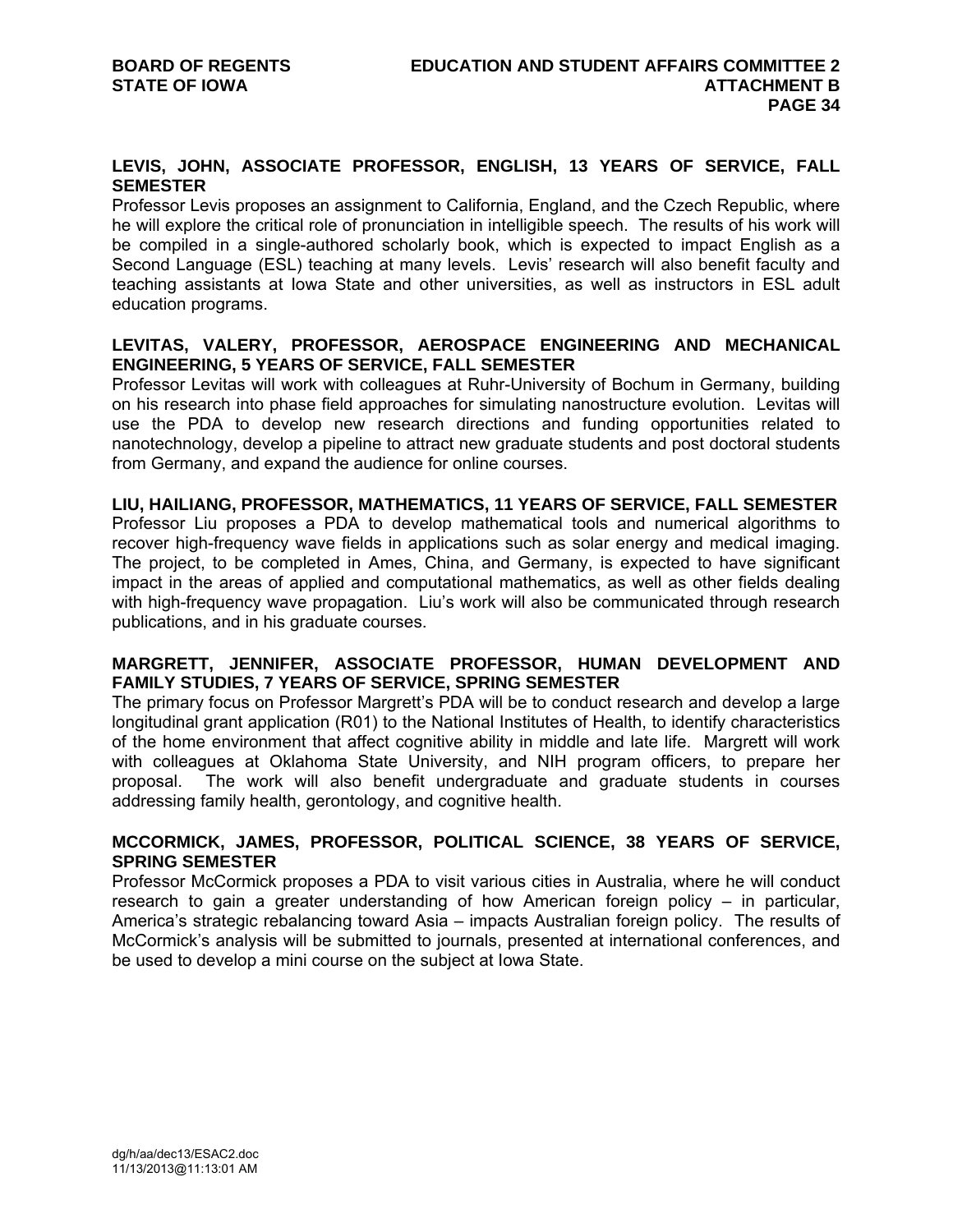## **MOLONEY, KIRK, PROFESSOR, ECOLOGY, EVOLUTION AND ORGANISMAL BIOLOGY, 21 YEARS OF SERVICE, FULL YEAR**

Professor Moloney proposes an assignment to New Zealand, where he will work with colleagues at the University of Auckland to develop a general theory of fire risk under climate change, focusing on semi-arid shrubland ecosystems. The goal of Moloney's project is to better understand risk in sensitive ecological systems, an issue of increasing importance, and with severe economic implications. The results will lead to a series of scholarly papers, and be incorporated into his teaching.

# **OLSON, JOANNE, ASSOCIATE PROFESSOR, SCHOOL OF EDUCATION, 14 YEARS OF SERVICE, SPRING SEMESTER**

Professor Olson will research teachers' decision-making during her PDA, which will be spent at Calvin College in Michigan, and in Ames. Her research will help teachers prepare to make research-based decisions in dynamic and complex classroom environments. Olson will use the PDA to prepare and submit several research manuscripts, and submit a large-scale grant proposal on the subject, as well as pilot test teacher noticing patterns using eye-tracking technology. The results will have a positive impact on Iowa teachers and children.

# **PROZOROV, RUSLAN, PROFESSOR, PHYSICS AND ASTRONOMY, 8 YEARS OF SERVICE, FALL SEMESTER**

Professor Prozorov will use his proposed PDA to work with colleagues at the University of Illinois using optical and superconducting magnetometry techniques. These techniques will form the basis for a new nanoscale imaging facility Prozorov will lead for the U.S. Department of Energy's Ames Laboratory, and be published through journals an research conferences. The project also includes two Iowa State graduate students who will learn the techniques as part of their Ph.D. program, and a post-doctoral student.

# **RAICH, JAMES, PROFESSOR, ECOLOGY, EVOLUTION, AND ORGANISMAL BIOLOGY, 21 YEARS OF SERVICE, SPRING SEMESTER**

Professor Raich proposes an assignment to study how climate change affects vegetation and soils, and in ways that in turn modify climate. Raich plans to visit the interdisciplinary global change program at the University of Michigan, where he will work with colleagues on terrestrial carbon cycling processes, write manuscripts, and prepare grant proposals to support research and student education. The PDA will also strengthen and reinvigorate his teaching and research activities at Iowa State.

# **RAMAMOORTHY, ADITYA, ASSOCIATE PROFESSOR, ELECTRICAL AND COMPUTER ENGINEERING, 7 YEARS OF SERVICE, SPRING SEMESTER**

Over the past five years, Professor Ramamoorthy has written 10 scholarly articles and given 20 research presentations in the area of network coding – an approach where nodes in computer networks process incoming data. Ramamoorthy proposes a PDA with colleagues at the California Institute of Technology to conduct research that will be the basis for collaborative large grant proposals, be published in journals and conferences, and enhance his work with graduate students.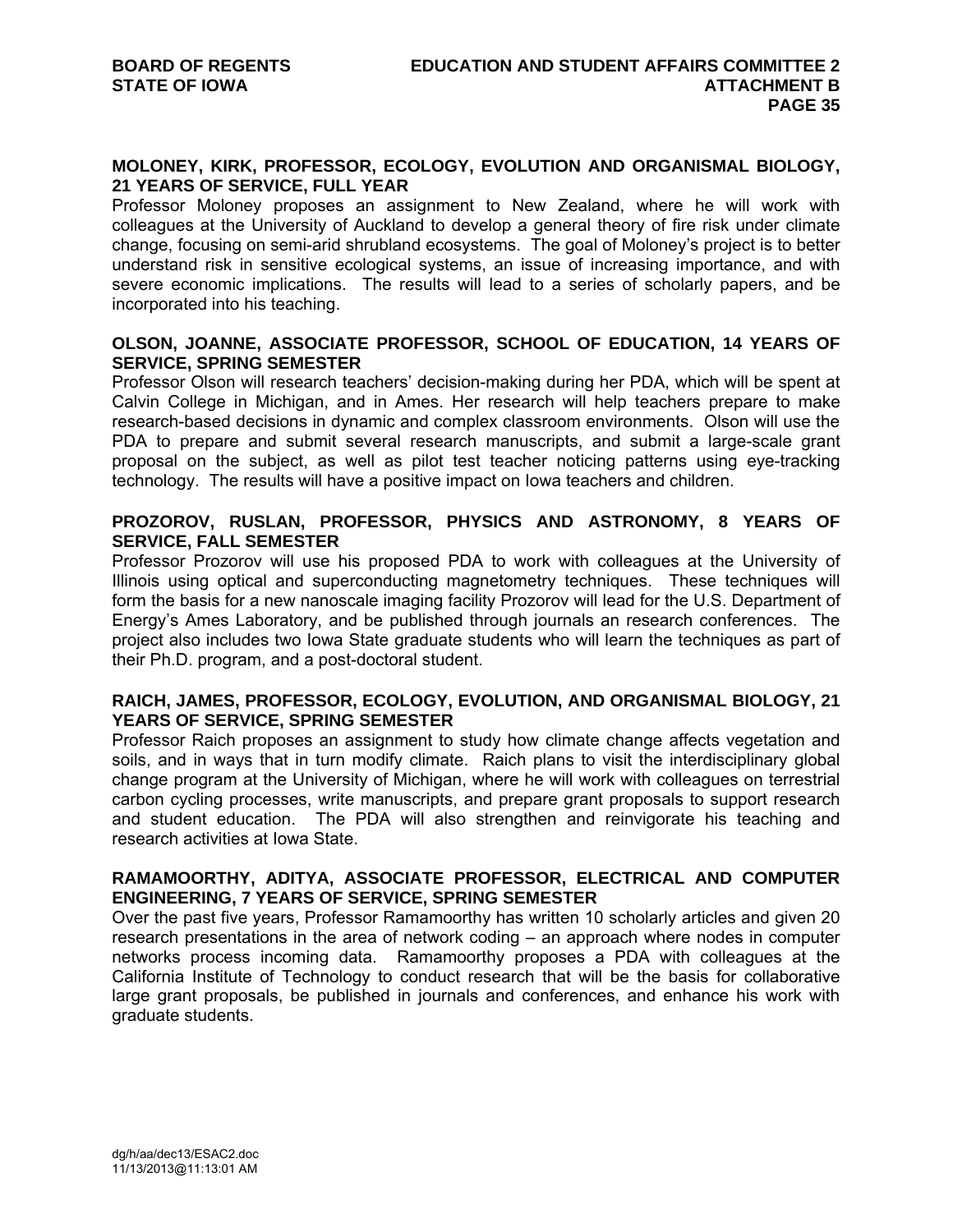## **RICHARDS, CHUCK, ASSOCIATE PROFESSOR, INTEGRATED STUDIO ARTS, 15 YEARS OF SERVICE, SPRING SEMESTER**

Professor Richards proposes a PDA to complete the final artwork for *Escher's Cat*, a children's book to be published by Walker and Company/Bloomsbury Publishing, as well as develop his skills as a writer. The experience will benefit Iowa State students taking Richards' drawing lectures, which are attended by more than 650 first-year design majors each year, and contribute to the development of an advanced drawing course in sequential narrative illustration.

# **STEWART, SUSAN, ASSOCIATE PROFESSOR, SOCIOLOGY, 10 YEARS OF SERVICE, FALL SEMESTER**

Professor Stewart proposes an assignment to research the controversial and increasing practice of parents and children sleeping together at night. This work will build on an earlier grant to interview mothers and fathers who "co-sleep" with their children. Stewart will use the PDA to conduct data analysis, write three journal articles, deliver four conference presentations and seminars, and create the outline for a book on the subject.

# **VASWANI, NAMRATA, ASSOCIATE PROFESSOR, ELECTRICAL AND COMPUTER ENGINEERING, 8 YEARS OF SERVICE, SPRING SEMESTER**

Professor Vaswani's research interest lies in dynamic sparse phase retrieval, specifically, the process by which applications such as magnetic resonance imaging use data to reconstruct images. Vaswani will work with colleagues at the California Institute of Technology and Johns Hopkins University to improve optical and astronomical imaging technologies, which is expected to result in 3-5 journal publications, 3 successful large grant proposals, and be incorporated into his undergraduate and graduate courses.

# **WADE, NATHANIEL, ASSOCIATE PROFESSOR, PSYCHOLOGY, 10 YEARS OF SERVICE, SPRING SEMESTER**

Professor Wade studies the stigma often associated with seeking psychological help. Wade's proposed PDA will allow him to study this phenomenon in Germany, where he has been invited by two universities to help develop interventions to reduce the stigma. This work, expected to result in numerous manuscripts, conference presentations and grant proposals, will provide additional insight for Wade's work in Iowa and the U.S., benefit his students, and enhance Iowa State's international reputation.

## **WEI, MEIFEN, PROFESSOR, PSYCHOLOGY, 11 YEARS OF SERVICE, SPRING SEMESTER**

Professor Wei proposes a PDA to expand her research program on coping with minority related stress. Wei will travel to Taiwan to collect data related to the intersection of culture and gender on anger suppression. The results of her work will include three articles for publication; a culturally relevant emotion-focused therapy intervention for Asians and Asian Americans; and benefit her Counseling Practicum and Multicultural Counseling courses at Iowa State.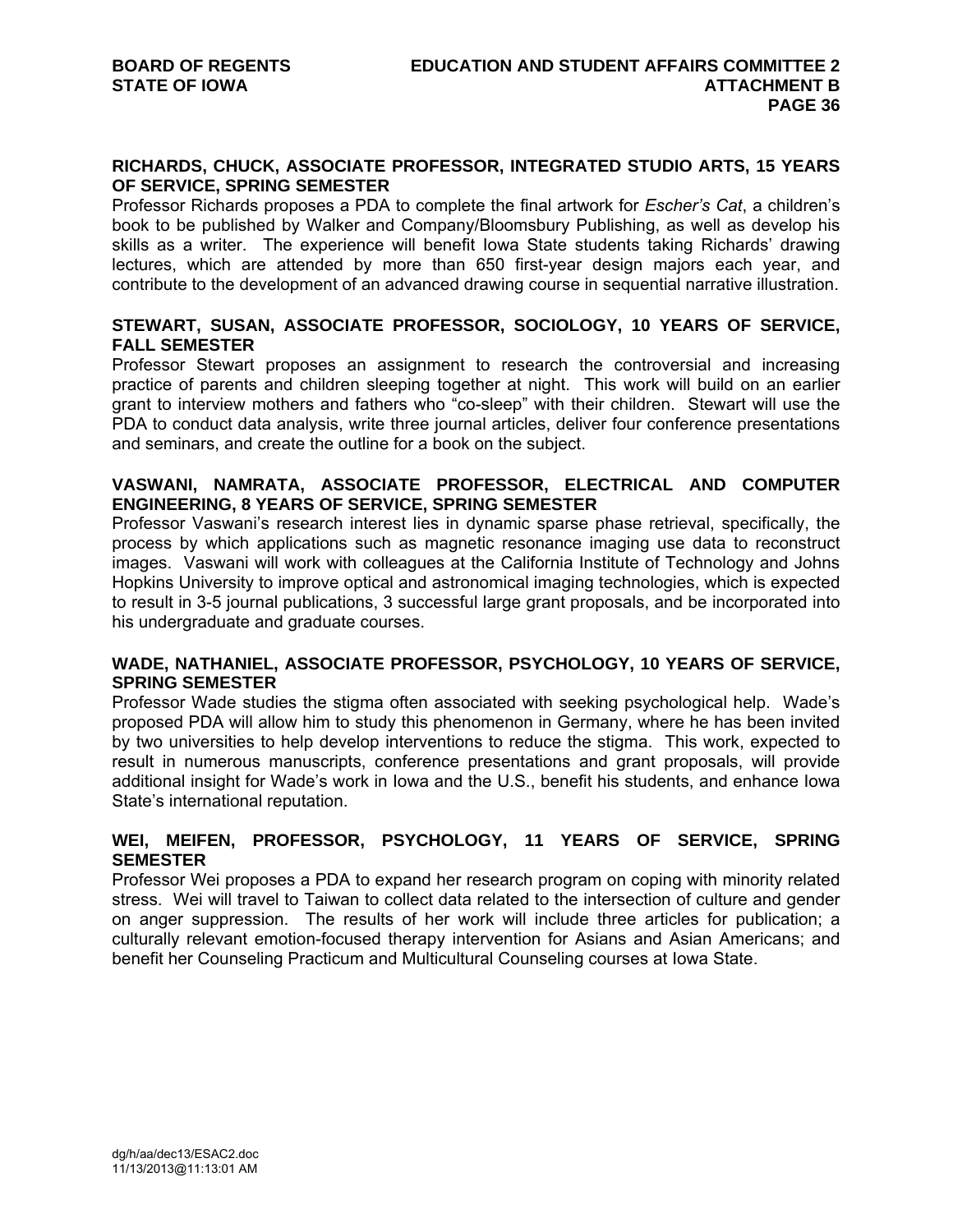# **WU, ZHIJUN, PROFESSOR, MATHEMATICS, 13 YEARS OF SERVICE, FULL YEAR**

Professor Wu will investigate mathematical theories in ecological and evolutionary modeling at Iowa State, and The Ohio State University, during his proposed assignment. Wu's research on evolutionary game theory will lead to the development of new algorithms and software that can be applied to a range of biological and medical concerns, including virus replication, animal breeding, genetic disorders, or infectious diseases in the human population. The PDA is expected to lead to the development of one software package, eight papers, grant proposals, and a new graduate course for Iowa State students.

# **ZHAO, YAN, PROFESSOR, CHEMISTRY, 11 YEARS OF SERVICE, SPRING SEMESTER**

Professor Zhao proposes a PDA to visit the State Key Laboratory of Applied Organic Chemistry at Lanzhou University in China, where he will establish a satellite research group to complement Iowa State organic chemistry research in the areas of molecular recognition of lipid membranes and pore-forming compounds. Establishing the group will allow Zhao to access research funding from the Chinese government, expand his research productivity, and recruit graduate and post doctoral students to Iowa State.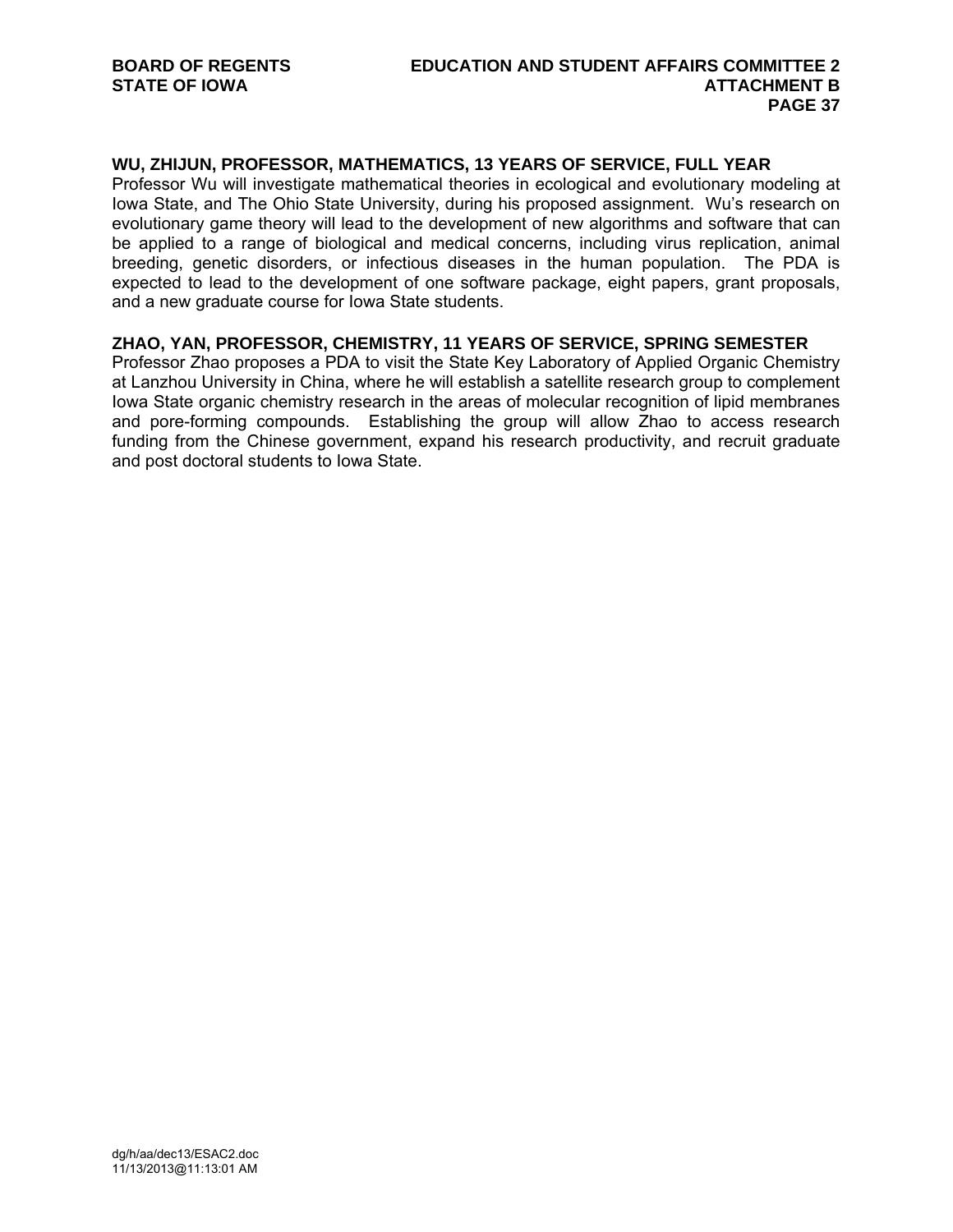## **UNIVERSITY OF NORTHERN IOWA**

## **BOYD, MELINDA, ASSOCIATE PROFESSOR, SCHOOL OF MUSIC, 5 YEARS OF SERVICE, SPRING SEMESTER**

#### *Dolly Parton: Image, Music, Text*

Professor Boyd's PDA project is to write a book that will make a substantive advancement within current musicological research on women as creators (rather than re-creators or performers) of country music. Her book will examine the original songs of Dolly Parton (b. 1946) and the interrelationship between lyrics, music, and her image. Professor Boyd's analysis will contribute significant insights into our understanding of Parton's music and her role as an American icon. This work will benefit the citizens of the state of Iowa and contribute to the improvement of the University. WHO Radio in Des Moines once played a crucial role in the formative years of commercial country music. Through Professor Boyd's project and continuing public lectures, citizens of Iowa will be able to learn more about their own participation in this development, and how country music in general has become an essential part of the cultural identity of the American Midwest. UNI students benefit from her research as she continues to integrate her expanded knowledge and findings into the classroom.

# **BROWN, SETH, ASSOCIATE PROFESSOR, PSYCHOLOGY, 11 YEARS OF SERVICE, FALL SEMESTER**

*A Comprehensive Examination of Self-Stigma Among Those with Substance Use Disorders*  Research suggests that individuals with substance use disorders hold negative attitudes towards themselves (self-stigma) and this may have unfortunate consequences—for instance, not seeking out substance use treatment. The focus of Professor Brown's project will to be to thoroughly examine the phenomena of self-stigma among active/recent substance users. This project will constitute one of the most thorough examinations of this topic and include multiple facets in understanding self-stigma among substance users which could be instrumental in formulating prevention and intervention strategies. During the PDA period, Professor Brown will complete two manuscripts for journal articles, based on data collected prior to the PDA. The results from these data will inform a second round of data collection during the PDA period. The research stemming from this project will help establish UNI as a national leader on this topic, provide unique research and clinical opportunities for UNI undergraduate and graduate students, and facilitate grant funding. Those struggling with substance use (both in and outside Iowa) will benefit from this research, perhaps through interventions developed later to address self-stigma.

## **CHIN, R. MARTIN, PROFESSOR, CHEMISTRY & BIOCHEMISTRY, 14 YEARS OF SERVICE, SPRING SEMESTER**

#### *Synthesis of a Diruthenium Alkane Complex*

Alkanes, or saturated hydrocarbons, are underutilized in chemicals manufacturing due to the difficulty of selectively cleaving a carbon-hydrogen (C-H) bond in an alkane. Transition metal catalysts have the potential to transform alkanes into higher value products, but the cleavage of the C-H bond is still not well understood at a fundamental level, partly because of the unstable nature of transition metal alkane complexes that precede the C-H bond cleavage step. Because of their unstable nature, these short lived intermediate complexes are very difficult to fully characterize. During the PDA, Professor Chin will determine if a stable alkane complex can be made by sandwiching a single alkane molecule between two metal centers. The resulting stable alkane complex will be fully characterized and the knowledge gained in this work will help further the field of catalytic C-H bond activation and functionalization. Advancements in this field will help us better manage our hydrocarbon resources. The longer term benefits of this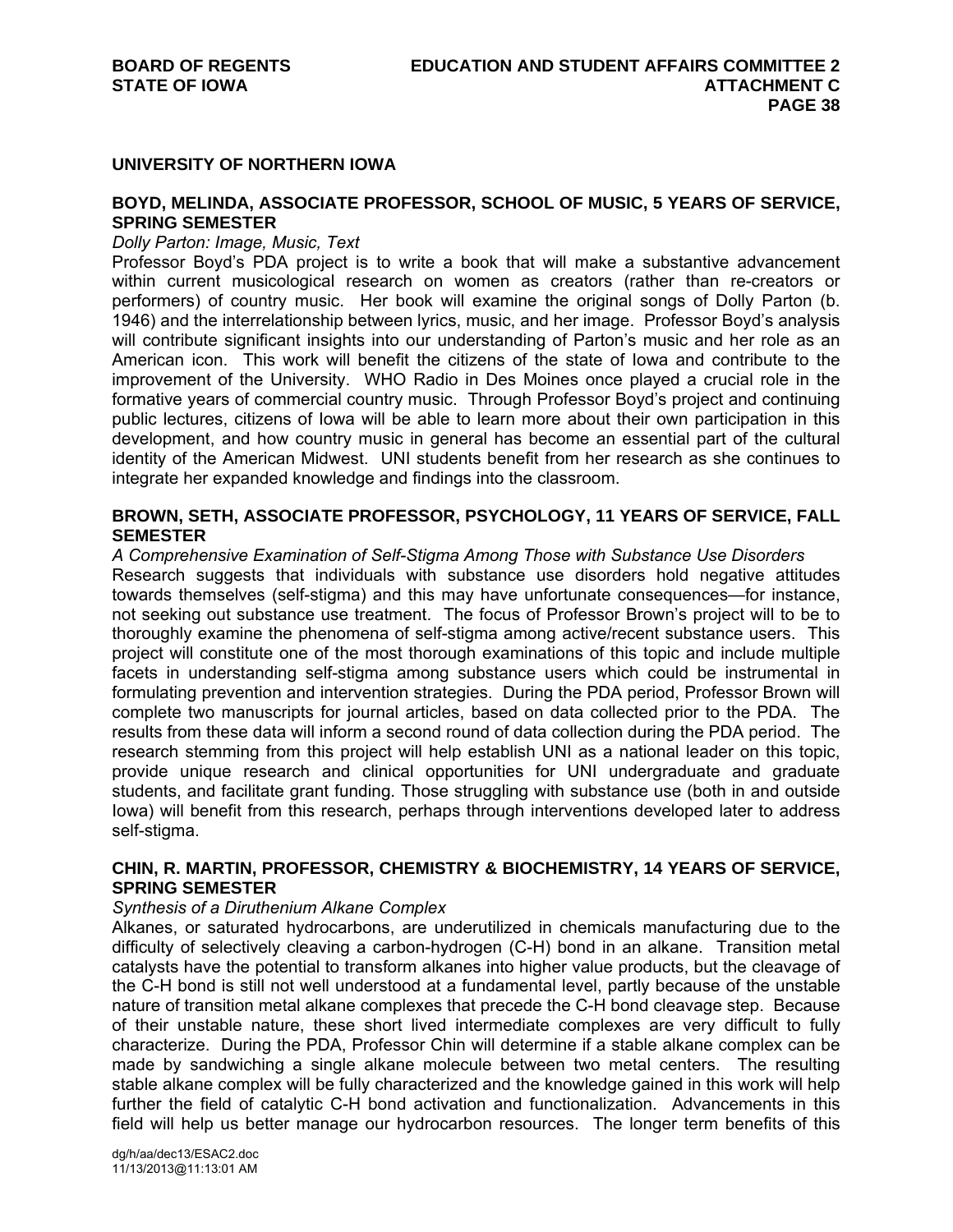work could be conversion of methane from biogas digesters into products of higher value. The immediate benefits of Professor Chin's work is his work on this research with undergraduates, who will have hands on experience with a variety of instrumentation and will have a competitive advantage upon graduation.

# **DEMASTES, JAMES, BIOLOGY, 15 YEARS OF SERVICE, SPRING SEMESTER**

*The Persistence of Diversity: A Genetic Study of a Species Experiencing an Ongoing Shift in Geographic Distribution* 

Perhaps the most sweeping biological consequence of global climate change is the resulting changes in how species are distributed across geography. While some species face extinction, others are able to shift their geographic ranges. However, even those species that are able to colonize new areas face changes in population size that are likely to reduce their genetic diversity, leaving populations more vulnerable to extinction caused by exposure to new diseases or parasites. For over 20 years, Professor Demastes has been studying a species of lice (on pocket gophers) that is experiencing an ongoing shift in its geographic distribution. This PDA will allow him to expand this long-term study of range shifts to the genetic level. He will collect current DNA samples, and process those samples in the laboratory and compare these to DNA samples from the same site taken over the course of 22 years that are in cold storage at UNI (nearly 250 generations for the lice), allowing him to test hypotheses related to how well populations recover from the genetic consequences of range shifts. In addition to the intrinsic scientific value of the genetic study, UNI students will be part of this research, and the results will fuel future student projects as well. Professor Demastes will also use the results of the PDA to improve a grant proposal for resubmission to the National Science Foundation.

# **FROYUM, CARISSA, ASSOCIATE PROFESSOR, SOCIOLOGY, ANTHROPOLOGY & CRIMINOLOGY, 6 YEARS OF SERVICE, FULL YEAR**

## *Volunteering for Change*

Volunteering is a common and important experience in the US. In 2011, volunteers worked in a formal organization for an estimated 7.9 billion hours, resulting in a value of \$171 billion (Corporation for National and Community Service 2012). Social service agencies rely on volunteers to carry out their missions of helping the most vulnerable among us. Because volunteering is freely chosen and can end at any moment at the volunteer's discretion, it is important to understand how volunteers experience their work, what obliges them to continue their commitments, and what compels them to end them. Her work is important to Iowa because of the reliance on volunteering in Iowa: Iowa has the third highest rate of volunteerism in the U.S. with 38.4 percent of individuals sixteen and older volunteering in 2011 (Corporation for National and Community Service 2012). The goal of Professor Froyum's work is to better understand what sustains and disrupts volunteerism so that social service agencies in Iowa can better facilitate meaningful volunteer experiences and sustain the commitment of volunteers. Professor Froyum has already collected qualitative research data in the form of in-depth interviews with volunteers and she began data analysis in Summer 2013. During the PDA period she will continue data collection and analysis and write several manuscripts for submission to peer-reviewed journals, as well as giving presentations at conferences.

# **GOATLEY, CYNTHIA, PROFESSOR, THEATRE, 22 YEARS OF SERVICE, FALL SEMESTER**

## *The Libretto for a One-Act Opera about Explorer Isabella Bird in the Rocky Mountains*

Professor Goatley's PDA will be devoted to the writing of a libretto for an original one-act opera about explorer Isabella Bird. Isabella Lucy Bird Bishop (1831-1904) was born six years before Victoria became Queen of England. She suffered health problems, leading her family to send her abroad to America in 1854 when she was twenty-three. As Bird traveled in America, she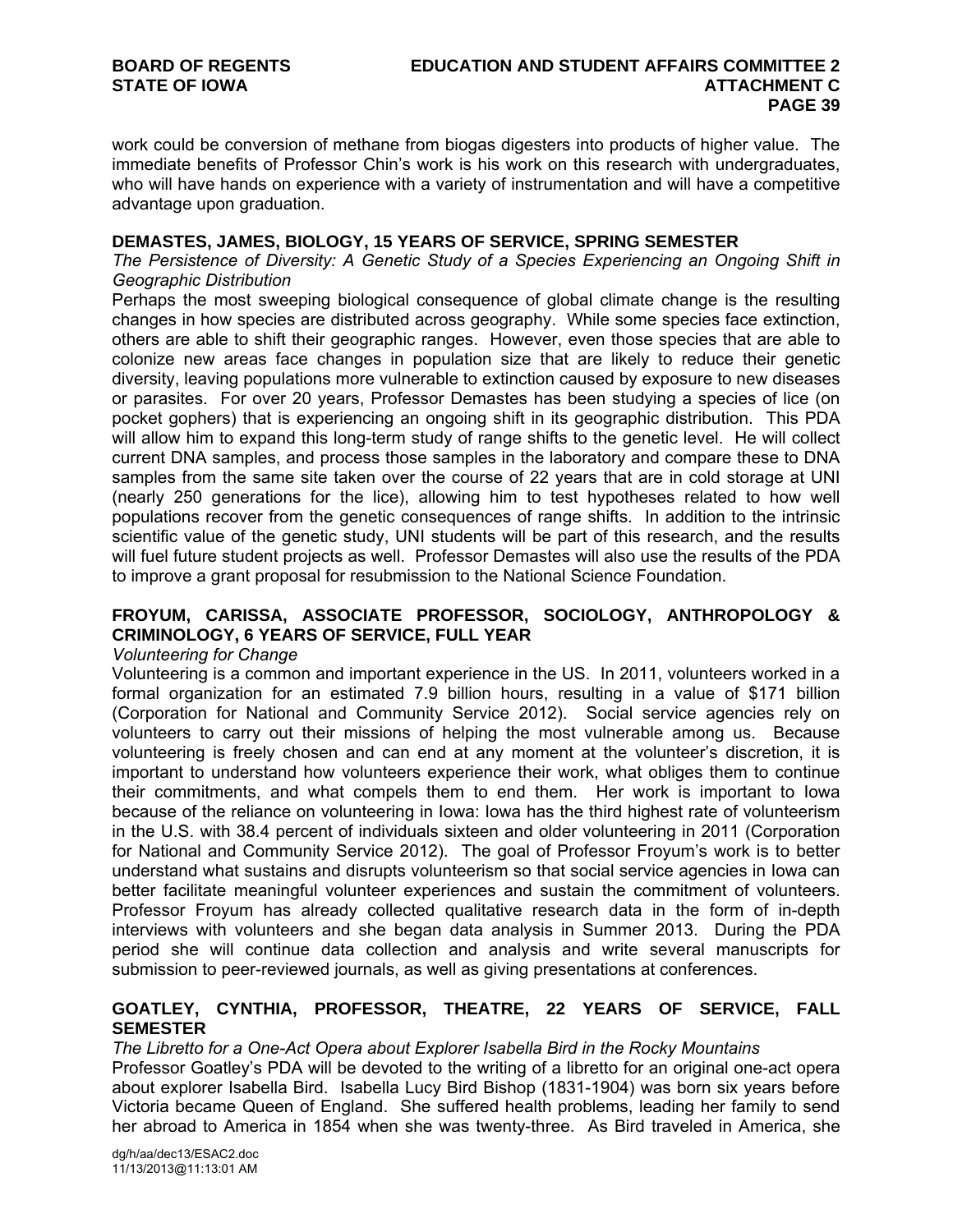wrote letters to her sister Henrietta back in England that were compiled into books. After traveling on to Australia and Hawaii, the Rocky Mountains pulled her back to America in 1873. She explored them, climbed them, traveled them, and wrote about them in her book, *A Lady's Life in the Rocky Mountains* (1879), again composed of letters to her sister Henrietta. Bird circled the globe three times in her life and became the first woman to become a fellow of the Royal Geographical Society. This will be the first operatic work solely devoted to Isabella Bird and will expand Professor Goatley's playwriting craft, which she teaches at UNI. The opera will also provide production opportunities for UNI students.

# **GOTERA, VINCE, PROFESSOR, LANGUAGES & LITERATURES, 18 YEARS OF SERVICE, FALL SEMESTER**

## *Born from Bamboo: Poems from Philippine Myths*

Professor Gotera's PDA project will have a twofold aim: to research Philippine mythology and legend as bases for writing poetry, and then compose 40+ poems that relate, reinvent, and reinvigorate for today's audience traditional Philippine folktales and epics. The project will engage current issues and concerns of scholarly and street-wise poetics, so that this will not be merely retelling of folkloric narratives, but will through a variety of forms and styles appeal to diverse and wide-ranging interests. This topic will be of interest to the growing Asian American population and to anyone interested in multicultural topics, as well as to those who have a historical interest in a former U.S. territory. Professor Gotera's teaching of and expertise in poetry will be enhanced by this project, benefitting students in his classes.

# **GRANT, DAVID, ASSOCIATE PROFESSOR, LANGUAGES & LITERATURES, 6 YEARS OF SERVICE, SPRING SEMESTER**

*Rhetorical Education: An Introduction to Thinking and Communicating in College and Beyond*  Professor Grant's PDA project seeks to connect rhetorical theory with multimodal instructional practices for teachers of first-year college students, especially in the two areas already explicitly concerned with rhetoric: oral communication and written composition. Speech and writing instruction in the first year of college often look very different in practice. Professor Grant will analyze instructional methods used in both composition and speech courses in order to guide instructors of speech and composition in delivering blended instruction in rhetoric across different modes, chiefly written, oral, and visual. This will be useful for already established programs, as well as for programs newly integrating speech and written communication, such as UNI. The end result of this project will be a book-length manuscript for instructors to use as an instructional guide. UNI benefits from this project because of its focus on the fundamentals of education, and its complementary relationship between research and teaching..

### **KOWALSKI, CHRISTOPHER, ASSOCIATE PROFESSOR, SCHOOL OF HEALTH, PHYSICAL EDUCATION & LEISURE SERVICES, 6 YEARS OF SERVICE, FALL SEMESTER**  *A Qualitative Analysis of Occupational Valence, Perceived Organizational Support, and Efficacy*

## *Levels of Youth Workers*

Framed within the concept of self-efficacy, Professor Kowalski's PDA study will qualitatively investigate factors that influence youth workers' efficacy levels. Youth work efficacy is the belief a staff member has in his or her ability to perform the tasks associated with the role of a youth development professional. Using a semi-structured format, participants will be interviewed regarding the theoretical knowledge, practical techniques, and professional values of youth work, as well as their occupational valence (the perceived attractiveness of the job to one's personal goals) and perceived organizational support associated with their current position. Students from a variety of disciplines can learn an essential step in staff development through classes, student associations (such as the Nonprofit Leadership Alliance), as well as graduate research. This study could lead to funding opportunities for continued work on an integral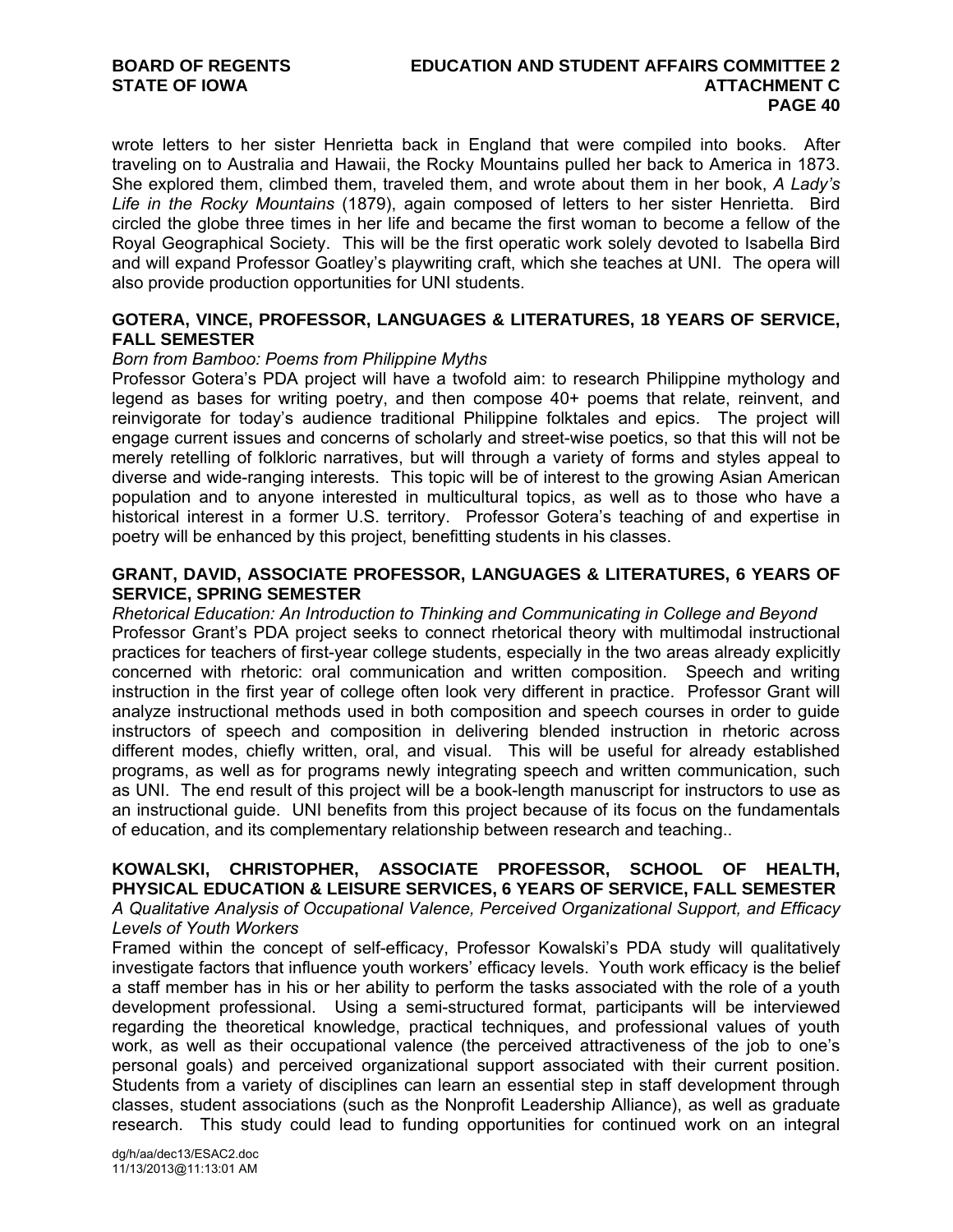component of youth development. The study will benefit the citizens of Iowa as Professor Kowalski uses the results to assist in effectively designing staff development opportunities for Iowa-based youth development organizations that directly serve their communities.

# **LOCKHART, AMY, INSTRUCTOR, TEACHING, 13 YEARS OF SERVICE, FALL SEMESTER**

# *Terminal Degree Completion*

Professor Lockhart will use the PDA period to write the dissertation, titled *Clinical Field Experiences: Elementary Classroom Teachers' Attitudes and Perceptions of Mentoring Pre-Service Teachers* in pursuit of the Doctor of Education degree at UNI. Specifically, her study will answer the following questions:

- What are the benefits and barriers of mentoring a pre-service teacher in regards to student learning?
- What are the benefits and barriers of mentoring a pre-service teacher in regards to the elementary teachers' own professional development?

Prior to the PDA period, Professor Lockhart will collect data from elementary teachers and do a preliminary analysis. Additional data collection or analysis, if needed, will occur at the beginning of the PDA period, and the majority of the dissertation writing will occur during the PDA period. The results of this study will provide the UNI Field Experience Coordinators and teacher education faculty with important data on how UNI students are impacting student learning in classrooms. Furthermore, the classroom teachers' perceptions of their own impact on pre-service teachers can only enhance our work here at UNI in how we prepare future teachers. Many of the teachers who are educated here at UNI will teach here in Iowa, and the more effectively we educate teachers, the better off the students in the state of Iowa will be.

# **NIELSEN, LYNN, PROFESSOR, CURRICULUM & INSTRUCTION, 33 YEARS OF SERVICE, FALL SEMESTER**

# *The History of Malcolm Price Laboratory School*

During the PDA period, Professor Nielsen will write a history of Malcolm Price Laboratory School from 1883 through the demolition of the building in 2013. The project will rely on the resources of the UNI Archives (Record Group 25), three previous written history of UNI (Wright, Hart and Lang), the photograph collections in the UNI Archives and personal interviews of those who remember the school. The unique aspect of Professor Nielsen's project will be the linking, online, of the history of MPLS with the stories of MPLS, as part of the larger MPLS History Website Project currently being developed. This project will benefit UNI and the state of Iowa. The Laboratory School holds a central place in the story of teacher education at UNI as the University evolved from the Normal School of the 1870s to a comprehensive university in the 21<sup>st</sup> Century. Teacher education with the embedded clinical field experiences continues to be an important facet of the University's mission. Teachers throughout the state of Iowa and the nation benefit from the Laboratory School's contributions in the areas of teacher education, clinical field experience, research, curriculum development and professional service, and Professor Nielsen's history will highlight those contributions.

# **PALCZEWSKI, CATHERINE, PROFESSOR, COMMUNICATION STUDIES, 18 YEARS OF SERVICE, FALL SEMESTER**

# *Seeing Vulnerable Citizenship: Watching Violence Against U.S. Suffragists 1913-1919*

Professor Palczewski's PDA project is to complete a book proposal and have five chapters ready to submit for editorial review. She has been researching the visual depictions related to woman suffrage advocacy (circa 1900-1919) for a decade and has published numerous essays on the topic. Building on the results of a previous PDA, in the past three years, Professor Palczewski has focused her research on the depictions of violence and of women's vulnerability to political abuse that occurred from 1913-1917. The actions to which the depictions respond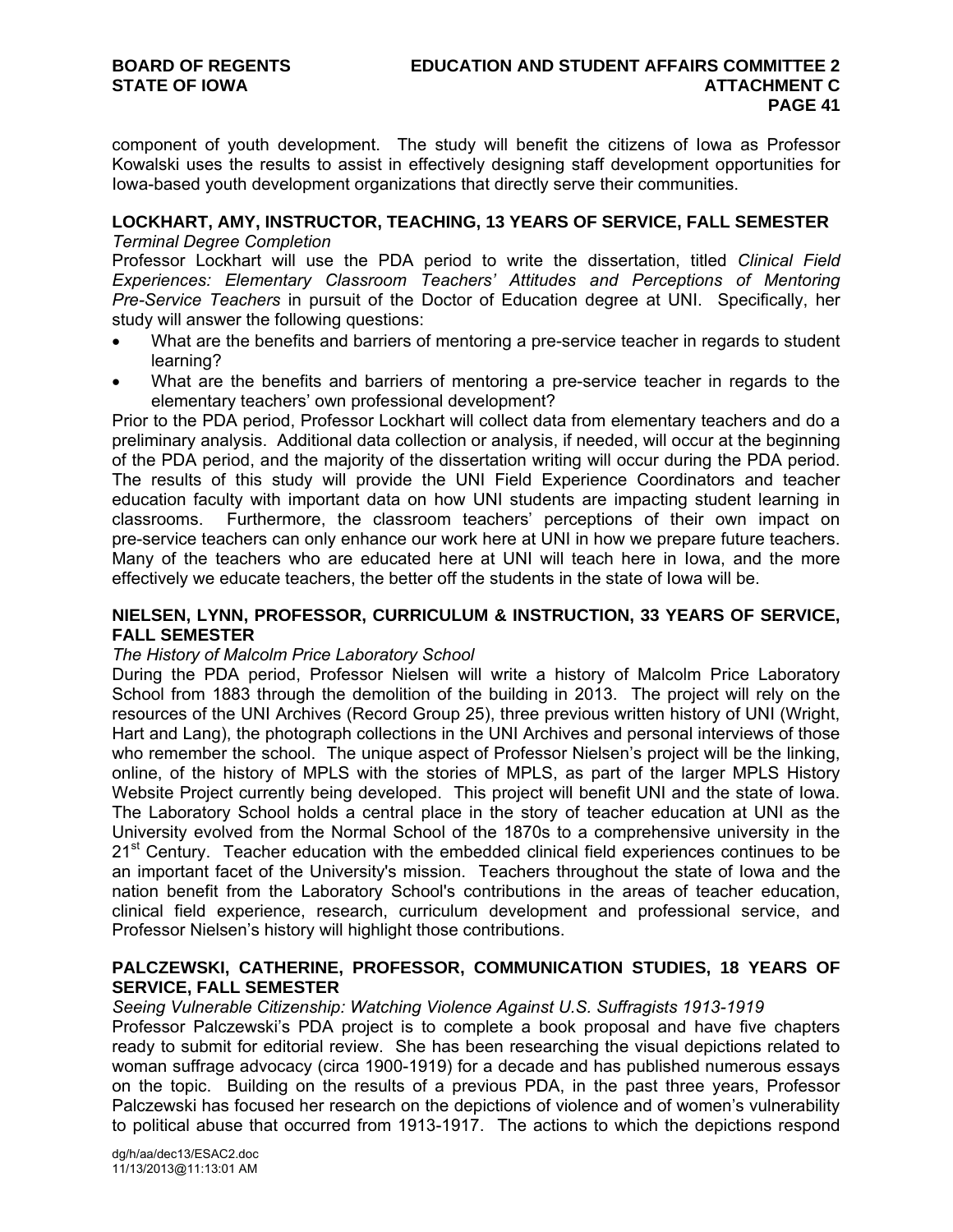will be the subject of the book. Based on primary source material from a week's research in the Library of Congress and at the Sewall-Belmont House archives of the National Woman's Party (over 1,500 documents), Professor Palczewski's book project will preserve and circulate the information for others. The critical rhetorical approach she employs will enable readers to render meaning of the collection in a way they may not be able to do when looking at individual pieces. The book will benefit UNI and the citizens of Iowa in several ways. Professor Palczewski is often asked to lecture on the topic as a keynoter and as a seminar leader at national developmental conferences. Her work on visual arguments in general, and on woman suffrage advocacy in particular, enhances the classes she teaches in Visual Rhetoric, Women's and Gender Studies, Gender Issues in Communication, and Rhetorical Criticism. Professor Palczewski's work also contributes to understandings of citizenship, engagement, and civic obligation.

# **POSINASETTI, NAGESWARA RAO, PROFESSOR, TECHNOLOGY, 12 YEARS OF SERVICE, SPRING SEMESTER**

*Optimization Methods for Sustainable Manufacturing Using Biodegradable Metal Working Fluids*  Since manufacturing is a very resource-consuming activity, it is important to consider sustainability at all levels of the life cycle of manufactured products. Optimization techniques are essential to save resources, to reduce waste and to improve productivity. Current mathematical models for manufacturing rarely include the environmental impact. Professor Rao's project is to develop a comprehensive mathematical model for metal cutting operations using cutting fluids, taking into account all the conventional aspects of the model and also the environmental impact. Based on the improved mathematical model, optimization procedures will be developed to identify the optimum cutting process parameters, such as cutting speed, feed rate and depth of cut, for a given operation. Professor Rao's work will help the manufacturing industries in Iowa to be able to justify the use of sustainable manufacturing practices such as the use of soy-based cutting fluids more effectively.

## **RIEHL, SUZANNE, ASSOCIATE PROFESSOR, MATHEMATICS, 12 YEARS OF SERVICE, FALL SEMESTER**

## *Analysis of Data in Routes to Reason: Proportion*

Proportional reasoning (for example, how long will a 100 mile trip take if you drive 50 mph?) is one of the most used mathematical skills on a daily basis. *Routes to Reason: Proportion* is a multi-year study into the development of proportional reasoning by middle school students. The data collection phase of the study (student work on 26 problems) has been completed. During the PDA period, Professor Riehl will analyze the data. Beginning from the premise that the method a student uses to solve a problem depends on his/her conceptual understanding of the proportional situation, Professor Riehl will study the problem-solving strategies on problems of varying complexity to infer the developmental stage a student has reached. The overarching goal of the study is to determine if there is evidence of a learning trajectory—a predictable pattern of development in students' understanding of proportion. Project findings will contribute to the scholarly literature, and the practical findings will be extremely useful for teachers, since better recognition of factors which influence student thinking will inform their planning and assessment.

# **SCHAFER, J. BENJAMIN, ASSOCIATE PROFESSOR, COMPUTER SCIENCE, 12 YEARS OF SERVICE, SPRING SEMESTER**

A Learning Lab is defined as a center that engages students in "mentor-led, interest-based, youth-centered, collaborative learning using digital and traditional media." Professor Schafer's PDA project begins with an analysis of the technology needs of a learning lab environment, specifically one engaging in computer programming education. He will then identify the specific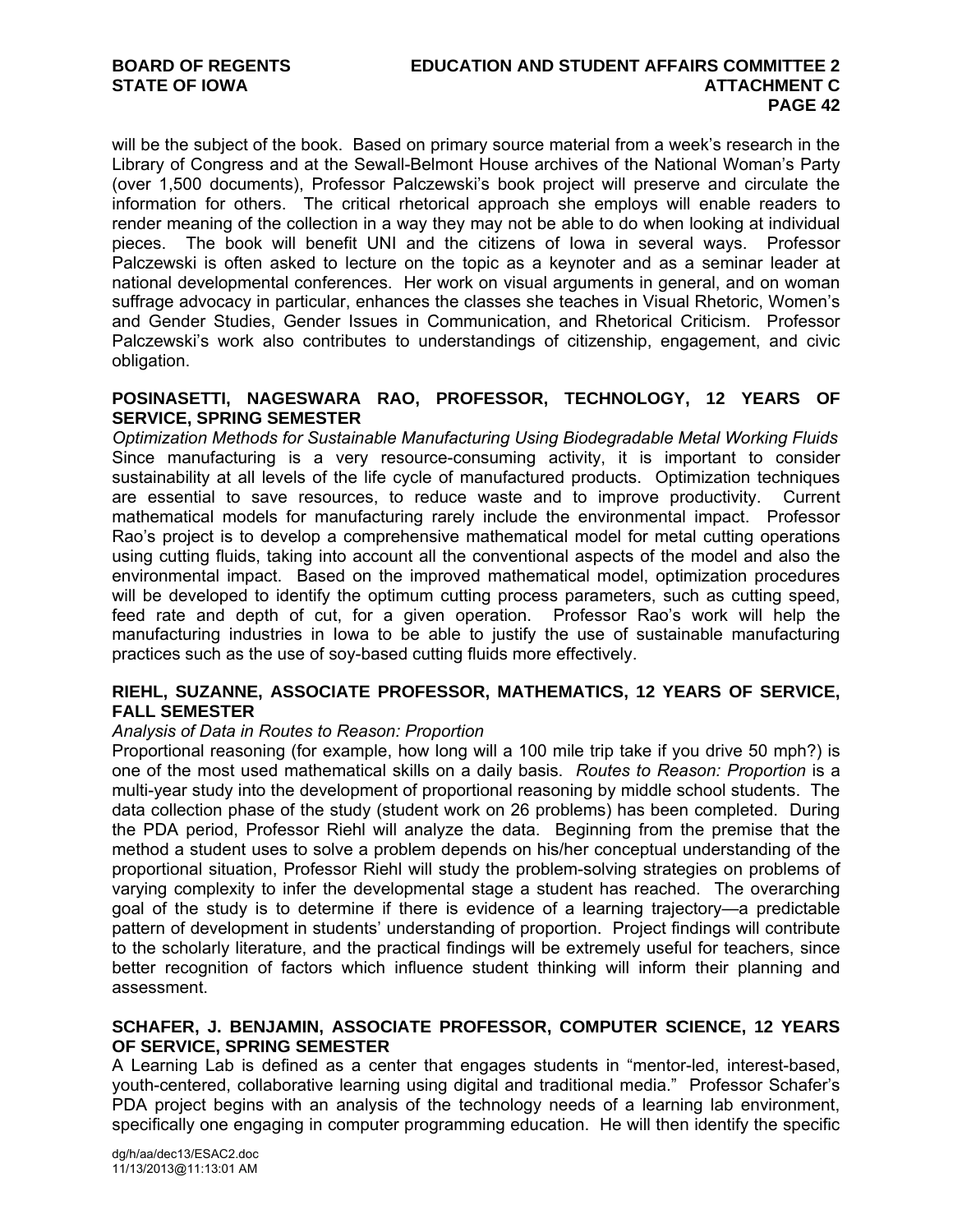hardware and software needed to meet these requirements and bring together existing packages with newly created software modules to create a prototype platform. This platform could be used for the deployment of a web-based tutorial system designed to help mentors in learning lab environments teach computer programming through self-paced modules. The platform produced during Professor Schafer's PDA is an essential part of the "prior work" section of a large-scale grant application for the development of a learning lab curriculum for computer science education. This larger curriculum project will allow for the implementation of "after school" learning lab programs run in libraries, boys and girls clubs, and in other student enhancement programs. These learning lab programs could provide beginning computer programming instruction to a wide variety of students both in Iowa and around the country.

## **SIDDENS, PAUL, ASSOCIATE PROFESSOR, COMMUNICATION STUDIES, 22 YEARS OF SERVICE, SPRING SEMESTER**

*Adapting the Epic Poem "Dante's Inferno" into a Contemporary Context for Live Theatrical Production as an Original New Play* 

During a previous PDA Professor Siddens wrote an original one-act play based on a re-imagining of the ancient English morality play *The Summoning of Everyman*, re-contextualizing the original script within a contemporary context, focusing on tensions between humanity and technology. The play was produced in Fall 2010 in the UNI Interpreters Theatre to full houses and positive reviews. Professor Siddens proposes to create the second of a trilogy of such re-imagined plays focused on current topics and themes. During the PDA period, he will create a contemporary play based on Dante's *Inferno* to reflect contemporary redefinitions of the seven deadly sins. He plans to produce the play in the Interpreter's Theatre, perhaps in Fall 2015, and also to market the play through dramatic play services and to professional theatres. Professor Siddens's project will benefit UNI student actors and technicians as the play is produced, and will enhance the reputation of UNI in the marketing of the play to outside theatres.

# **STANCLIFFE, TOM, PROFESSOR, ART, 25 YEARS OF SERVICE, SPRING SEMESTER**

## *Public Art Project: Portico*

The majority of Professor Stancliffe's creative activities spanning the past 20 years have been focused on creating monumental outdoor sculptures for public collections nationally. For the past two years he has also been developing an entirely new body of wall-based works that push the development of new techniques to create images directly on metal surfaces, as well as to integrate these images with three-dimensional form. Professor Stancliffe will be creating *Portico*, a major public art commission for the new West Campus Residence Hall at the University of Iowa. It will be his first commission that utilizes this new approach on a very large scale. The actual work will be created and installed between August 2014 and May 2015. Professor Stancliffe's PDA will support the most intensive period of its production. As with past projects, he will also hire students (current and recent graduates) to work with him directly as assistants. This valuable real-world work experience in the field of public art has proven in the past to be a substantial career boost for students. *Portico* will be permanent art work included in an internationally recognized art collection, enhancing the reputations of both UNI and the University of Iowa. It also benefits the citizens of Iowa through the enhancement of the educational environment of a Regent university.